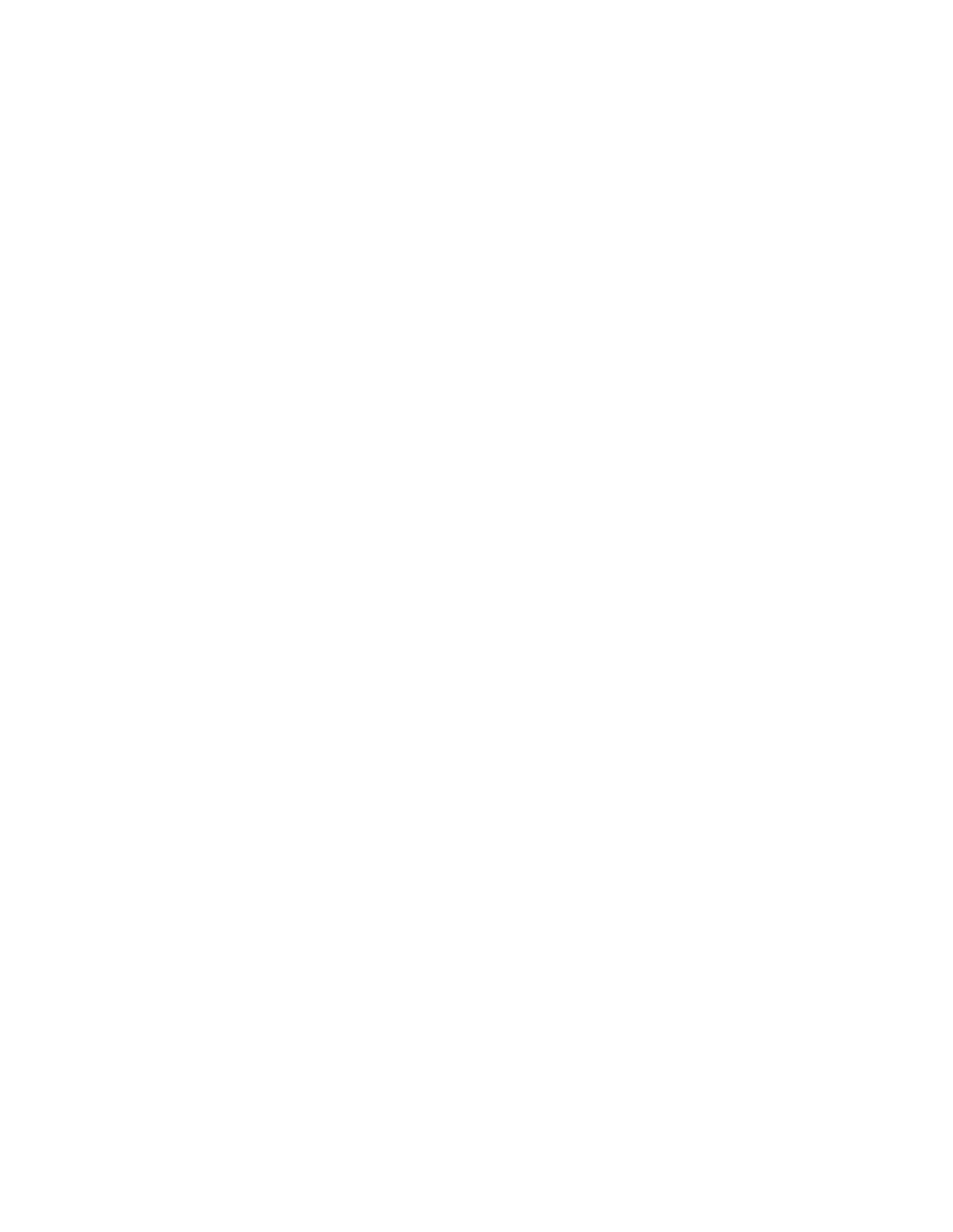# TABLE OF CONTENTS

| $\mathbf{I}$ . |                                                                          |  |  |
|----------------|--------------------------------------------------------------------------|--|--|
| П.             |                                                                          |  |  |
| III.           |                                                                          |  |  |
|                |                                                                          |  |  |
|                | A. Imbalance of Power Allows for Voyeuristic and Discriminatory          |  |  |
|                |                                                                          |  |  |
|                | B. Cameras Allow for Monitoring of Lawful, Peaceful Protests 12          |  |  |
|                | V. EPIC Framework for Protecting Privacy and Civil Liberties If CCTV     |  |  |
|                |                                                                          |  |  |
|                |                                                                          |  |  |
|                |                                                                          |  |  |
| $C_{\cdot}$    |                                                                          |  |  |
| D.             |                                                                          |  |  |
| E.             |                                                                          |  |  |
|                | F. EPIC Guideline 6: Enhanced Safeguards for Enhanced                    |  |  |
|                |                                                                          |  |  |
| VI.            | Numerous Jurisdictions and Organizations Have Detailed Best Practices    |  |  |
|                |                                                                          |  |  |
|                |                                                                          |  |  |
| B.             | If CCTV Is Created To Solve a Problem, Then That Problem                 |  |  |
|                |                                                                          |  |  |
| $C_{\cdot}$    |                                                                          |  |  |
| D.             |                                                                          |  |  |
| $E_{\cdot}$    | Privacy and Civil Liberties Must Be a Part of the CCTV System            |  |  |
|                |                                                                          |  |  |
| $F_{\rm{eff}}$ | This Framework Does Not Preclude Stronger or Different                   |  |  |
|                | Safeguard That May Be Necessary As Technology Changes 21                 |  |  |
|                | VII. Privacy and Civil Liberties Protections Are Fundamental To Any CCTV |  |  |
|                |                                                                          |  |  |
|                | A. Video Surveillance Should Not Be Undertaken Lightly 22                |  |  |
| <b>B.</b>      | There Must Be a Demonstrated Need for CCTV That Overcomes                |  |  |
|                | the Privacy and Civil Liberties Risks Created By Such Systems . 25       |  |  |
| C.             | Public Consultation Is Necessary for Public Acceptance  26               |  |  |
|                | D. Fair Information Practices Will Work to Protect Individual Rights     |  |  |
|                |                                                                          |  |  |
|                | VIII. Melding of Public and Private Data Creates Innumerable Privacy and |  |  |
|                |                                                                          |  |  |
|                |                                                                          |  |  |
| $\mathbf{B}$   | Private Video Surveillance Could Create Higher Privacy Risks  34         |  |  |
| IX.            | Current Privacy Impact Assessments Can Be Re-tooled to More Effectively  |  |  |
|                |                                                                          |  |  |
| A.             |                                                                          |  |  |
| <b>B.</b>      | Specific Recommendations On How To Change Current PIAs To                |  |  |
|                |                                                                          |  |  |
|                |                                                                          |  |  |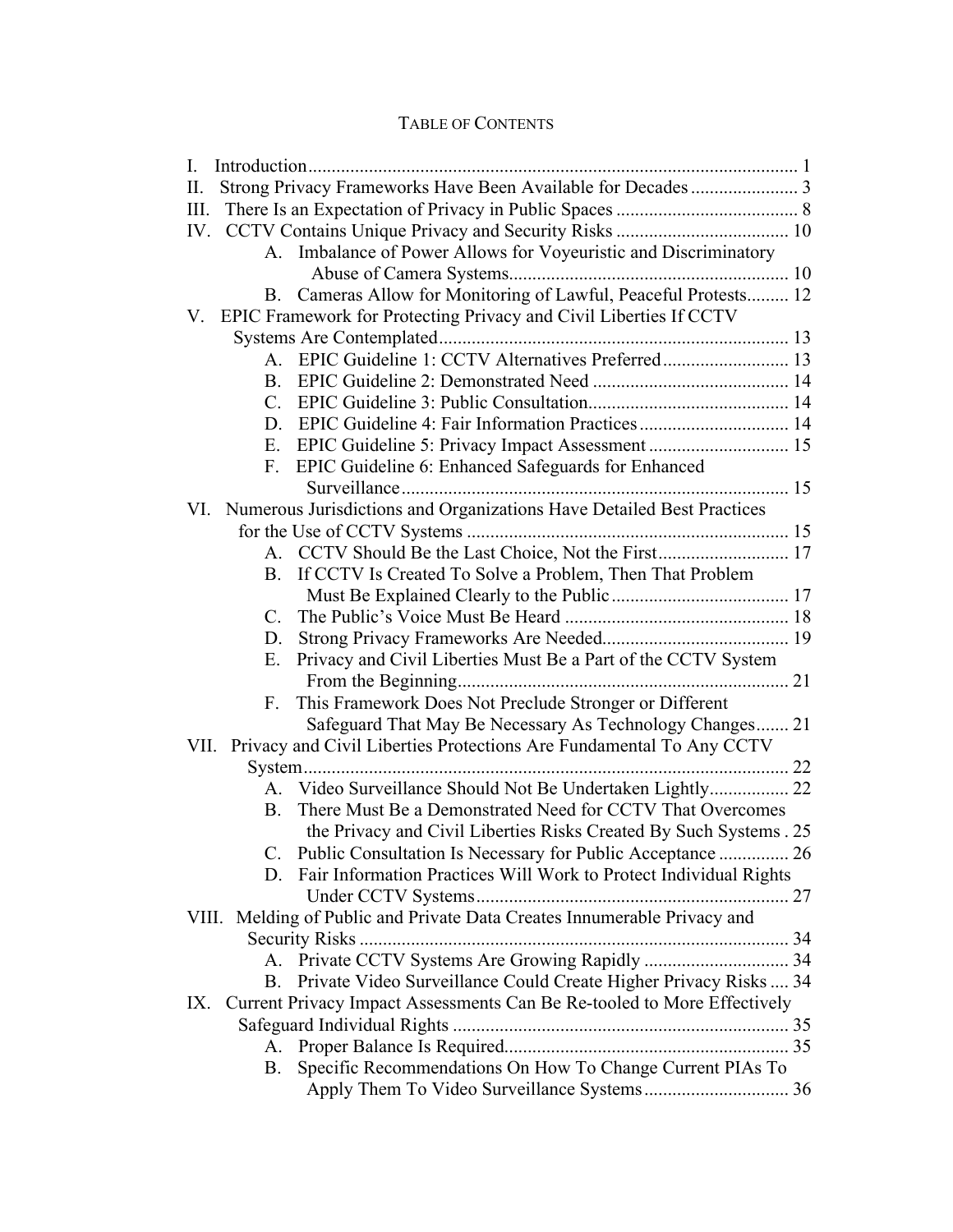|    | i. A Clear Definition of Privacy That Encompasses the Dynamic and         |
|----|---------------------------------------------------------------------------|
|    | Intensely Detailed Nature of Continuous Video Surveillance  36            |
|    | ii.<br>Under the "Overview" Section, Government Agencies Must             |
|    | Explicitly State the Exact Purpose of the Use of CCTV                     |
|    |                                                                           |
|    | Section 1.1 Must Specify the Nature and Extent of Information<br>iii.     |
|    |                                                                           |
|    | Sections 1.2 and 6.0 Must Indicate the Location of CCTV Cameras<br>1V.    |
|    | In Order To Ensure Proper Public Notice and Compliance With               |
|    |                                                                           |
|    | Section 1.3 Must Include the Uses For Which the Information Is<br>$V_{-}$ |
|    | Employed Given That It Is Susceptible To Abuse, Specifically              |
|    | Looking At: (1) Abuse For Personal Purposes; (2) Criminal Abuse;          |
|    | (3) Institutional Abuse; (4) Discriminatory Targeting; and                |
|    | 38                                                                        |
|    | Sections 1.4 and 2.0 Must Specify the Exact Nature of Images<br>V1.       |
|    |                                                                           |
|    | Section 1.7 Must Include a Discussion of the Potential Impact<br>V11.     |
|    | the CCTV Technology Might Have on Civil Liberties 38                      |
|    | viii. Sections 4.0, 5.0 and 8.0 Must Include a Discussion of How          |
|    | Access to Records Will Be Limited At the Time the Information             |
|    |                                                                           |
|    | Section 7.0 Must Be Changed to Include a Means of Reviewing<br>1X.        |
|    | the Program's Efficacy and Operational Privacy Impact 39                  |
| Х. |                                                                           |
|    |                                                                           |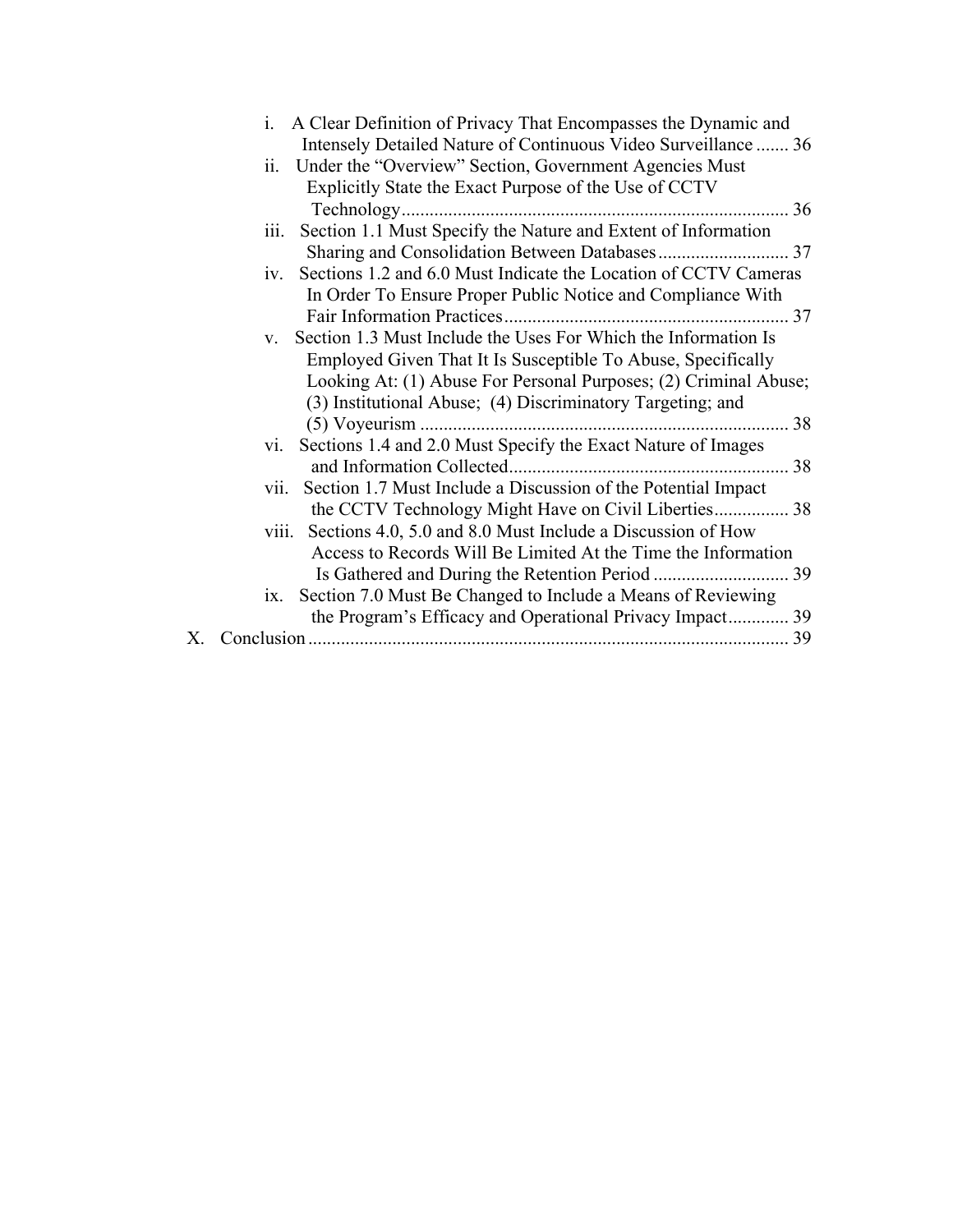## **I. Introduction**

By notice published on November 13, 2007, the Department of Homeland Security's Privacy Office announced a public workshop, "CCTV: Developing Privacy Best Practices," and requested comments on the topic.<sup>1</sup> The Privacy Office seeks "[t]o develop a comprehensive record regarding best practices for closed circuit television systems ("CCTV")."<sup>2</sup> Pursuant to this notice, the Electronic Privacy Information Center ("EPIC") submits these comments to detail a privacy framework that should be used if camera surveillance systems are to be created.<sup>3</sup>

EPIC has extensive expertise in surveillance issues, including those connected with camera systems. In 2002, EPIC launched the Observing Surveillance Project to document the presence of and promote public debate about video cameras placed in Washington, D.C. after the terrorist attacks of September 11, 2001.<sup>4</sup> When the CCTV system was proposed in 2002, EPIC testified before the D.C. Council, and proposed a draft bill to address privacy risks contained in the original proposal.<sup>5</sup> In 2006, EPIC submitted detailed comments when the Metropolitan Police Department sought to

 <sup>1</sup> <sup>1</sup> Dep't of Homeland Sec., Notice Announcing Public Workshop, 72 Fed. Reg.  $63,918$  (Nov. 13, 2007) [hereinafter "DHS Notice About CCTV Workshop"]*, available at* http://edocket.access.gpo.gov/2007/E7- 22127.htm.

 $2$  *Id.* 

<sup>&</sup>lt;sup>3</sup> For general information about CCTV and privacy, see EPIC, Video Surveillance, http://epic.org/privacy/surveillance/.

<sup>&</sup>lt;sup>4</sup> http://www.observingsurveillance.org/introduction.html.

<sup>5</sup> *Joint Public Oversight: Hearing before Comm. on the Judiciary on Public Works and the Env't*, *Council of the Dist. of Columbia* (June 13, 2002) (statement of Marc Rotenberg, Exec. Dir., EPIC) [hereinafter "EPIC Testimony to D.C. Council"], *available at* 

http://www.epic.org/privacy/surveillance/testimony\_061302.html; District of Columbia Anti-Surveillance and Privacy Protection Act of 2002, EPIC proposed legislation, sec. 4(e), *available at* http://www.epic.org/privacy/surveillance/epic\_dcasppa\_v1\_121202.pdf.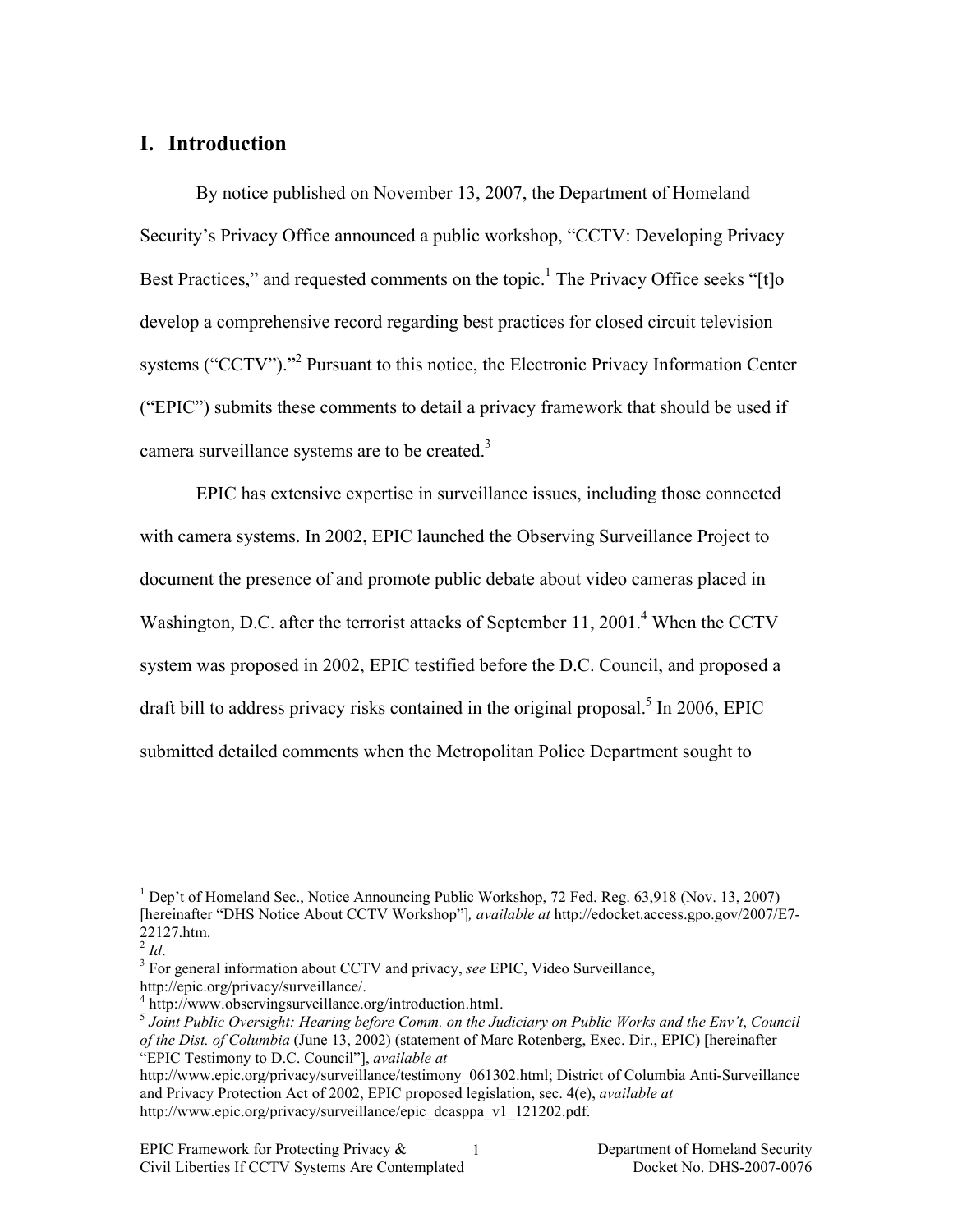dramatically expand the District's CCTV system.<sup>6</sup> That same year, EPIC testified about issue before the Department of Homeland Security Security's Data Privacy and Integrity Advisory Committee.<sup>7</sup> In December 2007, EPIC presented its proposed best practices for CCTV use at the Department of Homeland Security's Privacy Office workshop on camera surveillance systems.<sup>8</sup>

Camera surveillance networks are proliferating in cities across the country, even though studies conducted by government and independent organizations show that such systems have little effect on crime.<sup>9</sup> In fact, studies have found that it is more effective to place more officers on the streets than have them watching people on monitors.<sup>10</sup> For this, and many other reasons, EPIC believes that camera surveillance systems should not be used, current CCTV systems should be dismantled, and that funds for such systems should be allocated to more proven forms of crime prevention.

Since its creation in 2003 through December 2006, the Department of Homeland Security ("DHS") has allocated \$230 million in grants for the creation and maintenance

 <sup>6</sup> EPIC, *Comments to the Metropolitan Police Department for the District of Columbia on the Expansion of CCTV Pilot Program* (June 29, 2006) [hereinafter "EPIC Comments to D.C. Police"], *available at* http://www.epic.org/privacy/surveillance/cctvcom062906.pdf.

<sup>7</sup> *Expectations of Privacy in Public Spaces*: *Hearing before the Advisory Committee on Data Privacy and Integrity of the Dep't of Homeland Sec.* (June 7, 2006) (Statement by Lillie Coney, Assoc. Dir., EPIC) [hereinafter "EPIC Testimony to DHS"], *available at*

http://www.epic.org/privacy/surveillance/coneytest060706.pdf.

Melissa Ngo, EPIC, Senior Counsel, *Presentation at a Workshop on "CCTV: Privacy Best Practices"* (Dec. 18,2007), *available at* http://www.dhs.gov/xinfoshare/committees/editorial\_0699.shtm. <sup>9</sup>

Brandon C. Welsh & David P. Farrington, Home Office Research, Dev. & Statistics Directorate, *Crime prevention effects of closed circuit television: a systematic review*, *Research Study 252* (Aug. 2002) [hereinafter "Home Office Study on CCTV"], *available at*

http://www.homeoffice.gov.uk/rds/pdfs2/hors252.pdf; NACRO, *To CCTV or not to CCTV? A review of current research into the effectiveness of CCTV systems in reducing crime* (June 28, 2002) [hereinafter "NACRO CCTV Study"], *available at*

http://www.nacro.org.uk/templates/publications/briefingItem.cfm/2002062800-csps.htm *and* http://www.epic.org/privacy/surveillance/spotlight/0505/nacro02.pdf.

<sup>10</sup> Home Office CCTV Study at vii, *supra* note 9; NACRO CCTV Study at 6, *supra* note 9.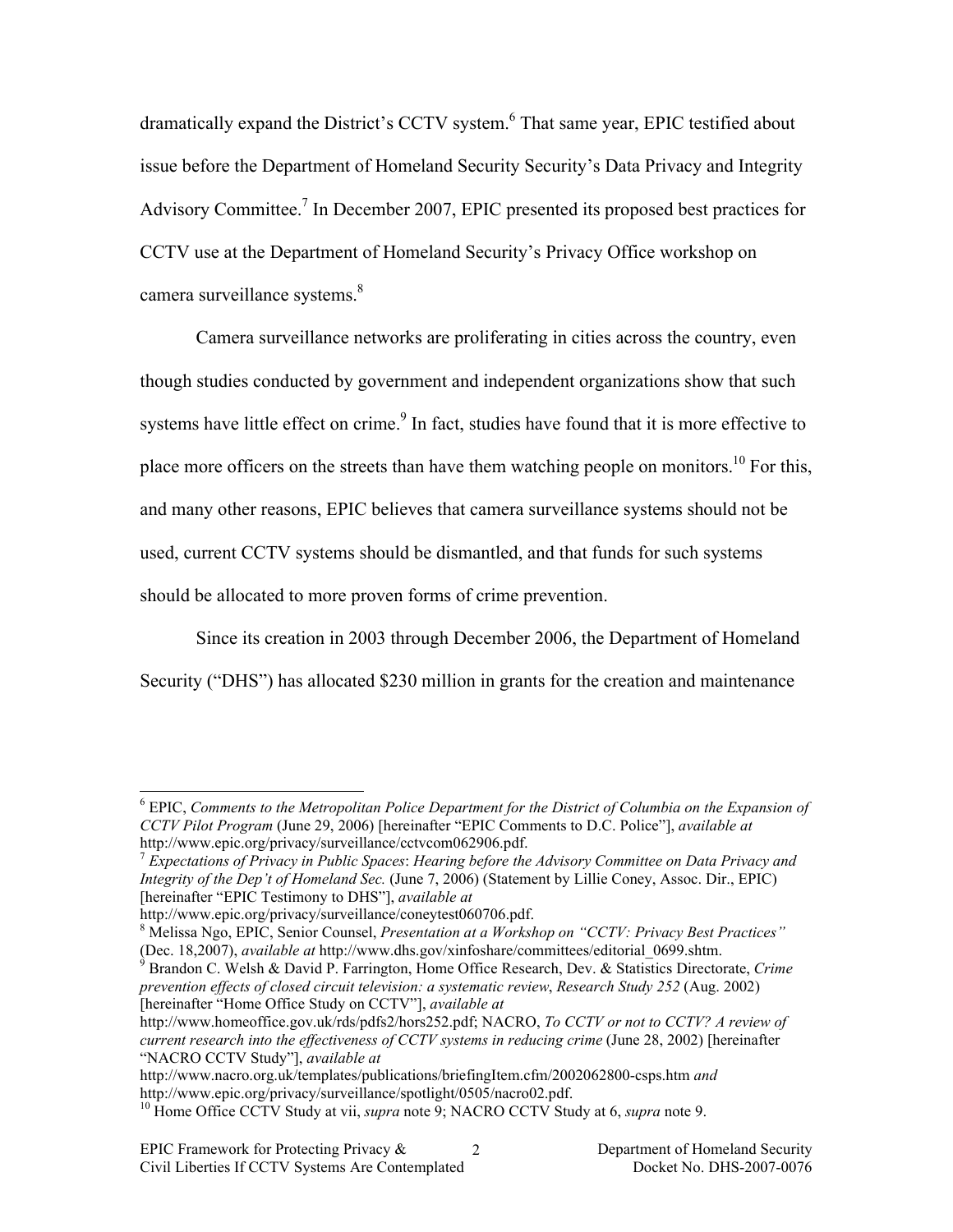of camera surveillance systems.11 Millions more have been spent by states and localities.<sup>12</sup> If camera surveillance systems are to be used, then minimum security and privacy regulations need to be created to ensure strong protection of individual rights.

# **II. Strong Privacy Frameworks Have Been Available for Decades**

There is a history in the United States and internationally of protection of privacy rights. In 1948, the right of privacy was adopted into the Universal Declaration of Human Rights. Article 12 states, "No one shall be subjected to arbitrary interference with his privacy, family, home or correspondence, nor to attacks upon his honour and reputation. Everyone has the right to the protection of the law against such interference or attacks*.*" 13

The 1973 Fair Information Practices ("FIPs")<sup>14</sup> and the 1980 Organization of

Economic Co-operation and Development ("OECD") privacy guidelines have had a

significant impact on privacy law and regulation in the United States and

internationally.15 The Privacy Act of 1974 incorporates the FIPs and includes portions

<sup>&</sup>lt;sup>11</sup> E-mail from Toby Levin, Senior Advisor, DHS Privacy Office, to Melissa Ngo, Senior Counsel, EPIC, Nov. 28, 2007 (on file with EPIC).

<sup>&</sup>lt;sup>12</sup> EPIC AND PRIVACY INT'L, PRIVACY AND HUMAN RIGHTS 85-87 (EPIC 2006) [hereinafter "EPIC Privacy and Human Rights Report"].

<sup>&</sup>lt;sup>13</sup> United Nations, Universal Declaration of Human Rights, G.A. Res. 217A(III), U.N. GAOR, 3d Sess., U.N. Doc. A/810 (1948), art. 12, reprinted in reprinted in M. ROTENBERG, ED., THE PRIVACY LAW SOURCEBOOK 383 (EPIC 2004) [hereinafter "Privacy Law Sourcebook"].<br><sup>14</sup> U.S. Dep't. of Health, Educ. & Welfare, Secretary's Advisory Committee on Automated Personal Data

Systems, *Records, Computers, and the Rights of Citizens* viii (1973) [hereinafter "HEW Fair Information Practices"], *available at* http://epic.org/privacy/consumer/code\_fair\_info.html. 15 Org. for Econ. Cooperation & Dev., Guidelines on the Protection of Privacy and Trans-Border Flows of

Personal Data, OECD Doc. 58 final (Sept. 23, 1980), art. 3(a) [hereinafter "1980 OECD Privacy Guidelines"], reprinted in Privacy Law Sourcebook at 395. Also, the United Nations Guidelines for the Regulation of Computerized Personal Files of 1990 recognize many of the same rights in information as the OECD Privacy Guidelines provide, providing in addition that "data likely to give rise to unlawful or arbitrary discrimination, including information on racial or ethnic origin, colour, sex life, political opinions, philosophical and other beliefs . . . should not be compiled." United Nations, G.A. Res. 45/95, Guidelines for the Regulation of Computerized Personal Files (Dec. 14, 1990), reprinted in PRIVACY LAW SOURCEBOOK at 434. The United States is a signatory to the 1980 OECD Guidelines, the 1990 UN Guidelines and the Universal Declaration of Human Rights.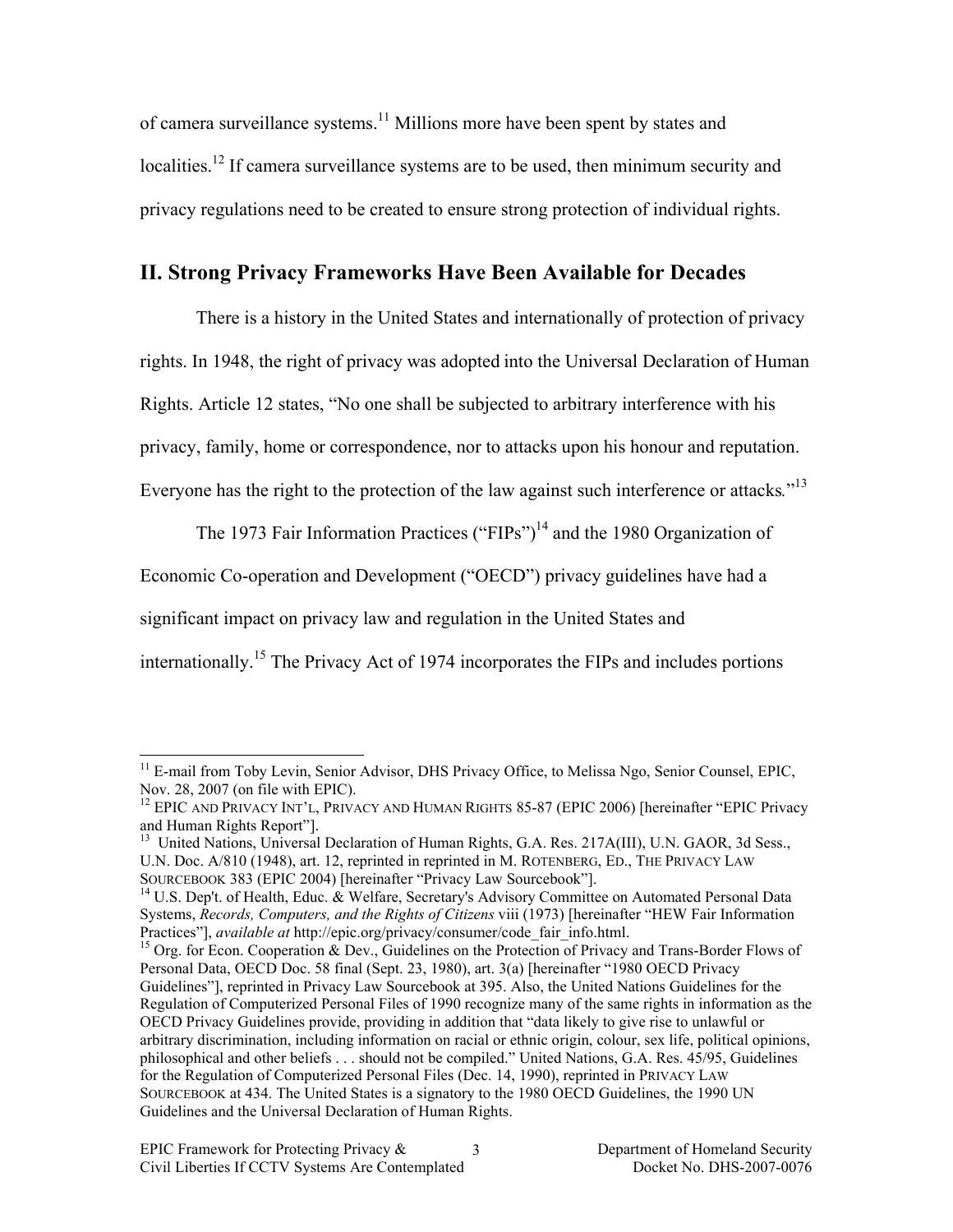that were later included in the OECD guidelines.<sup>16</sup> Also, it must be noted that, in 2003, the European Court of Human Rights issued a judgment holding that the disclosure of CCTV pictures by a public authority may constitute a violation of an individual's right to privacy under Article 8 of the European Convention on Human Rights.<sup>17</sup>

The Fair Information Practices outlined by the U.S. Department of Health,

Education and Welfare's Advisory Committee on Automated Data Systems are:

- 1. There must be no personal data record-keeping systems whose very existence is secret;
- 2. There must be a way for an individual to find out what information about him is in a record and how it is used;
- 3. There must be a way for an individual to prevent information about him obtained for one purpose from being used or made available for other purposes without his consent;
- 4. There must be a way for an individual to correct or amend a record of identifiable information about him; and
- 5. Any organization creating, maintaining, using, or disseminating records of identifiable personal data must assure the reliability of the data for their intended use and must take reasonable precautions to prevent misuse of the data $18$

The OECD Guidelines on the Protection of Privacy and Trans-Border Flows of

Personal Data are:<sup>19</sup>

- 1. Collection Limitation Principle: "There should be limits to the collection of personal data and any such data should be obtained by lawful and fair means and, where appropriate, with the knowledge or consent of the data subject";
- 2. Data Quality Principle: "Personal data should be relevant to the purposes for which they are to be used, and, to the extent necessary for those purposes, should be accurate, complete and kept up-to-date";

<sup>16</sup> *See* discussion *infra*. 17 European Court of Human Rights, Fourth Section, *Peck v. The United Kingdom*, Application No. 44647/98, Strasbourg (Jan. 28, 2003).<br><sup>18</sup> HEW Fair Information Practices, *supra* note 14.

<sup>&</sup>lt;sup>19</sup> The following principles are excerpted from 1980 OECD Privacy Guidelines, *supra* note 15.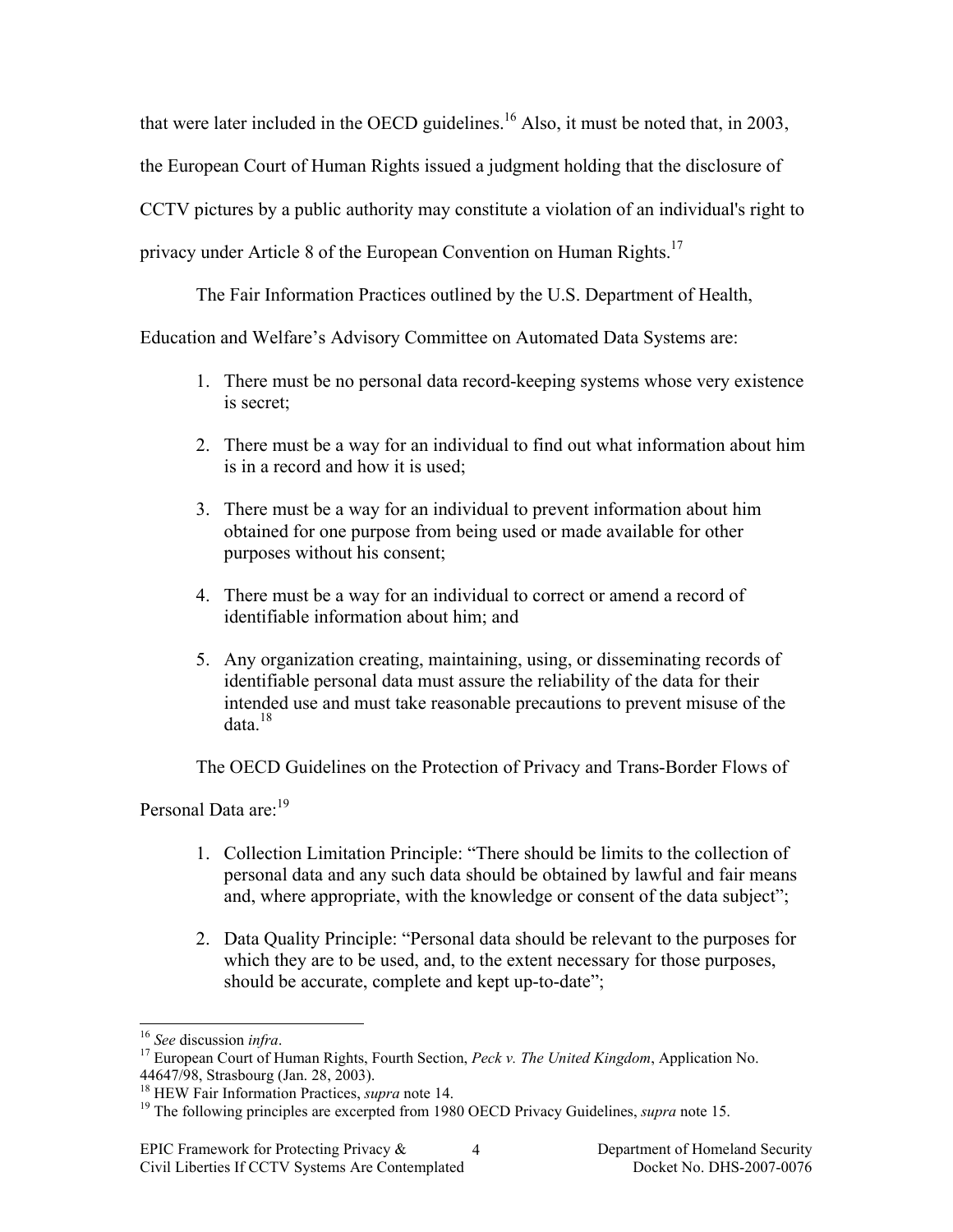- 3. Purpose Specification Principle: "The purposes for which personal data are collected should be specified not later than at the time of data collection and the subsequent use limited to the fulfillment of those purposes or such others as are not incompatible with those purposes and as are specified on each occasion of change of purpose";
- 4. Use Limitation Principle: "Personal data should not be disclosed, made available or otherwise used for purposes other than those specified in accordance with [the Purpose Specification Principle] except:
	- a. with the consent of the data subject; or
	- b. by the authority of law";
- 5. Security Safeguards Principle: "Personal data should be protected by reasonable security safeguards against such risks as loss or unauthorised access, destruction, use, modification or disclosure of data";
- 6. Openness Principle: "There should be a general policy of openness about developments, practices and policies with respect to personal data. Means should be readily available of establishing the existence and nature of personal data, and the main purposes of their use, as well as the identity and usual residence of the data controller":
- 7. Individual Participation Principle: "An individual should have the right:
	- a. to obtain from a data controller, or otherwise, confirmation of whether or not the data controller has data relating to him;
	- b. to have communicated to him, data relating to him
		- i. within a reasonable time;
		- ii. at a charge, if any, that is not excessive;
		- iii. in a reasonable manner; and
		- iv. in a form that is readily intelligible to him;
	- c. to be given reasons if a request made under subparagraphs(a) and (b) is denied, and to be able to challenge such denial; and
	- d. to challenge data relating to him and, if the challenge is successful to have the data erased, rectified, completed or amended";
- 8. Accountability Principle: "A data controller should be accountable for complying with measures which give effect to the principles stated above."

The Privacy Act of 1974 implements the 1973 HEW Code of Fair Information

Practices. When it enacted the Privacy Act in 1974, Congress sought to restrict the

amount of personal data that Federal agencies could collect and required agencies to be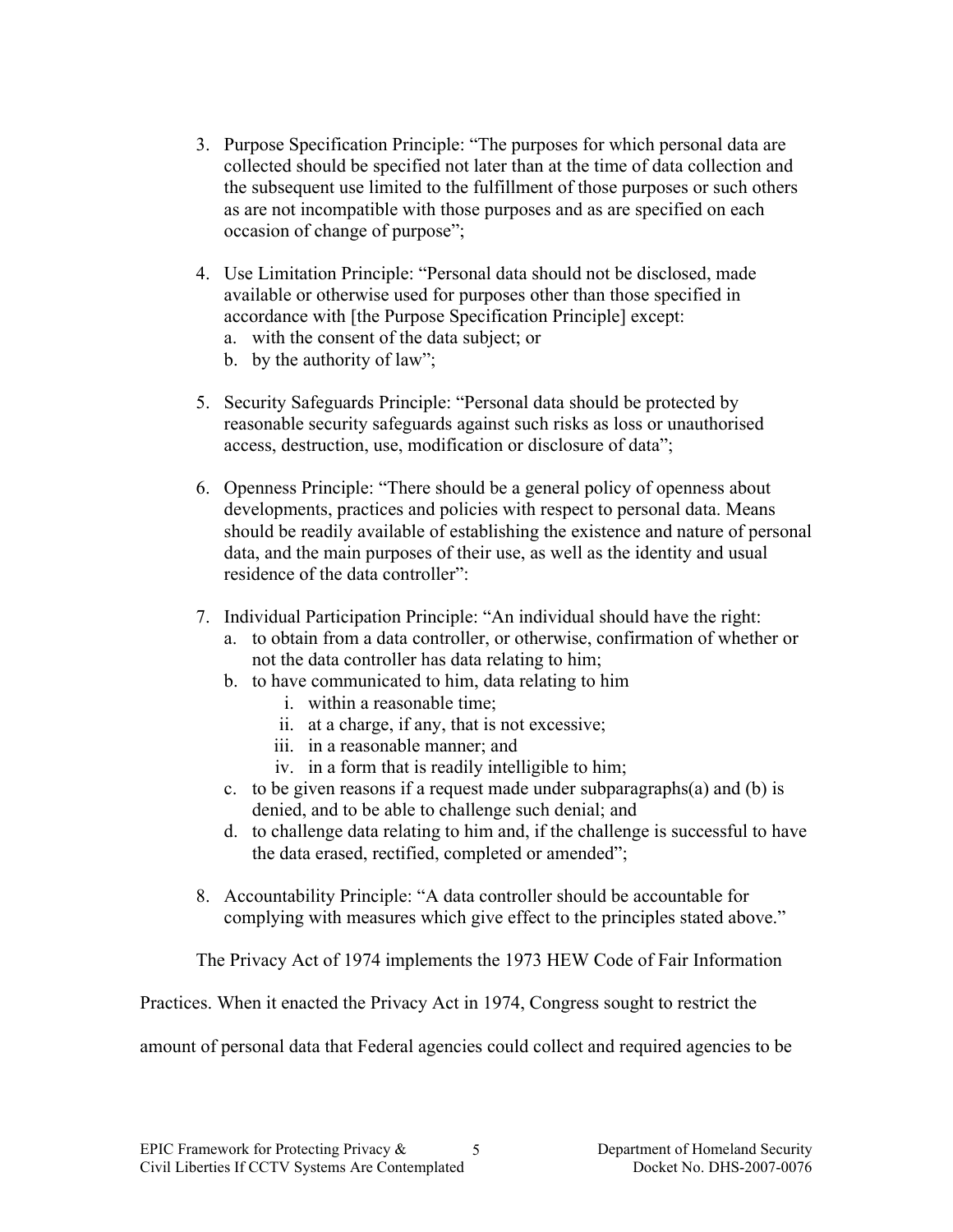transparent in their information practices.<sup>20</sup> In 2004, the Supreme Court underscored the importance of the Privacy Act's restrictions upon agency use of personal data to protect privacy interests, noting that:

"[I]n order to protect the privacy of individuals identified in information systems maintained by Federal agencies, it is necessary . . . to regulate the collection, maintenance, use, and dissemination of information by such agencies." Privacy Act of 1974,  $\S2(a)(5)$ , 88 Stat. 1896. The Act gives agencies detailed instructions for managing their records and provides for various sorts of civil relief to individuals aggrieved by failures on the Government's part to comply with the requirements. $21$ 

The Privacy Act is intended "to promote accountability, responsibility, legislative oversight, and open government with respect to the use of computer technology in the personal information systems and data banks of the Federal Government[.]"<sup>22</sup> It is also intended to guard the privacy interests of citizens and lawful permanent residents against government intrusion. Congress found that "the privacy of an individual is directly affected by the collection, maintenance, use, and dissemination of personal information by Federal agencies," and recognized that "the right to privacy is a personal and fundamental right protected by the Constitution of the United States."<sup>23</sup> It thus sought to "provide certain protections for an individual against an invasion of personal privacy" by establishing a set of procedural and substantive rights. $24$ 

The Privacy Act ensures:

• an agency must give individuals access to the accounting of disclosure of their records<sup>25</sup>:

<sup>&</sup>lt;sup>20</sup> S. Rep. No. 93-1183 at 1 (1974).<br>
<sup>21</sup> *Doe v. Chao*, 540 U.S. 614, 618 (2004).<br>
<sup>22</sup> S. Rep. No. 93-1183 at 1.<br>
<sup>23</sup> 5 U.S.C. § 552a.<br>
<sup>24</sup> *Id.* <sup>25</sup> 5 U.S.C. § 552a(c)(3).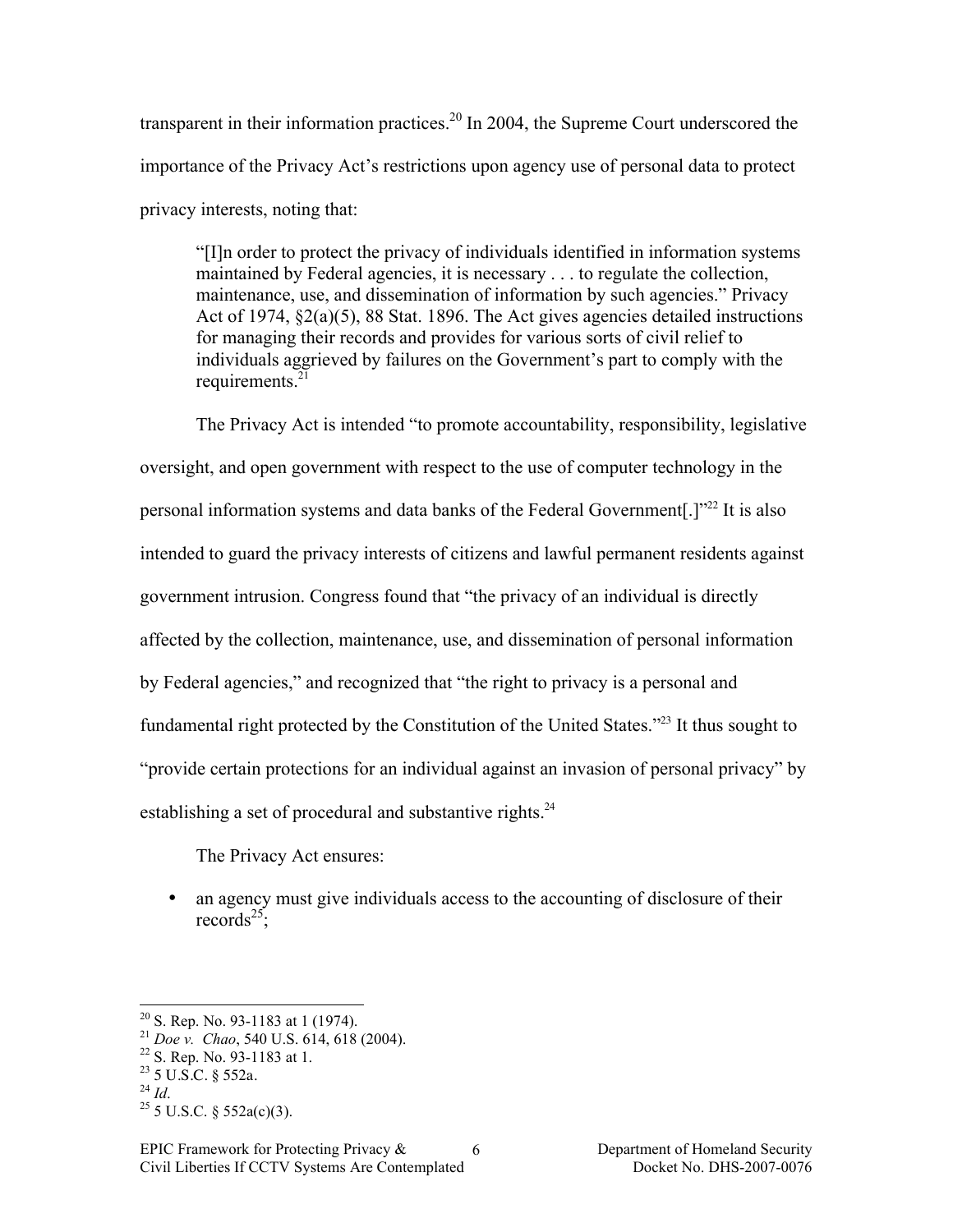- any agency or individual to whom the records are disclosed must also receive "any correction or notation of dispute"<sup>26</sup>:
- individual may request access to records an agency maintains about him or her<sup>27</sup>;
- an agency must correct identified inaccuracies promptly<sup>28</sup>;
- an agency must make notes of requested amendments within the records<sup>29</sup>;
- an agency must ensure it only collects data "relevant and necessary to accomplish a purpose of the agency required to be accomplished by statute or by Executive order of the President"30:
- an agency must "collect information to the greatest extent practicable directly from the subject individual when the information may result in adverse determinations about an individual's rights, benefits, and privileges under Federal programs"<sup>31</sup>;
- each individual must be informed whom the agency asks to supply information<sup>32</sup>;
- an agency must publish a notice of the existence of records in the Federal Register, along with the procedures to be followed to obtain access  $33$ .
- an agency must establish procedures to handle disputes between the agency and individual as to the accuracy of the records<sup>34</sup>; and,
- an individual may seek judicial review to enforce the statutory right of access provided by the Act.<sup>35</sup>

The history of privacy protection in the United States and abroad is clear, as

evidenced by these guidelines. These three privacy frameworks must form the foundation

of any regulation of CCTV systems.

- $^{29}$  5 U.S.C. § 552a(d)(4).
- $30\,$  5 U.S.C. § 552a(e)(1).<br> $31\,$  5 U.S.C. § 552a(e)(2).
- $32$  5 U.S.C. § 552a(e)(3).
- <sup>33</sup> 5 U.S.C. §§ 552a(e)(4)(G), (e)(4)(H), (f).
- $34$  5 U.S.C. § 552a(f)(4).
- $35$  5 U.S.C. § 552a(g)(1).

 $26$  5 U.S.C. § 552a(c)(4).

 $27\,$  5 U.S.C. § 552a(d)(1).

<sup>&</sup>lt;sup>28</sup> 5 U.S.C.  $\frac{8}{9}$  552a(d)(2)(B), (d)(3).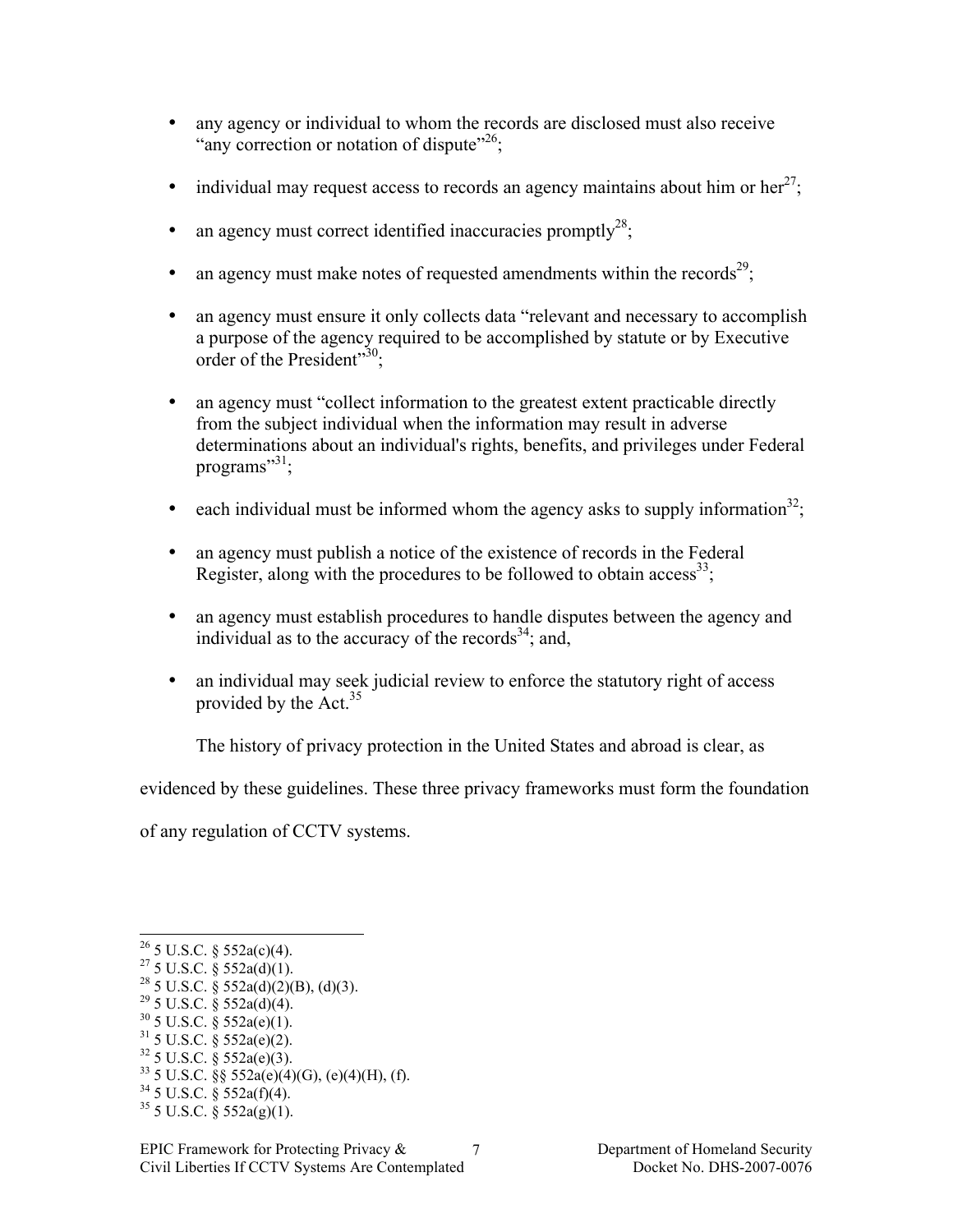#### **III. There Is an Expectation of Privacy in Public Spaces**

EPIC has previously explained, in testimony and written submissions, that there is a right to privacy, specifically anonymity, even in public places.<sup>36</sup> In public places, anonymity is the protection of being identified or anticipating the freedom of not being identified or falling under scrutiny.<sup>37</sup> Therefore, EPIC strongly recommends against the creation or expansion of CCTV systems to allow continuous, general surveillance of the public.

Moreover, the federal Video Voyeurism Act makes clear that people have an expectation of privacy in public places, and technology that makes possible observation and recording does not eviscerate this right.<sup>38</sup> The Video Voyeurism Act prohibits knowingly videotaping, photographing, filming, recording by any means, or broadcasting an image of a private area of an individual, without that individual's consent, under circumstances in which that individual has a reasonable expectation of privacy.<sup>39</sup> Although this Act focused on voyeuristic photographs of an individual's "private area," the law reinforces the concept of privacy even in a public space.<sup>40</sup>

Although it seems counterintuitive to expect privacy when walking on a sidewalk or sitting in a park, the inability of the human mind to recall specific information leads to an expectation of privacy. Research conducted to assist law enforcement to better understand the value of eyewitnesses has shown that memory is very different from

<sup>&</sup>lt;sup>36</sup> EPIC Testimony to D.C. Council, *supra* note 5; EPIC Comments to D.C. Police *supra* note 6; EPIC Testimony to DHS, *supra* note 7.

<sup>&</sup>lt;sup>37</sup> EPIC Testimony to DHS, *supra* note 7.<br><sup>38</sup> 18 U.S.C.S. § 1801 (2006).<br><sup>39</sup> *Id.*<br><sup>40</sup> *Id.* "Private area" is defined as "an individual's naked or undergarment clad genitals, pubic area, buttocks, or female breast." *Id*.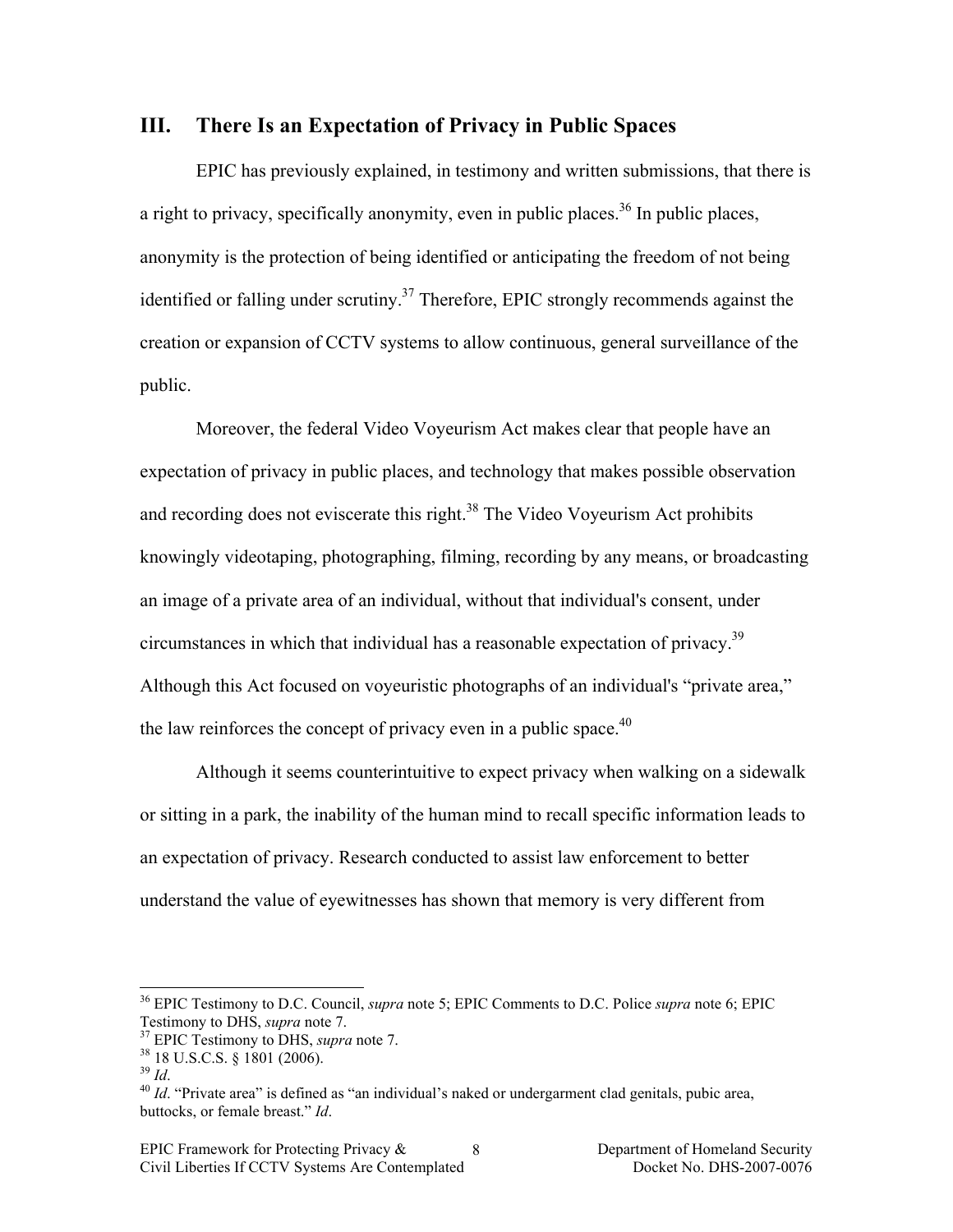cameras.<sup>41</sup> Memory cannot capture all the details of a scene and replay them. Memory is not passive; there is a creative process to encoding memories that can create inaccuracies.42 Therefore, as long as people are conducting themselves in ways that are not seen as extraordinary, they can and do expect privacy.<sup>43</sup> Cameras change this, recording every detail of an individual's interaction with the environment passively, without discretion, and making those details available for infinite replay and scrutiny.

As EPIC Executive Director Marc Rotenberg has testified, approaching privacy from the view that the expectation of privacy is diminished when there are others present in one's physical vicinity confuses the subjective expectation of privacy of the observed with the technological prowess of the observer.<sup>44</sup> " $[T]$ he diminished expectation of privacy associated with the presence of others in one's physical vicinity cannot become the standard for hi-powered CCTV system that covertly observes, monitors and records activities for observation by others that cannot be seen and are not known to the subject," he testified.<sup>45</sup> It is contrary to the legal analysis and it will set society on a downward spiral that will transform our wonderful public spaces into broad-based zones of surveillance.<sup>46</sup> Pursuant to these privacy concerns, EPIC urges all jurisdictions to reject the use of CCTV for general surveillance purposes and reassess their approach to privacy to include these issues.

 <sup>41</sup> Mark R. Kebbell & Graham F. Wagstaff, *Face Value? Evaluating the Accuracy of Eyewitness Information, Research Dev. Statistics*, Police Research Series Paper 102 (Mar. 1999), *available at* http://www.homeoffice.gov.uk/rds/prgpdfs/fprs102.pdf.<br> $^{42}$  *Id* 

<sup>43</sup> EPIC Testimony to DHS, *supra* note 7.<br><sup>44</sup> EPIC Testimony to D.C. Council, *supra* note 5.<br><sup>45</sup> *Id*. 46 *Id*.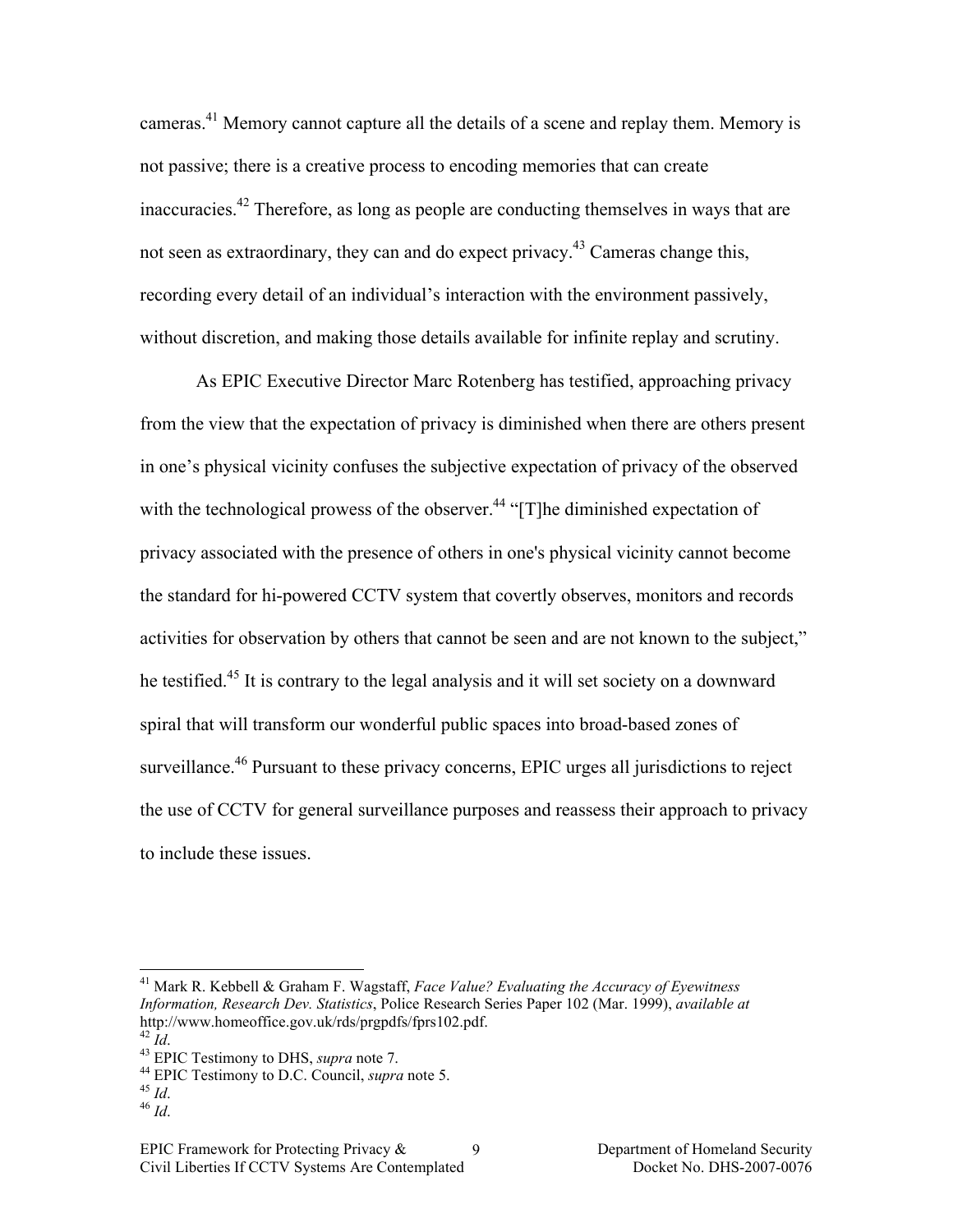### **IV. CCTV Contains Unique Privacy and Security Risks**

While laws and guidelines exist to protect individuals' privacy, it is critical that a strong privacy framework be put in place that explicitly governs the implementation of CCTV systems in the United States. Because of the significant potential for CCTV systems to invade individuals' privacy and undermine civil liberty protections, CCTV must be independently regulated to ensure strong security and privacy safeguards. The very nature of video surveillance creates a significant power imbalance. The individual cannot see the watcher. The watched do not know who is watching, what they are watching for, or how the data being recorded, stored or used. Camera operators, on the other hand, are anonymous and may find that they are in a position of power in which no one monitors their use of the powerful technology at their disposal. Along with the lack of transparency, there are serious concerns relating to data consolidation and data sharing with third parties. Such a dearth of information as to the purposes and reasons for CCTV, along with the lack of transparency in how the systems are controlled and used, creates a situation that is ripe for abuse and misuse if proper controls are not put in place.

### **A. Imbalance of Power Allows for Voyeuristic and Discriminatory Abuse of Camera Systems**

There are numerous documented incidents in which CCTV system operators have abused their powers to invade individuals' privacy and undermine their Constitutional and civil rights. Below, we detail several examples that illustrate the necessity of strong limitations on CCTV creation and use.

In 2006 in England, two CCTV operators used public surveillance cameras to record images of a woman's home, using the technology to record her undressing and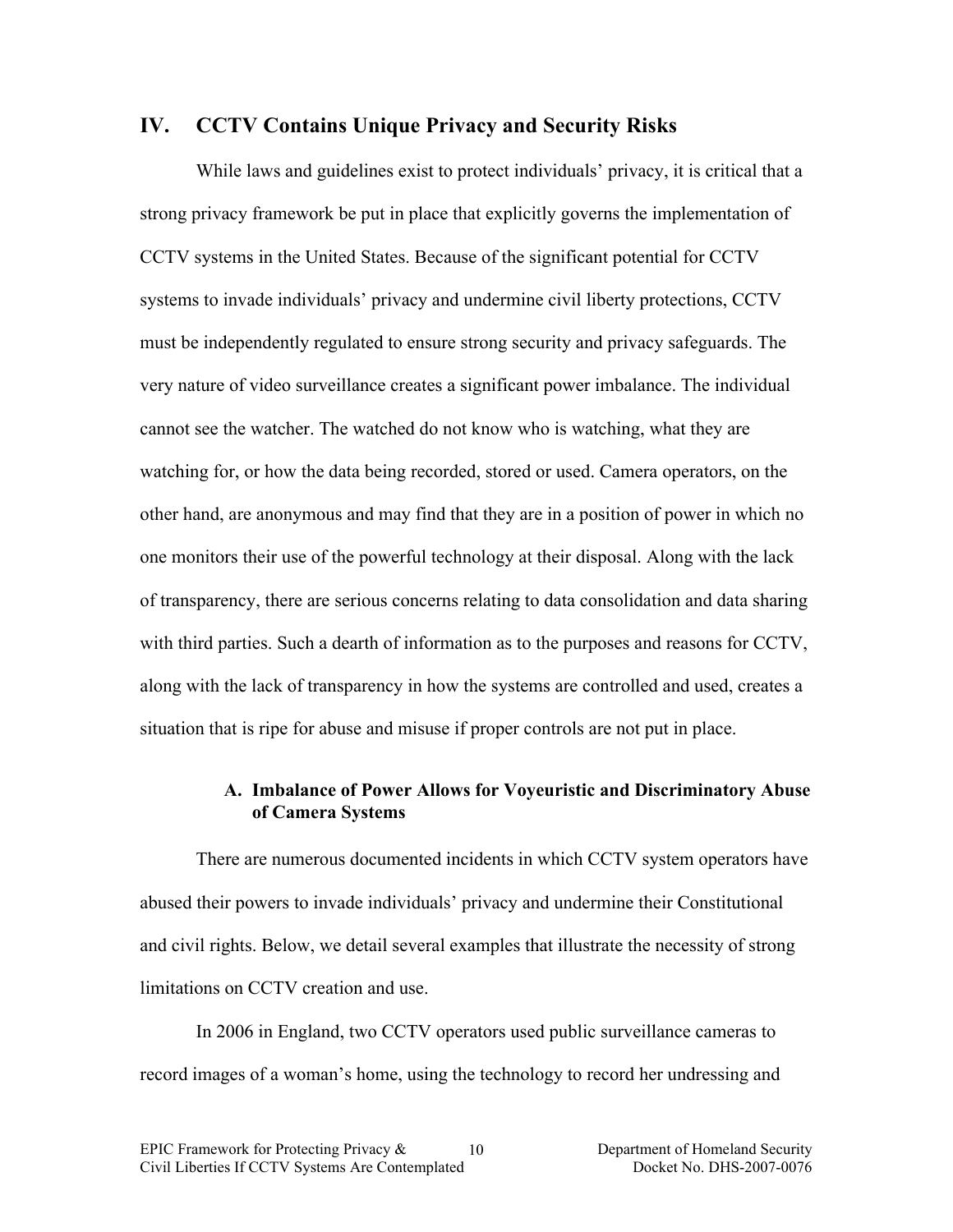bathing.47 At the 2004 Republican National Convention in New York City, a police helicopter equipped with an infrared camera was deployed to monitor protesters but instead filmed a couple's intimate romantic activity on their terrace.<sup>48</sup> The couple was shielded by plants and in complete darkness; the only reason that they were seen by the police was because the infrared camera was able to track their body heat. In 2005, a police officer used surveillance cameras to gaze at women's breasts and buttocks at the San Francisco International Airport.<sup>49</sup>

Beyond voyeurism, there is the documented risk of discrimination under camera surveillance. Studies show that implementation of CCTV will have a disparate impact on minorities, as well as youths and the poor.<sup>50</sup> Black males are disproportionately scrutinized when such camera systems are used, studies have found.<sup>51</sup>

Increasingly, there has been creation and use of camera surveillance systems in housing complexes. The city of Aberdeen in Maryland passed a law in October 2007 that empowers the police and city government to require new "residential, commercial or industrial development[s]" to install CCTV systems before the development is issued a building permit.<sup>52</sup> These cameras would be linked to police systems.<sup>53</sup> There are no guidelines for how to determine if developments would need cameras, but the crime deterrent purpose assumes CCTV implementation in "high risk for crime areas."<sup>54</sup> This

 <sup>47</sup> *Peeping Tom CCTV Workers Jailed*, BBC News, Jan. 13, 2006. For more information about camera surveillance and security, *see* Melissa Ngo, "You Are Being Watched But Not Protected: The Myth of Security Under Camera Surveillance" in INTERSECTION: SIDEWALKS AND PUBLIC SPACE (Chain, forthcoming Mar. 2008) [hereinafter "Ngo Chapter on CCTV Myths"].<br><sup>48</sup> Mike Dorning. *U.S. Cities Focus on Spy Cameras*. Chicago Tribune. Aug. 8, 2005.

<sup>&</sup>lt;sup>49</sup> Matthew Cella, *Spy Cameras Fail to Focus on Street Crime*, *Washington Times*, Aug. 13, 2006.<br><sup>50</sup> Id. (citing Clive Norris & Gary Armstrong, Ctr. for Criminology & Criminal Justice, Univ. of Hull (UK), *The Unforgiving Eye: CCTV Surveillance in Public Space* (1997)).<br><sup>51</sup> NACRO CCTV study at 6, *supra* note 9.<br><sup>52</sup> Madison Park, *City passes camera law*, Baltimore Sun, Oct. 7, 2007.<br><sup>54</sup> *Id.* <sup>54</sup> *Id.*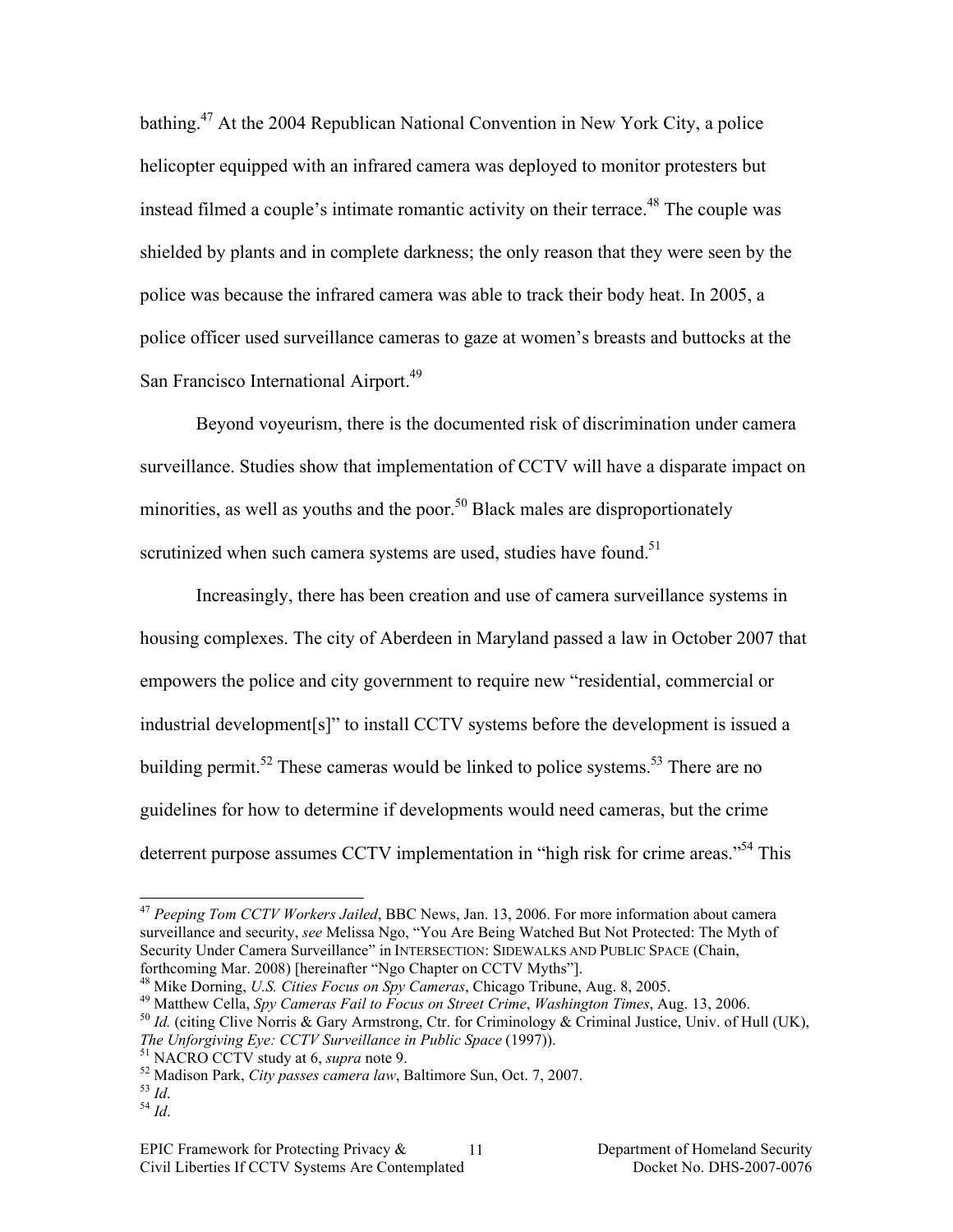could disproportionately affect the poor.

Some CCTV systems in London and in the U.S. have been modified so that operators can speak to individuals in the vicinity of cameras. In Washington, D.C., the "talking CCTV" cameras have been installed at private apartment complexes where security guards have used the cameras to harass residents of the building, issuing humiliating commands such as "Get your fat ass off the corner!" over the public loudspeakers attached to the cameras.<sup>55</sup> Such abuse is made possible by the imbalance of power between the watcher and the watched.

#### **B. Cameras Allow for Monitoring of Lawful, Peaceful Protests**

In addition to the harassment of individuals and racial profiling of surveillance targets, CCTV has increasingly been used to record and monitor individuals engaged in constitutionally protected activities such as freedom of association and speech during legal and peaceful protests. There are several documented instances in which law enforcement officials have conducted surveillance on lawful protests.

For example, documents received by EPIC in response to FOIA requests reveal that the U.S. Park Police had monitored the Million Family March in D.C. and pro-life demonstrations to the U.S. Supreme Court.<sup>56</sup> Other documents revealed that the FBI used aerial video surveillance to monitor the same pro-life demonstrations and the D.C. Metropolitan Police Department used aerial surveillance to monitor demonstration activity on Inauguration Day in 2001. The D.C. Metropolitan Police Department also conducted aerial surveillance of demonstration activity for which "downlink photos of

 <sup>55</sup> Dave Jamieson, *Speaker of the House*, Wash. City Paper, July 7, 2006. 56 Detailed in EPIC Testimony to D.C. Council, *supra* note 5.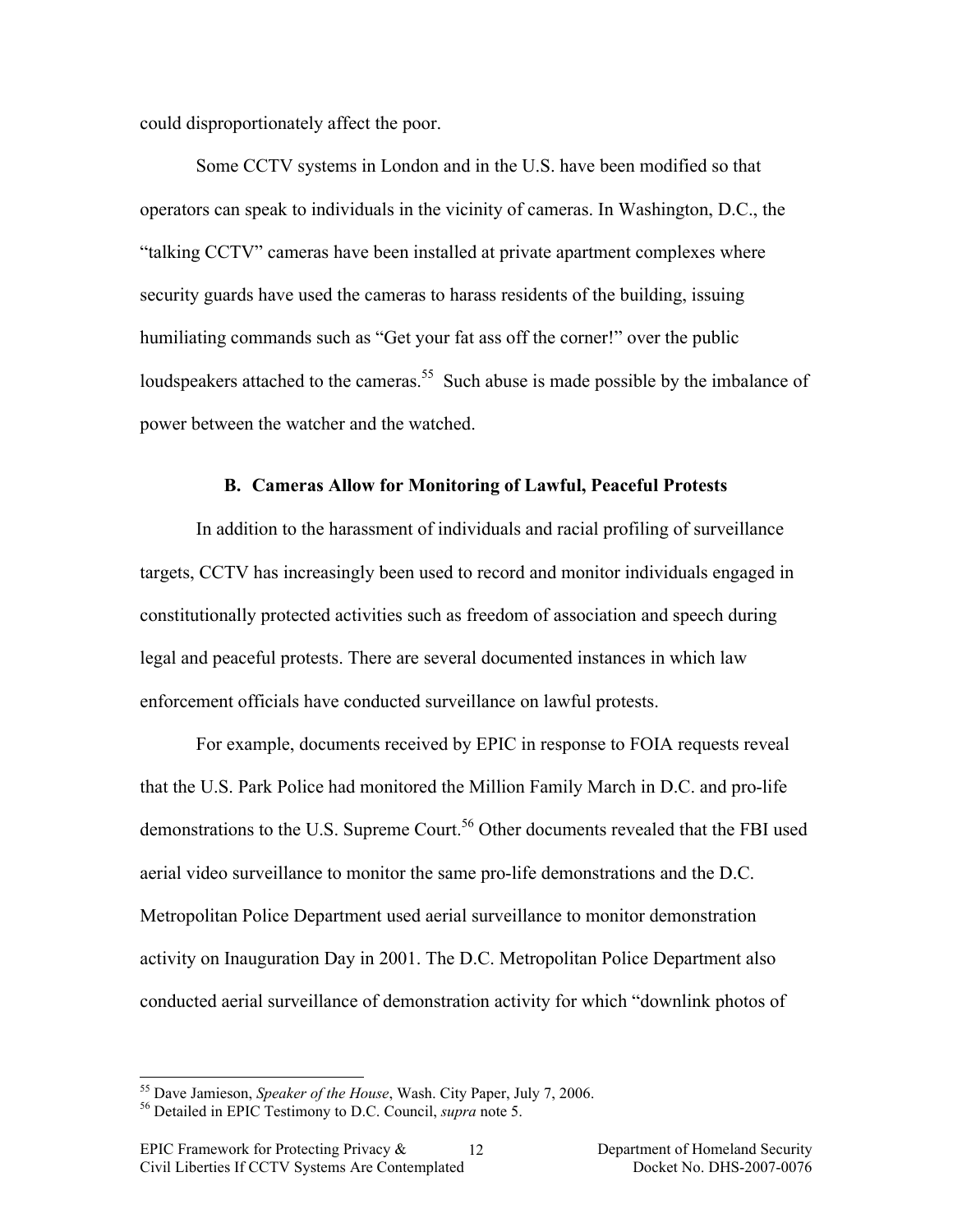coffins/demonstrators" were provided by the U.S. Park Police.<sup>57</sup> These incidents are in addition to the New York police department's surveillance of protesters during the 2004 Republican National Convention.<sup>58</sup>

Surveillance of such activities should not focus on the faces of individuals nor seek to identify them in other ways without an actual threat to public safety. This kind of surveillance could create a chill on legal, constitutionally protected First Amendment activities. Freedom of association is fundamental to our democratic experience. Social justice, environmental, religious, and political movements have their foundation in the freedom of individuals who share like beliefs to associate with one another.

# **V. EPIC Framework for Protecting Privacy and Civil Liberties If CCTV Systems Are Contemplated**

We must reiterate that EPIC does not endorse nor support the creation of new or continued use of current camera surveillance systems, because their poor record on crime prevention does not outweigh the danger to privacy and civil liberties. However, if CCTV systems are contemplated, then they should follow the framework outlined below in order to ensure strong protections for privacy and civil rights.

### **A. EPIC Guideline 1: CCTV Alternatives Preferred**

**EPIC Guideline 1: CCTV Alternatives Preferred:** Video surveillance should be viewed as an exceptional step, only to be taken in the absence of a less privacy-invasive alternative.

<sup>57</sup> *Id*. <sup>58</sup> *See* discussion, *supra* Section III. A. Imbalance of Power Allows for Voyeuristic and Discriminatory Abuse of Camera Systems.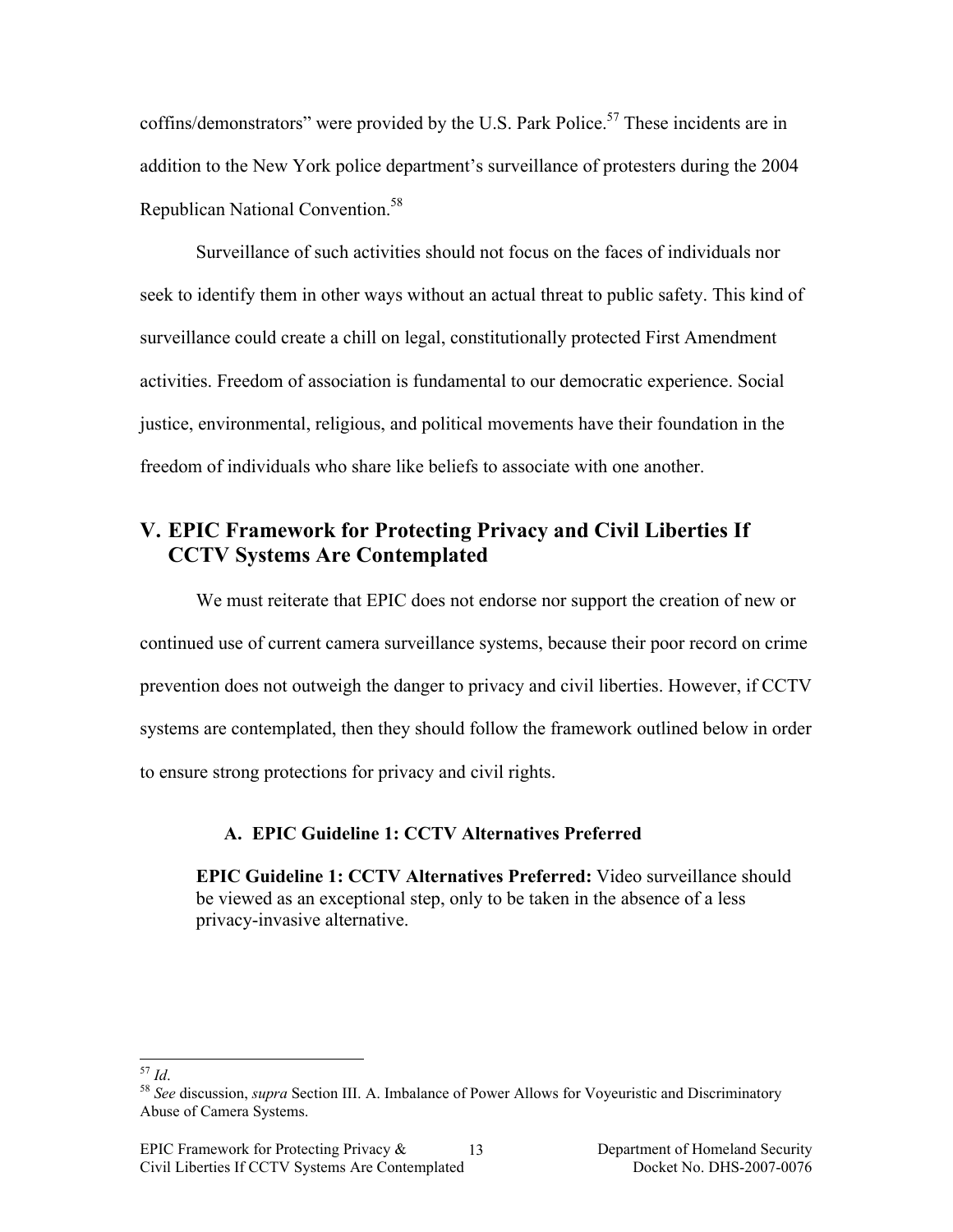## **B. EPIC Guideline 2: Demonstrated Need**

**EPIC Guideline 2: Demonstrated Need:** CCTV systems should only be deployed to address a clearly articulated problem that is real, pressing and substantial.

# **C. EPIC Guideline 3: Public Consultation**

**EPIC Guideline 3: Public Consultation:** The public, the local community, and privacy and security experts should be consulted prior to any decision to introduce video surveillance or implement any significant change to an existing system.

# **D. EPIC Guideline 4: Fair Information Practices**

**EPIC Guideline 4: Fair Information Practices:** The use of video surveillance should be governed by an explicit policy based on Fair Information Practices, 1980 OECD Guidelines on the Protection of Privacy and Trans-Border Flows of Personal Data, and the Privacy Act of 1974. In any collection, use, disclosure, retention and destruction of personal information, there must be:

- A. **Openness, or transparency:** CCTV operators must make public their policies and practices involving the use and maintenance of CCTV systems, and there should be no secret databases. Individuals have a right to know when they are being watched.
- B. **Purpose specification:** CCTV operators must give notice of the purposes for which the CCTV systems are being created and used. After detailing the purpose of the CCTV system, set clear, objective standards to evaluate the effectiveness of the system. Ensure there is a process to uninstall the CCTV system if it is found to be ineffective at solving or even helping to worsen the problem it was created to solve.
- C. **Collection limitation:** The collection of information should be limited to that which is necessary for the specific purpose articulated. A policy should be established so as to minimize or limit the collection or distribution of personally identifiable information.
- D. **Accountability:** CCTV operators are responsible for implementation of this technology and the associated data collected. CCTV operators should be legally responsible for complying with these principles. An independent oversight office should be created in each jurisdiction where a CCTV system is to be used, and this office should audit and evaluate the system at least annually.
- E. **Individual participation:** Individuals should be able to learn about the data collected about them and rectify any errors or problems in the data. There must be a private right of action so that individuals may be able to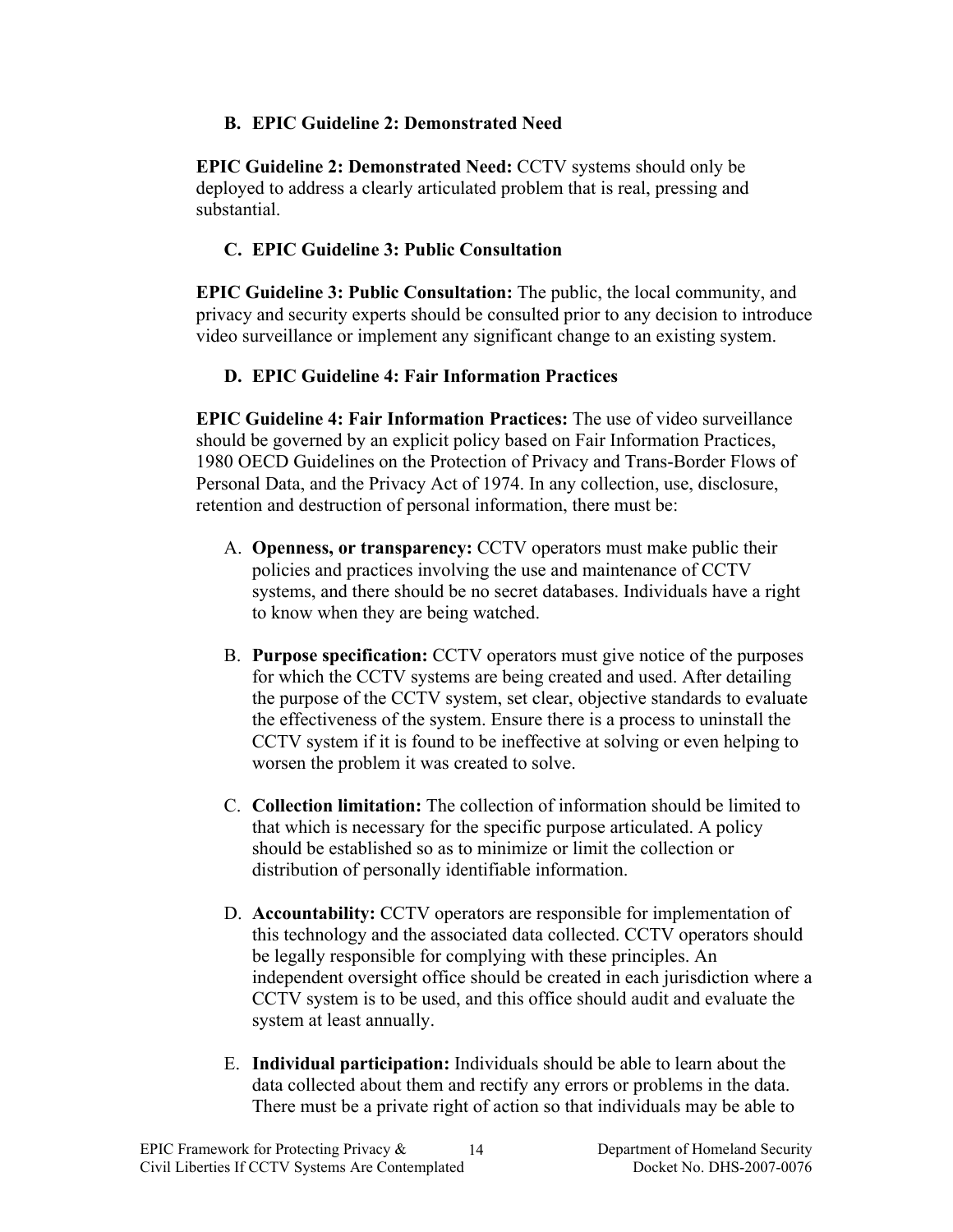police their privacy rights in case of misuse or abuse of the systems.

F. **Security safeguards:** There must be security and integrity in transmission, databases, and system access. Also, there should be continuing privacy and civil liberties training for CCTV operators. All security safeguards should be verified by independent parties, and the assessments should be publicly disclosed.

# **E. EPIC Guideline 5: Privacy Impact Assessment**

**EPIC Guideline 5: Privacy Impact Assessment:** Before implementing any CCTV system, conduct a Privacy and Civil Liberties Impact Assessment to detail how such a system could affect Constitutional rights and civil liberties.

# **F. EPIC Guideline 6: Enhanced Safeguards for Enhanced Surveillance**

**EPIC Guideline 6: Enhanced Safeguards for Enhanced Surveillance:** Any additional analysis capability added by "smart" cameras or other technology will require corresponding privacy and security safeguards.

In the Federal Register notice request for comments, the Department of Homeland

Security Privacy Office requested answers to five questions. EPIC will detail its answers

within the privacy framework outlined above.

# **VI. Numerous Jurisdictions and Organizations Have Detailed Best Practices for the Use of CCTV Systems**

*Question 1: Are there existing state, local or international programs that have developed privacy or civil liberties guidelines for CCTV that can serve as resources for the development of best practices?59*

Domestic and international governments have detailed legislation and regulation of

CCTV systems. Guidelines have been proposed by such domestic government agencies

as Washington, D.C.'s Metropolitan Police Department ("MPD"), $^{60}$  and the federal

<sup>&</sup>lt;sup>59</sup> 72 Fed. Reg. 63,918, *supra* note 1.<br><sup>60</sup> D.C. Council, Metropolitan Police Department Video Surveillance Regulations Emergency Act of 2002, Act 14-302 (Mar. 25, 2002), *available at*

http://dccouncil.washington.dc.us/images/00001/20020314161451.pdf.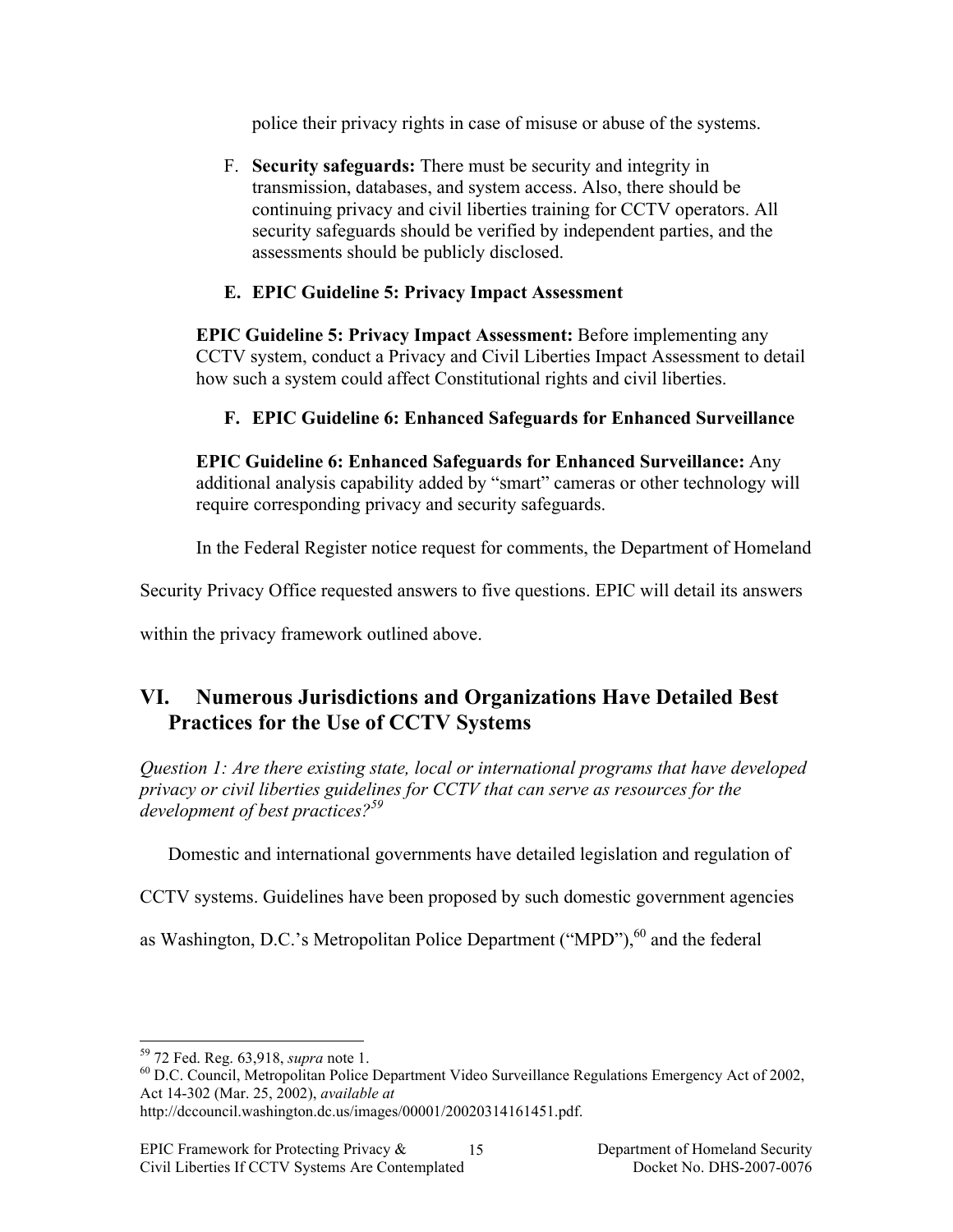National Park Service, $61$  and non-profit non-governmental organizations such as EPIC and the Constitution Project.<sup>62</sup>

Internationally, Canadian federal and provincial privacy commissioners passed guidelines to help define and circumscribe the use of this medium and minimize its impact on privacy.63 In Britain, the Information Commissioner's Office released guidelines in September 2002 and made a fresh call for revised guidelines in August 2007.64 The Article 29 Data Protection Working Party also released guidelines for processing personal data by means of video surveillance.<sup>65</sup> The central premise of all of these guidelines is the belief that video surveillance poses unique threats to privacy and consequently requires unique controls to guard against its abuse.

 $<sup>61</sup>$  The federal National Park Service released guidelines in response to a March 2002 United States</sup> Congress hearing on video surveillance. *See Controversy Grows over Police Video Surveillance*, CNCNews.com, Mar. 22, 2002.

<sup>62</sup> Constitution Project, *Guidelines for Public Video Surveillance: A Guide to Protecting Communities and Preserving Civil Liberties* 10-13 (2006) [hereinafter "Constitution Project Guidelines"], *available at* http://www.constitutionproject.org/pdf/Video\_Surveillance\_Guidelines\_Report\_w\_Model\_Legislation4.pd. 63 Office of the Privacy Comm'r of Canada, *OPC Guidelines for the Use of Video Surveillance of Public Places by Police and Law Enforcement Authorities* (Mar. 2006) [hereinafter "Canadian Privacy

Commissioner CCTV Guidelines"], *available at* http://www.privcom.gc.ca/information/guide/vs\_060301\_e.asp. *See also* Gov't of British Columbia (Canada), *Privacy Guidelines for Use of Video Surveillance Technology by Public Bodies* (2004) [hereinafter "British Columbia CCTV Guidelines"], *available at*

http://www.lcs.gov.bc.ca/privacyaccess/main/video\_security.htm; Info. & Privacy Comm'r of Ontario (Canada), *Guidelines for Using Video Surveillance Cameras in Public Places* (Sept. 2007), *available at* http://www.ipc.on.ca/images/Resources/video-e.pdf; Office of the Info. & Privacy Comm'r for British Columbia (Canada), *Public Surveillance System Privacy Guidelines* (Jan. 26, 2001), *available at* http://www.oipcbc.org/advice/VID-SURV(2006).pdf.<br><sup>64</sup> Press Release, Info. Comm'r's Office, ICO launches CCTV code of practice consultation, Aug. 29, 2007,

*available at*

http://www.ico.gov.uk/upload/documents/pressreleases/2007/determining\_what\_is\_personal\_data\_press\_re lease\_final.pdf. *See also* Info. Comm'r's Office, *Data Protection Act 1998: Compliance advice CCTV Small User Checklist* (Sept. 2002), *available at*

http://www.ico.gov.uk/upload/documents/library/data\_protection/practical\_application/cctv\_small\_user\_ch ecklist.pdf.

<sup>65</sup> *See* Article 29 Data Protection Working Party, *Opinion 4/2004 on the Processing of Personal Data by means of Video Surveillance* (Feb. 2004) [hereinafter "Article 29 Working Party Opinion on CCTV"], *available at* http://www.datenschutz-berlin.de/doc/eu/gruppe29/wp89/wp89\_en.pdf. The report sets out guidelines under the EU Data Protection Directive in relation to surveillance by video cameras in public and work places.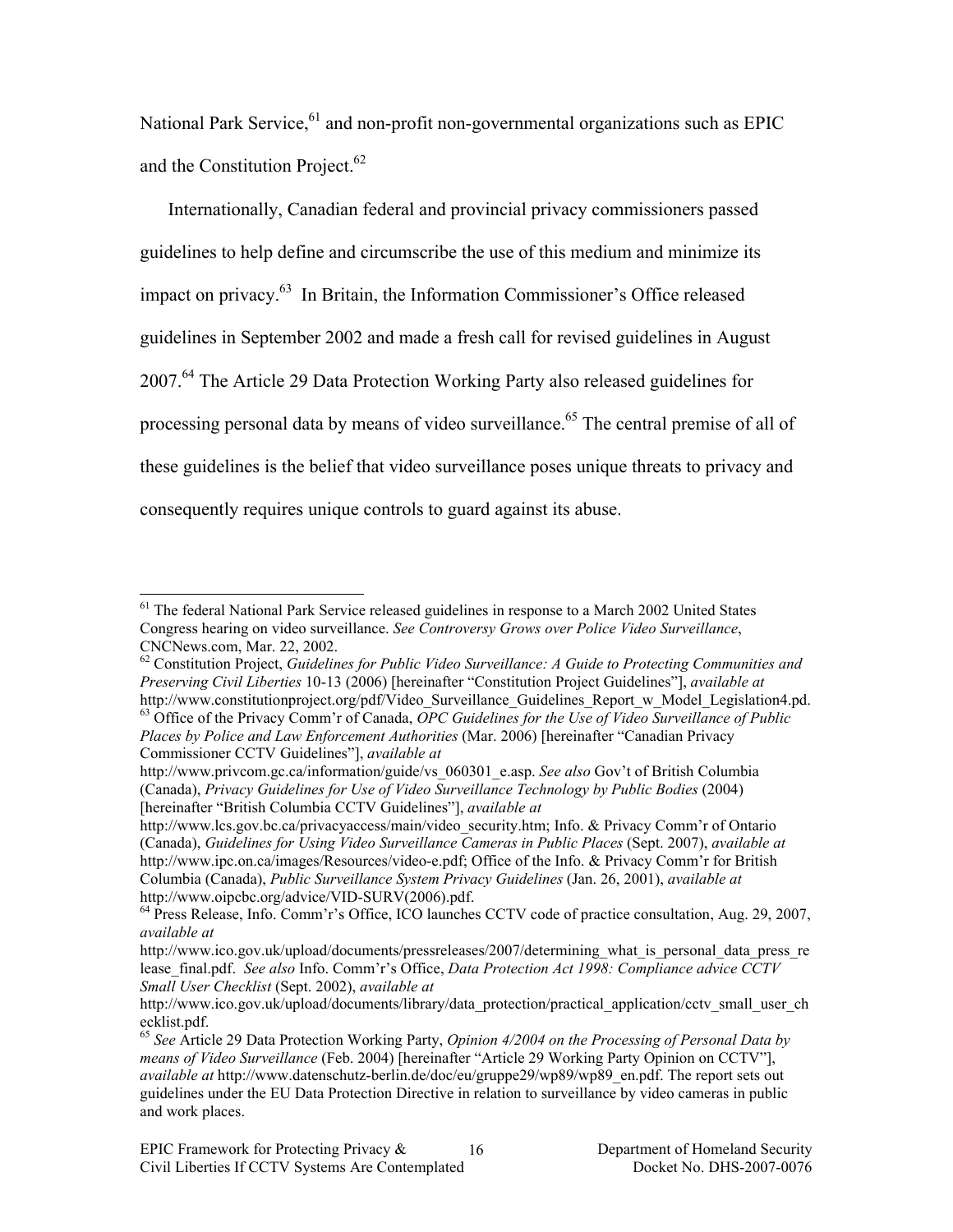In response to Question 1, we will detail how EPIC's privacy framework for CCTV use is reflected in the guidelines previously mentioned and are representative of the interjurisdictional consensus on what is required in order to make CCTV compliant with fair information practices and civil liberties protections.

#### **A. CCTV Should Be the Last Choice, Not the First**

**EPIC Guideline 1: CCTV Alternatives Preferred:** Video surveillance should be viewed as an exceptional step, only to be taken in the absence of a less privacy-invasive alternative.

A number of guidelines dictate that CCTV systems should not be used indiscriminately. For example, the Office of the Privacy Commissioner of Canada says, "less privacy-invasive alternative ways of addressing the identified problem should be chosen unless they are not feasible or significantly less effective.<sup>"66</sup>

Germany's Federal Data Protection Act ("BDSG") regulates video surveillance.<sup>67</sup> Section 6b, "Monitoring of publicly accessible areas with optic-electronic devices," states that such surveillance is "allowable only in so far as it is necessary: 1) to fulfill public tasks, 2) to exercise the right to determine who shall be allowed or denied access or 3) to pursue rightful interests for precisely defined purpose," "and if there are no indications that the data subjects' legitimate interests prevail."<sup>68</sup>

## **B. If CCTV Is Created To Solve a Problem, Then That Problem Must Be Explained Clearly to the Public**

**EPIC Guideline 2: Demonstrated Need:** CCTV systems should only be deployed to address a clearly articulated problem that is real, pressing and substantial.

 <sup>66</sup> Canadian Privacy Commissioner CCTV Guidelines, *supra* note 63. *See* British Columbia CCTV

<sup>&</sup>lt;sup>67</sup> Germany, Federal Act on Data Protection ("BDSG"), Jan. 14, 2003 (*Bundesgesetzblatt*, Part 1, No 3, Jan. 16, 2003).

<sup>68</sup> Privacy and Human Rights Report at 92, *supra* note 12.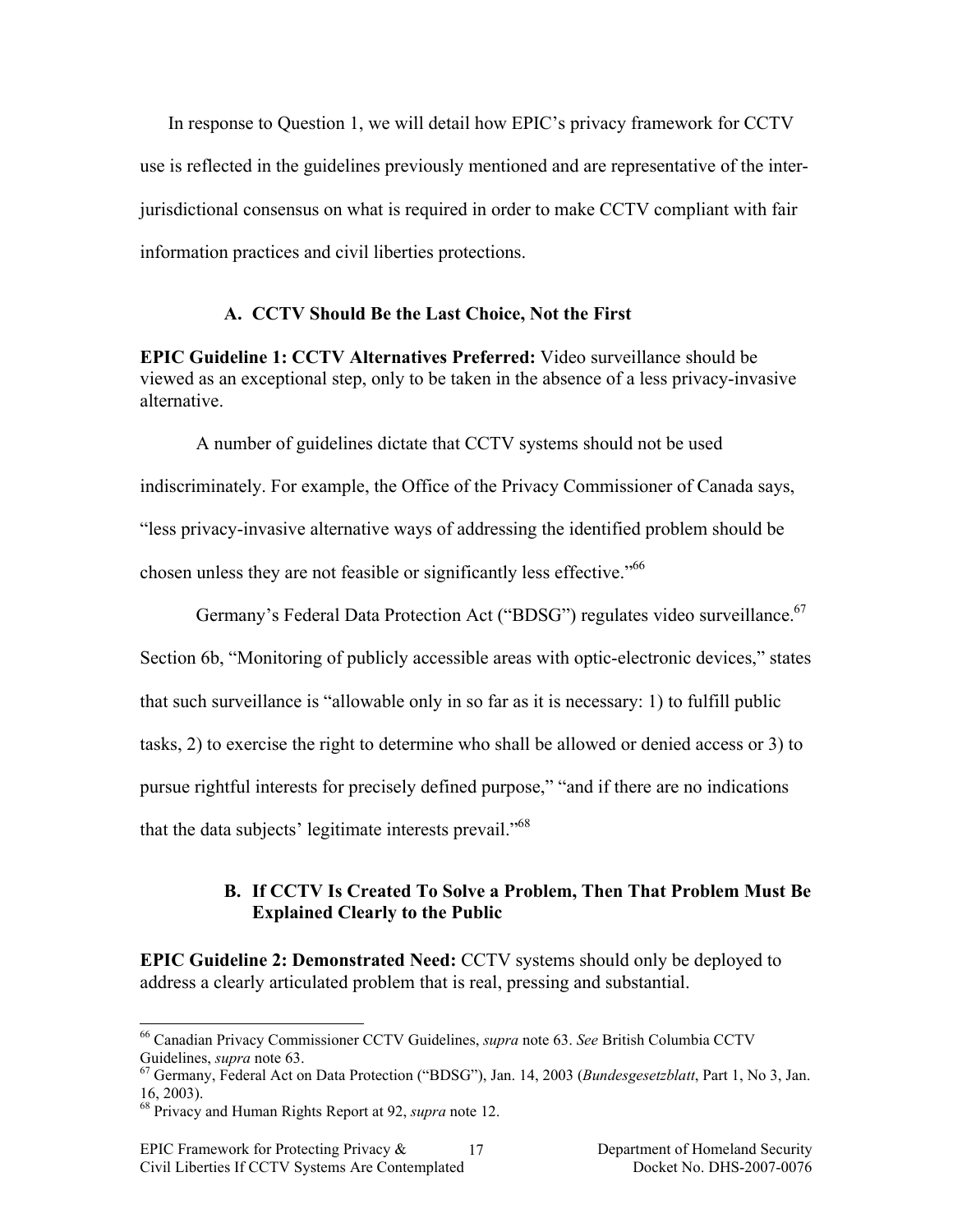The Constitution Project, a non-profit non-governmental organization, has created a framework for privacy and civil liberties protection with CCTV systems. The first "step in the creation of a public video surveillance system is a clear statement of the legitimate law enforcement purpose and purposes for the system," the Constitution Project says.<sup>69</sup> The Privacy Commissioner of Canada held that "CCTV systems should only be deployed to address a clearly articulated problem that is real, pressing and substantial." The Privacy Commissioner requires that concrete evidence in the form of verifiable reports of the risks, dangers, and crime rates must be adduced to "warrant overriding the right of innocent individuals to be free from surveillance in a public place. $170$ 

#### **C. The Public's Voice Must Be Heard**

**EPIC Guideline 3: Public Consultation:** The public, the local community, and privacy and security experts should be consulted prior to any decision to introduce video surveillance or implement any significant change to an existing system.

Public consultations ensure that the process remains transparent. The Department of Homeland Security emphasizes the importance of "transparency and analysis of privacy issues" in its "Official Guidance" for PIAs. The guidance document states that transparency demonstrates the Department's commitment to **"**privacy during the development of programs and systems and thus upholds the Department's commitment to maintain public trust and accountability. Without the trust of the public, the Department's mission is made more difficult."<sup>71</sup>

 <sup>69</sup> Constitution Project Guidelines at 10-13, *supra* note 62. 70 Canadian Privacy Commissioner CCTV Guidelines, *supra* note 63. *See also* British Columbia CCTV Guidelines, *supra* note 63.<br><sup>71</sup> Privacy Office, Dep't of Homeland Sec., Privacy Impact Assessments Official Guidance (May 2007)

<sup>[</sup>hereinafter "DHS Guidance on PIAs"], *available at*

http://www.dhs.gov/xlibrary/assets/privacy/privacy\_pia\_guidance\_may2007.pdf.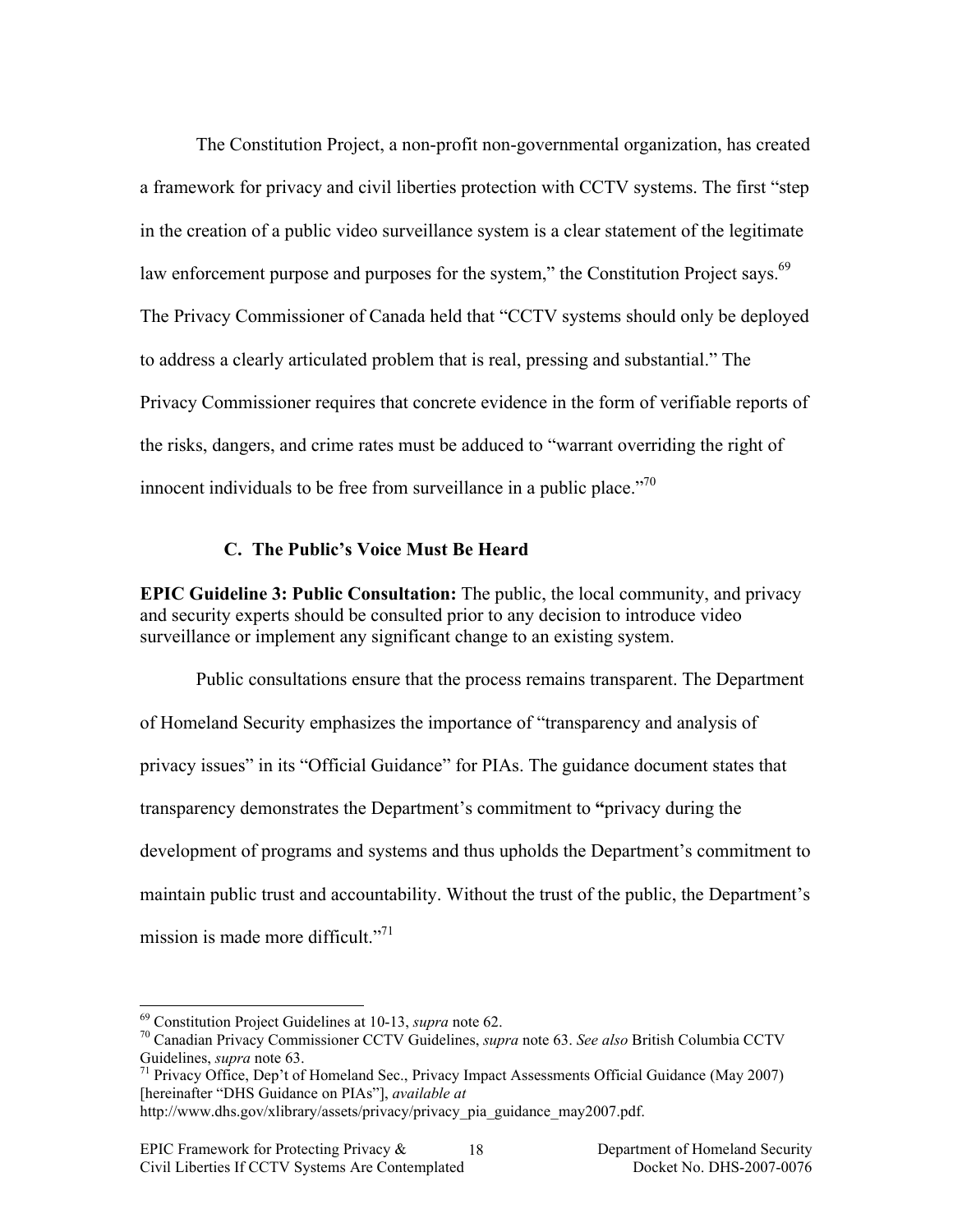Further, under Section 208 of the E-Government Act, the DHS is required to conduct PIAs for all new or substantially changed technology that collects, uses, disseminates, or maintains personally identifiable information.<sup>72</sup> Any change in the technology used in CCTV systems would constitute such a change, thus requiring the governing authority to conduct fresh privacy impact analysis of the technology.

The public voice is prized internationally, as well. The Privacy Commissioner of Canada notes that "Community" should be understood broadly as being made up of several distinct communities, some of which might be disproportionately affected, and one "community should not be presumed to speak for the others."<sup>73</sup>

### **D. Strong Privacy Frameworks Are Needed**

**EPIC Guideline 4: Fair Information Practices:** The use of video surveillance should be governed by an explicit policy based on Fair Information Practices, 1980 OECD Guidelines on the Protection of Privacy and Trans-Border Flows of Personal Data, and the Privacy Act of 1974.

The Asia-Pacific Economic Cooperation ("APEC") Privacy Framework emphasizes the importance of collection limitations, uses of personal information, choice, and accountability and security safeguards.<sup>74</sup> The European Union Article 29 Data Protection Working Party document, "Working document on the processing of personal data by means of video surveillance," states that the information retention must be "quite" short and in line with the specific features of the individual case."75

The need to adhere to FIPs is reflected in the guidelines required by the Canadian Privacy Commissioner, who emphasized that information collected through video

<sup>72</sup> *Id.* at 6. 73 Canadian Privacy Commissioner CCTV Guidelines, *supra* note 63. 74 Asia-Pacific Econ. Cooperation, *APEC Privacy Framework* (Oct. 2004), reprinted in Privacy Law Sourcebook at 512, *supra* note 13.<br><sup>75</sup> Article 29 Working Party Opinion on CCTV at 20, *supra* note 65.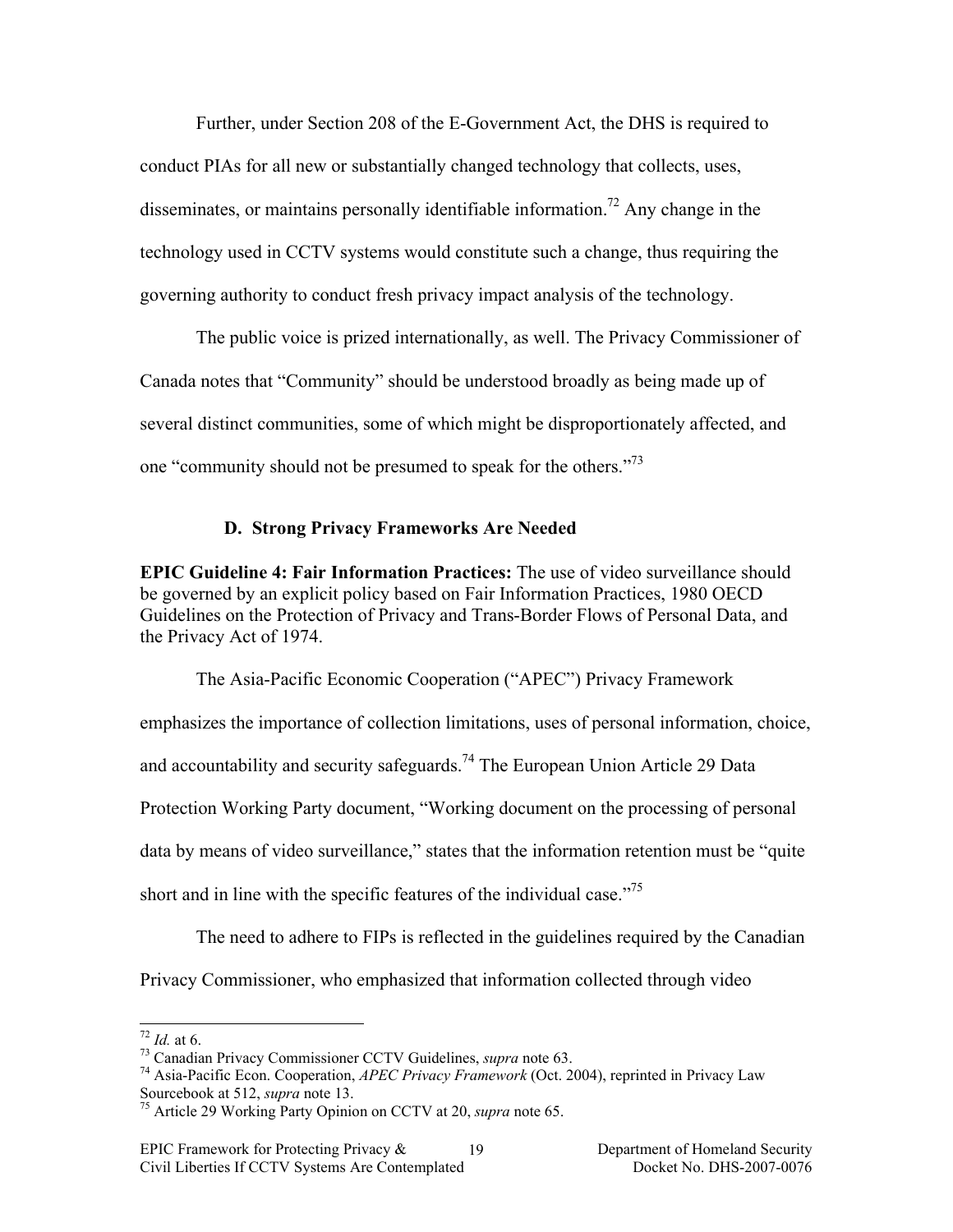surveillance should be minimal, its use should be restricted, its disclosure controlled, its retention limited, and its destruction assured.<sup>76</sup> The Privacy Commissioner also highlights that the security of the equipment and images should be assured.<sup>77</sup>

One example of a U.S. agency applying the OECD framework is the Government Accountability Office's ("GAO") 2005 review of the Secure Flight travel program.<sup>78</sup> The GAO "used the eight Fair Information Practices proposed in 1980 by the Organization for Economic Cooperation and Development and that were endorsed by the U.S. Department of Commerce in 1981. These practices are collection limitation, purpose specification, use limitation, data quality, security safeguards, openness, individual participation," and accountability and stated that these Fair Information Practices are "a set of internationally recognized privacy principles that underlie the Privacy Act."<sup>79</sup>

In its submission to the Washington, D.C. Metropolitan Police Department, EPIC highlighted that the use of CCTV for law enforcement purposes presents the potential for misuse or abuse.80 To combat this risk, EPIC said that access to the system's controls and reception equipment, and to the images it captures, should be limited to persons authorized in writing. $81$  Recordings should be securely held, and access within the organization limited to a need-to-know basis.<sup>82</sup>

<sup>&</sup>lt;sup>76</sup> Canadian Privacy Commissioner CCTV Guidelines, *supra* note 63.<br><sup>77</sup> *Id*. <sup>78</sup> Gov't Accountability Office, *Secure Flight Development and Testing Under Way, but Risks Should Be Managed as System Is Further Developed,* GAO-05-356 (Mar. 2005), *available at* http://www.gao.gov/new.items/d05356.pdf.<br> $^{79}$  *Id.* at 55.

<sup>79</sup> *Id*. at 55. 80 EPIC Comments to D.C. Police, *supra* note 6. <sup>81</sup> *Id.* <sup>82</sup> *Id.*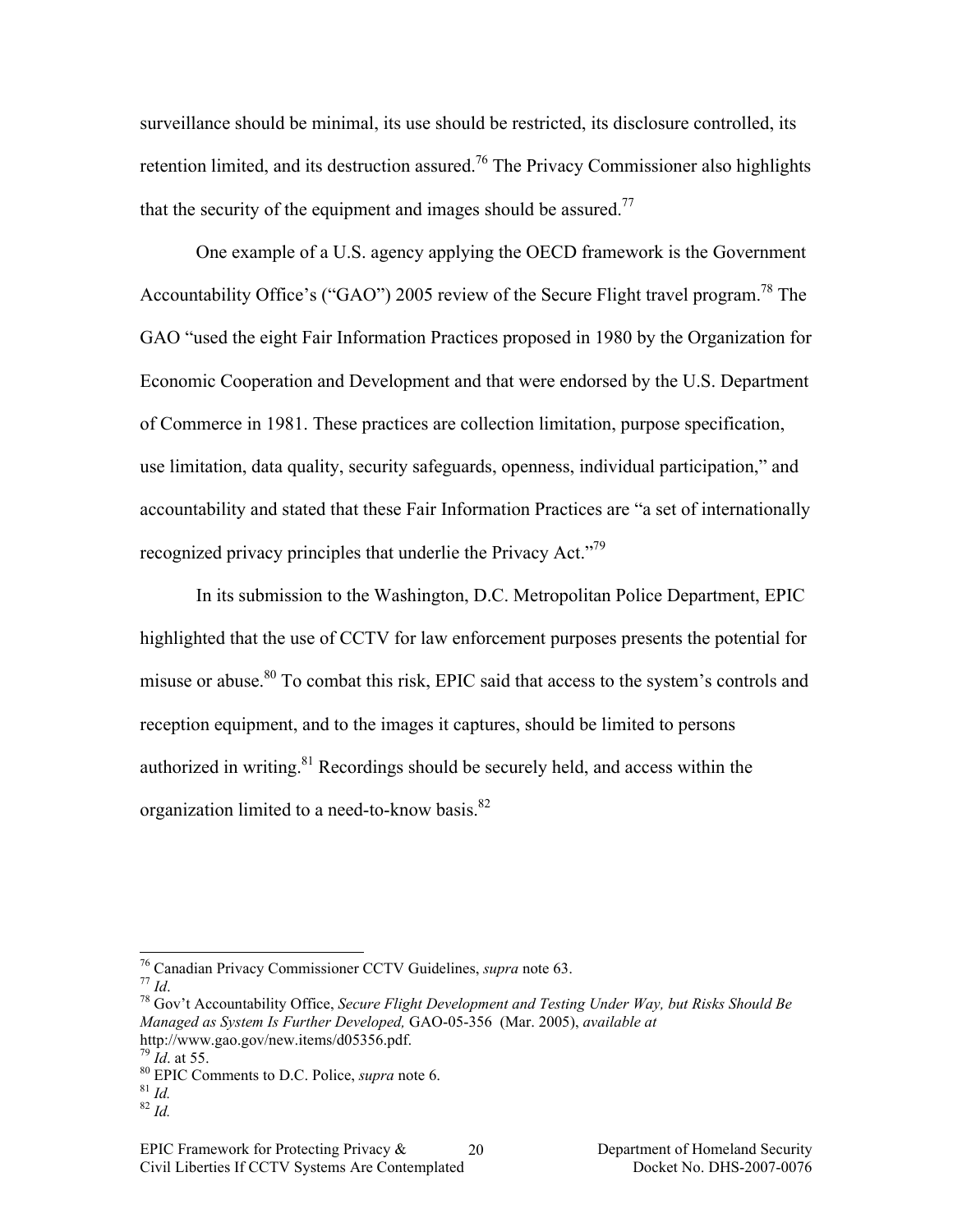## **E. Privacy and Civil Liberties Must Be a Part of the CCTV System From the Beginning**

**EPIC Guideline 5: Privacy Impact Assessment:** Before implementing any CCTV system, conduct a Privacy and Civil Liberties Impact Assessment to detail how such a system could affect Constitutional rights and civil liberties.

Earlier, we discussed the possibility that video surveillance could infringe upon free speech. This view is supported by the Constitution Project's privacy and civil liberties framework, which notes that public surveillance cameras can negatively impact individuals' right to freedom of speech and association given that they can give the government an "extensive record of what individuals say and read, and indicate with whom they associate."<sup>83</sup> This could have a potentially "chilling" effect on the ability or desire of individuals to engage in constitutionally protected conduct, according to the group.<sup>84</sup> As previously mentioned, the Department of Homeland Security emphasizes the importance of "transparency and analysis of privacy issues" in its Official Guidance for  $PIAs<sup>85</sup>$ 

# **F. This Framework Does Not Preclude Stronger or Different Safeguard That May Be Necessary As Technology Changes**

**EPIC Guideline 6: Enhanced Safeguards for Enhanced Surveillance:** Any additional surveillance and image analysis capabilities added to cameras or other technology will require corresponding privacy and security safeguards. Apply to any law enforcement use of privately collected CCTV data the same standards that apply to public CCTV data.

Given the ever-increasing sophistication of surveillance technology due to

research and development, many jurisdictions have urged the need to conduct regular

evaluations of the privacy impacts of new technology. Section 208 of the E-Government

Act, requires DHS to conduct PIAs for all new or substantially changed technology that

 <sup>83</sup> Constitution Project Guidelines at 18-19, *supra* note 62. <sup>84</sup> *Id*. 85 DHS Guidance on PIAs, *supra* note 71.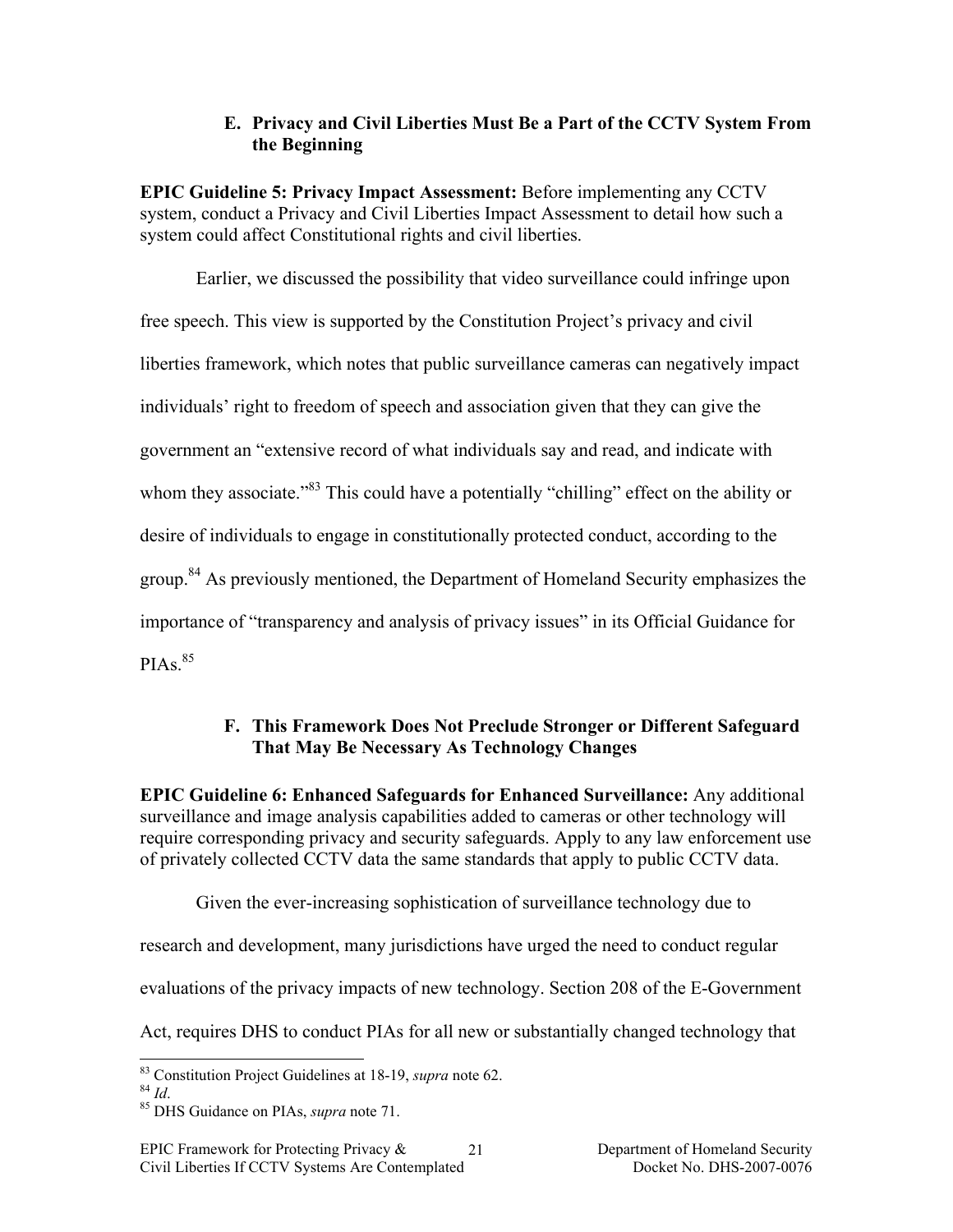collects, uses, disseminates, or maintains personally identifiable information.<sup>86</sup> The United Kingdom's Information Commission Office has revised its existing code of practice on camera surveillance to reflect technological developments and changes to the way CCTV is used to monitor individuals. $87$ 

# **VII. Privacy and Civil Liberties Protections Are Fundamental To Any CCTV System**

*Question 2: How can CCTV systems be designed in a manner that respects privacy and civil liberties? Question 5: What are the privacy and civil liberties best practices you would recommend for government use of CCTV?* [These will be answered together.]

The best way to protect individual privacy rights and civil liberties is to enforce the EPIC Framework for Protecting Privacy and Civil Liberties If CCTV Systems Are Contemplated. These guidelines incorporate Fair Information Practices, the 1980 OECD Privacy Guidelines, and the Privacy Act of 1974, which are reflected in jurisdictions around the world and are well-established in domestic privacy law.

# **A. Video Surveillance Should Not Be Undertaken Lightly**

**EPIC Guideline 1: CCTV Alternatives Preferred:** Video surveillance should be viewed as an exceptional step, only to be taken in the absence of a less privacy-invasive alternative.

Governments internationally and domestically are increasingly implementing

CCTV systems to monitor their citizens despite the prohibitive cost of such technology

and demonstrated inefficacy at reducing crime.<sup>88</sup> The Department of Homeland Security

 $^{86}$  *Id.* at 6.<br><sup>87</sup> Press Release, Info. Comm'r's Office, ICO launches CCTV code of practice consultation, *supra* note 64.<br><sup>88</sup> Studies have found that such surveillance systems have little effect on crime, and that

to place more officers on the streets and improve lighting in high-crime areas. *See generally* Privacy and Human Rights Report at 85-98, *supra* note 12; Home Office Study, *supra* note 9; NACRO Study, *supra*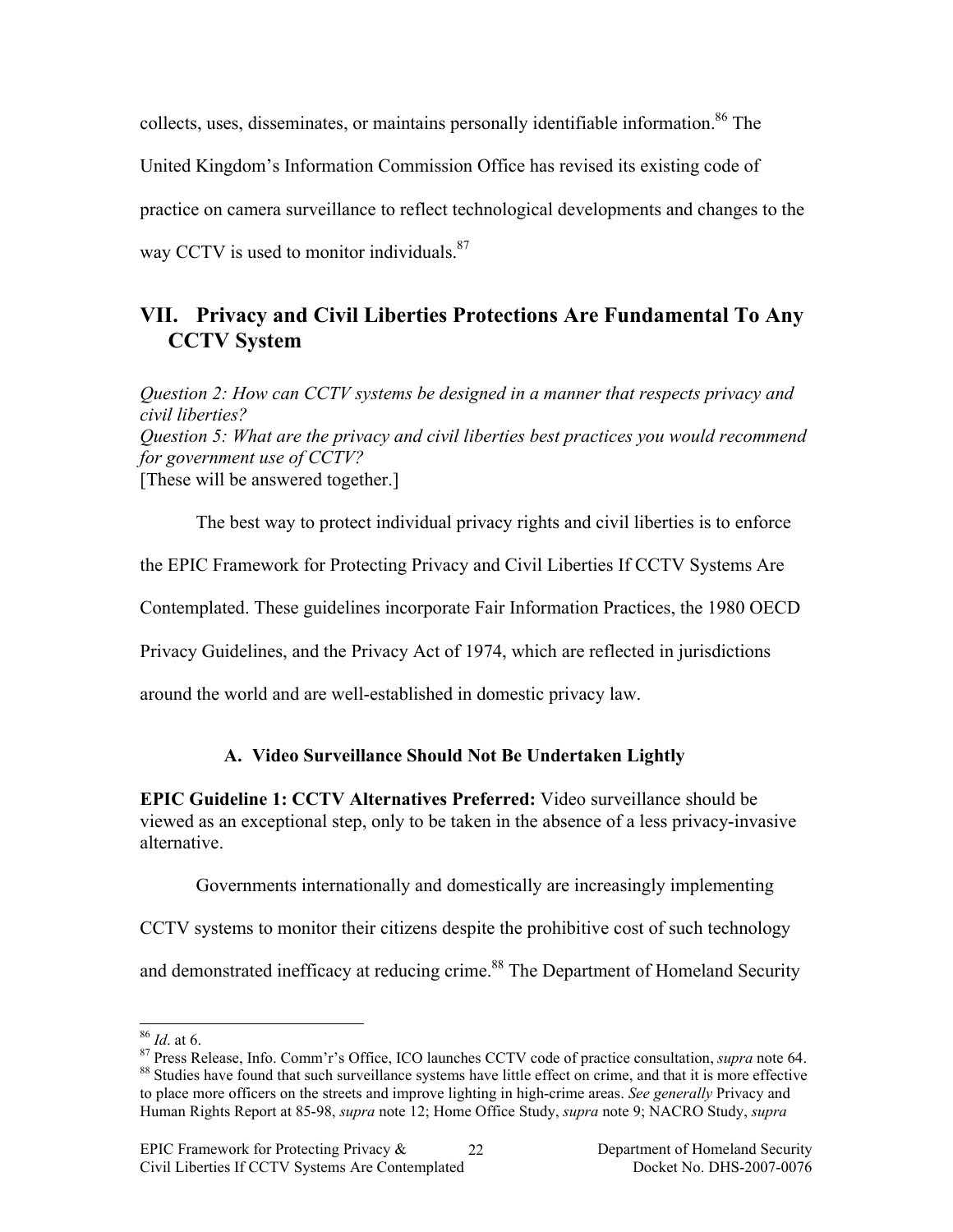has given \$230 million in grants to state and local governments, $89$  such as Washington,  $D.C.,<sup>90</sup> New York, and Chicago,<sup>91</sup> to create networks of surveillance cameras to watch$ over the public in the streets, shopping centers, at airports and more. A number of other countries also have CCTV systems.<sup>92</sup> Great Britain has an extensive surveillance network. London alone has 200,000 cameras, and more than 4 million cameras have been deployed throughout the country.<sup>93</sup> China, Germany and Greece are among the countries with camera surveillance systems.<sup>94</sup>

By their very nature, CCTV systems invade the privacy of all individuals. The increasing deployment of CCTV means that people are remotely monitored and have their legal actions recorded and saved in more and more public locations and at more and more public events. Rather than expanding video surveillance systems to monitor each and every aspect of innocent individuals' public behavior, CCTV systems should be installed only as a last resort and only if it is demonstrated that alternative methods of achieving the same goal are ineffective or not feasible.

 $\overline{a}$ 

note 9. In 2002, the British Home Office examined 22 camera surveillance systems in North America and the United Kingdom, and found that such systems had a small effect on crime prevention. *See* Home Office Study at 45, supra *note 9*; Privacy and Human Rights Report at 85-98, *supra* note 12. In 2005, a Milwaukee study found that law enforcement officials in cities such as Detroit, Mich.; Miami, Fla.; and Oakland, Calif., abandoned the use of these surveillance systems because of poor results. *See* Ryan Davis, *Surveillance cameras may soon be coming to a street near you*, Baltimore Sun, Mar. 16, 2005. *See also* Al

Swanson, *Analysis: Are video cameras aiding police?*, United Press Int'l, Feb. 25, 2005.<br><sup>89</sup> EPIC has been following the growth in the use of such camera systems for several years, including the

Washington, D.C., surveillance network. S*ee* EPIC, Spotlight on Surveillance, *More Cities Deploy Camera Surveillance Systems with Federal Grant Money* (May 2005), *at*

http://www.epic.org/privacy/surveillance/spotlight/0505/.

 $90$  For an extensive examination of the prevalence and privacy implications of Washington, D.C.'s, CCTV system, *see* EPIC, Spotlight on Surveillance, *D.C.'s Camera System Should Focus on Emergencies, Not* 

Daily Life (Dec. 2005), available at http://epic.org/privacy/surveillance/spotlight/1205/.<br><sup>91</sup> Fran Spielman, *Feds give city \$48 million in anti-terrorism funds*, Chicago Sun-Times, Dec. 4, 2004.<br><sup>92</sup> For more on the pre

<sup>&</sup>lt;sup>93</sup> Fran Spielman and Frank Main, *City plans camera surveillance web*, Chicago Sun-Times, Sept. 10, 2004; s*ee generally* Privacy Int'l, Overview: CCTV and Beyond,

http://www.privacyinternational.org/article.shtml?cmd[347]=x-347-65433. 94 Privacy and Human Rights Report at 85-98, *supra* note 12.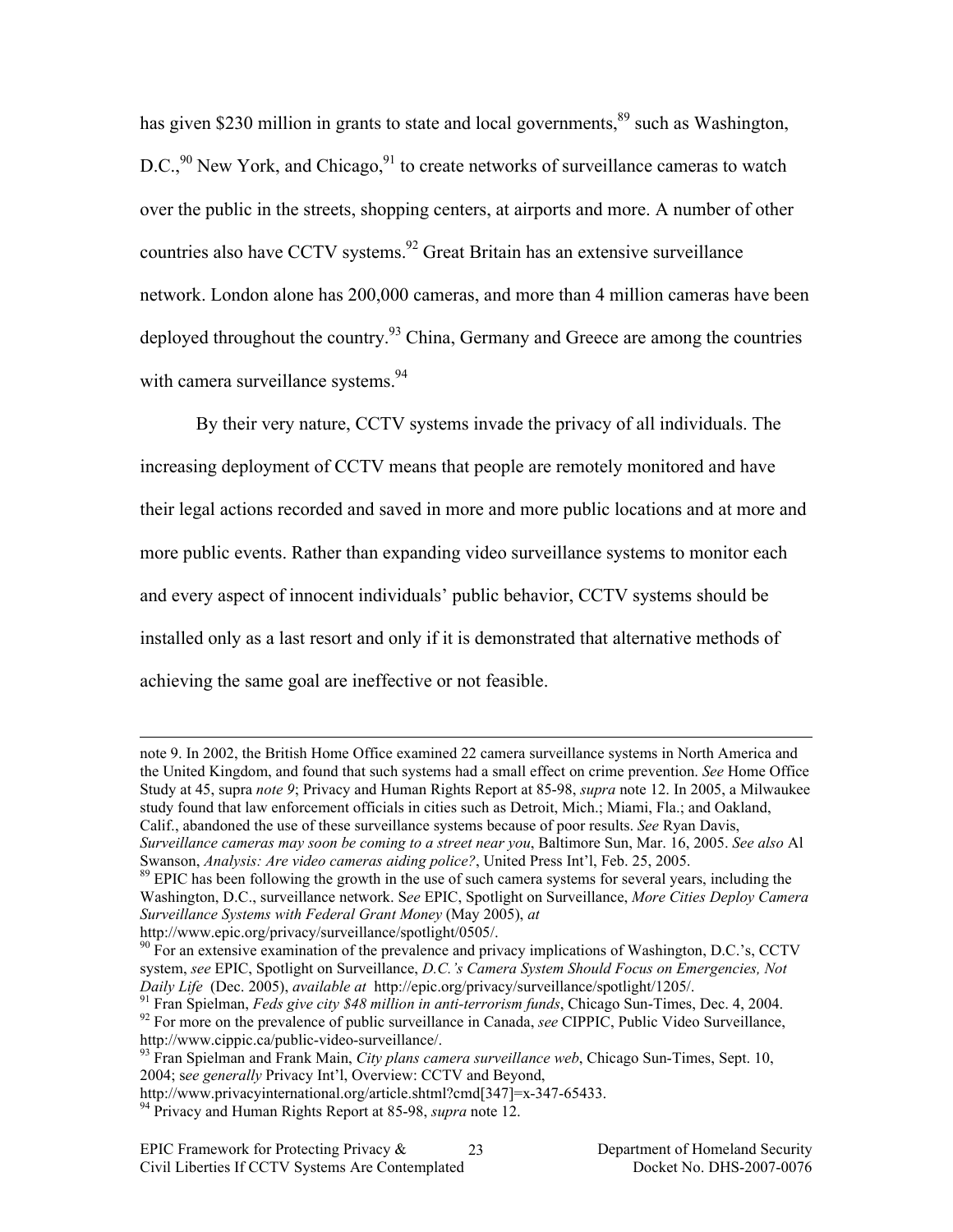This guideline is required in order to prevent against the abuses and misuses of CCTV to record peoples intimate moments mentioned in the introduction. In addition to the harassment of individuals, invasion of their privacy and racial profiling of surveillance targets, CCTV has increasingly been used to record and monitor constitutional freedom of association activities, such as legal protests.<sup>95</sup> Freedom of association and expression are fundamental to our democratic experience.

In addition to creating situations in which individuals may have their privacy rights invaded in ways that were never before possible, CCTV systems are prohibitively expensive. Governments must be economically accountable to its citizens in addition to any form of rights based accountability. Given that taxpayers are funding the installation of such systems, their ability to deter crime must be demonstrated. It has not.<sup>96</sup> Money invested in video surveillance systems in American cities could be used to pay for more police officers, better street lighting, and public education about neighborhood safety and security. Traditional methods of policing are far less expensive and far more effective at creating safe communities than expensive CCTV video surveillance systems.

The social cost of videotaping public places and activities must be taken into account when doing a full cost-benefit analysis of proposed CCTV projects. The public must consider the risks for misuse or abuse through voyeurism or economic, social or racial discrimination. What is the cost to the community if CCTV surveillance makes individuals reluctant to exercise their civil rights, because they fear repercussion if they are unable to demonstrate anonymously? All costs must be considered in the decision to develop or expand a video surveillance system.

<sup>&</sup>lt;sup>95</sup> See discussion *supra* Section II B. Cameras Allow for Monitoring of Lawful, Peaceful Protests.<br><sup>96</sup> See discussion *supra* Section V. Numerous Jurisdictions and Organizations Have Detailed Best Practices

for the Use of CCTV Systems.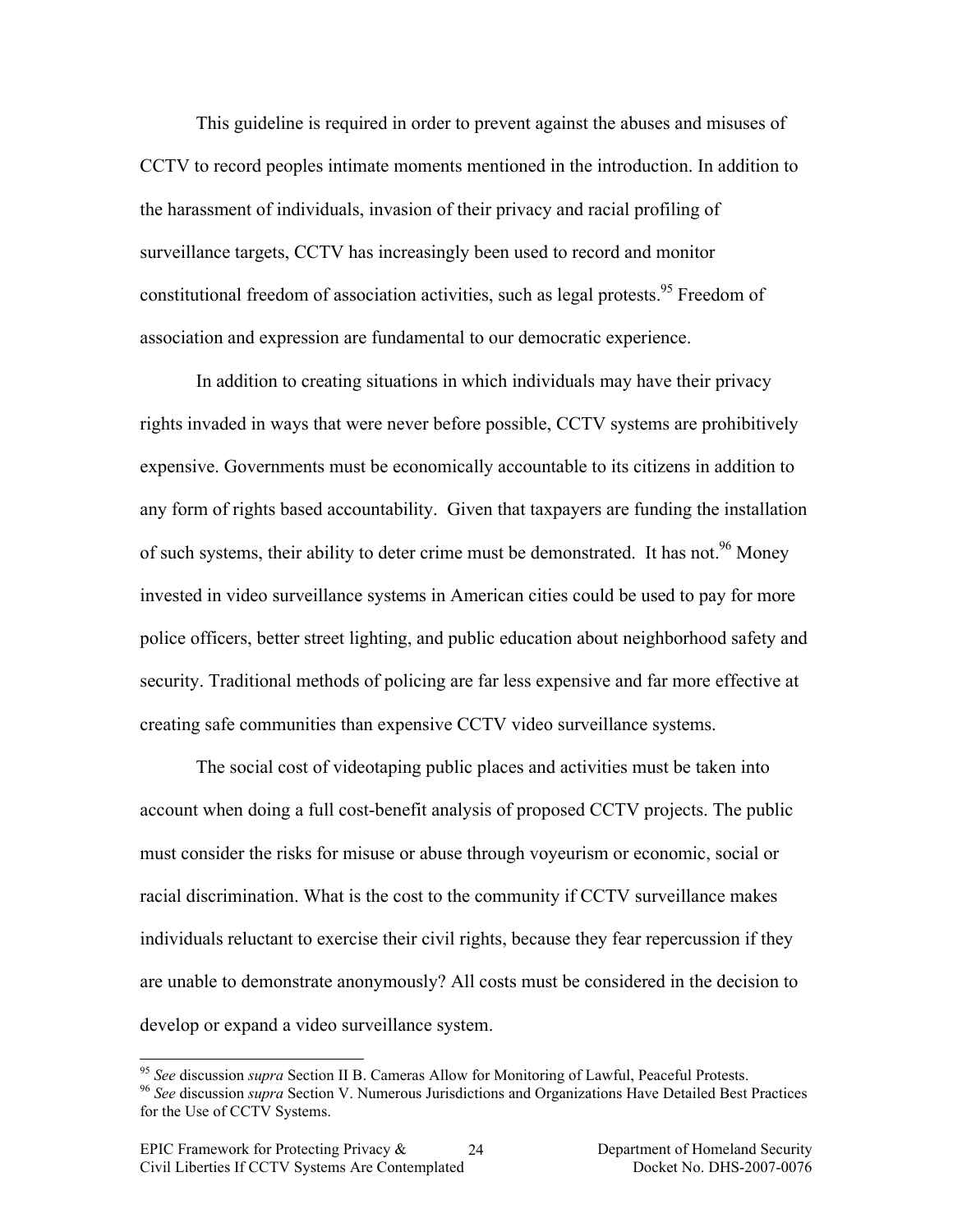#### **B. There Must Be a Demonstrated Need for CCTV That Overcomes the Privacy and Civil Liberties Risks Created By Such Systems**

**EPIC Guideline 2: Demonstrated Need:** CCTV systems should only be deployed to address a clearly articulated problem that is real, pressing and substantial.

Before installing or expanding CCTV systems, there must be concrete evidence consisting of verifiable reports of the risks, dangers, and crime rates that demonstrate there is sufficient reason to override the substantial monetary and social costs involved. It must be possible to measure the success of the system to determine whether the considerable expenditure of public resources on a CCTV system justifies the continuation of the program.

For example, many municipal CCTV systems are installed and funded on the belief that they will help to fight crime. However, studies conducted by government agencies in the U.S. and internationally have found video surveillance has little effect on crime rates.<sup>97</sup> In fact, studies have found it is far more effective to spend limited law enforcement resources on adding more police officers to a community and improving street lighting in high crime areas than spending large amounts of money to install expensive technology.<sup>98</sup>

If the program goals have not first been clearly articulated, then there is no way to conduct a periodic review to determine whether CCTV is working to "fight crime" in a particular community. By clearly stating why CCTV is considered necessary and what problem it is attempting to prevent or correct, decision-makers then a basis by which to

 <sup>97</sup> *See generally* Privacy and Human Rights Report at 85-98, *supra* note 12; Home Office Study, *supra* note 9; NACRO Study, *supra* note 9. In 2002, the British Home Office examined 22 camera surveillance systems in North America and the United Kingdom, and found that such systems had a small effect on crime prevention. *See* Home Office Study at 45, supra *note 9*; Privacy and Human Rights Report at 85-98,

*supra* note 12. <sup>98</sup> *See* Ngo Chapter on CCTV Myths, *supra* note 47.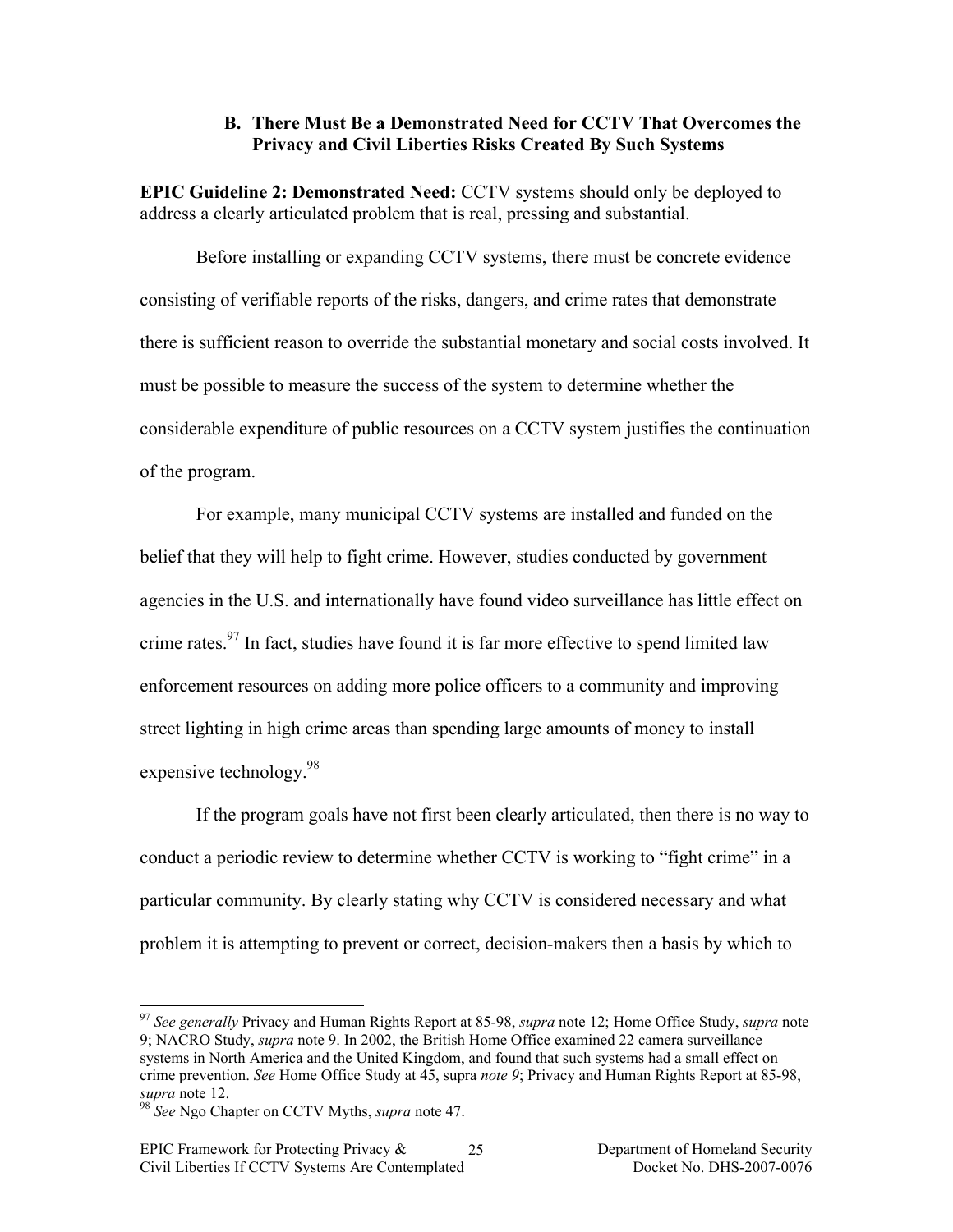measure the impact of the surveillance system on the community and decide if it is effective enough to warrant further or increased expenditure to maintain. Articulating a clear reason for the proposed video surveillance system allows members of the public and oversight bodies to hold decision-makers accountable if there is a failure of the system to achieve its purpose.

#### **C. Public Consultation Is Necessary for Public Acceptance**

**EPIC Guideline 3: Public Consultation:** The public, the local community, and privacy and security experts should be consulted prior to any decision to introduce video surveillance or implement any significant change to an existing system.

CCTV affects every individual's right to privacy and anonymity as they go about their lives. CCTV systems that are installed by government agencies are paid for by taxpayer funds. Expenditure of public funds requires a transparent process in order to be politically legitimate and to increase public trust and confidence in the system.

In some cases, the very people being monitored are required to pay for their surveillance. New York City plans to partially finance its proposed "Ring of Steel" in Manhattan by imposing the costs on the drivers who enter the area.<sup>99</sup>

Public resources are limited, so the decision to spend \$230 million in Homeland Security grants on camera surveillance systems means that money is no longer available to pay for more police officers or create social programs for communities.<sup>100</sup> Individuals, community groups, and privacy and security experts must have an opportunity to provide meaningful input into the decision-making process about whether the money can be put to more effective use elsewhere.

 <sup>99</sup> Cara Buckley, *New York Plans Surveillance Veil for Downtown*, N.Y. Times, July 9, 2007, at A1; Tom Leonard, *'Ring of Steel' Plan to Protect New Yorkers*, Telegraph, July 10, 2007. 100 E-mail from Toby Levin, *supra* note 11.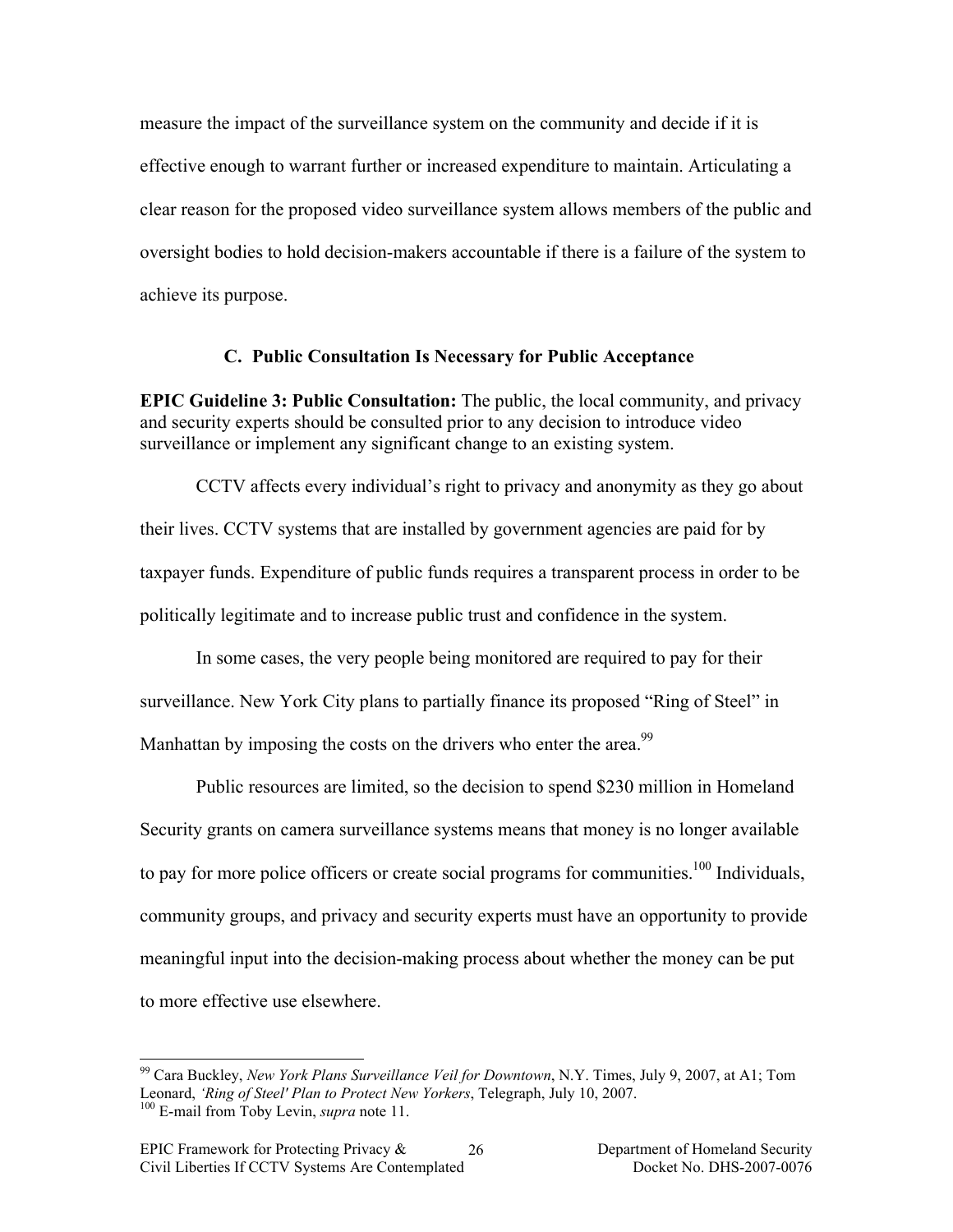Decisions about whether or not to install CCTV systems are not limited to financial considerations. The public, local community groups, and privacy and security experts must also be given an opportunity to decide whether or the invasiveness of CCTV systems is a social cost that is worthwhile.

# **D. Fair Information Practices Will Work to Protect Individual Rights Under CCTV Systems**

**EPIC Guideline 4**: **Fair Information Practices:** The use of video surveillance should be governed by an explicit policy based on Fair Information Practices, 1980 OECD Guidelines on the Protection of Privacy and Trans-Border Flows of Personal Data, and the Privacy Act of 1974. In any collection, use, disclosure, retention and destruction of personal information, there must be*:*

A. **Openness, or transparency**. CCTV operators must make public their policies and practices involving the use and maintenance of CCTV systems, and there should be no secret databases. Individuals have a right to know when they are being watched.

The ultimate goal of all CCTV surveillance systems is to create safe, well-

functioning communities. Unfortunately, there have been many documented instances of

abuse of CCTV surveillance systems and operators have been caught using the

technology to discriminate against racial minorities, to single out women for sexual

harassment and inappropriate observation, and to observe and record the identities of

innocent individuals exercising their First Amendment rights to free speech and freedom

of association.

Given the potential for abuse, individuals must know when they are monitored on CCTV systems, why the monitoring is taking place, and who has responsibility for gathering and storing the data. Making this information publicly available allows individuals to know if their privacy rights or civil liberties have been violated and gives them the opportunity to try to correct any misinformation or mistakes in the record or to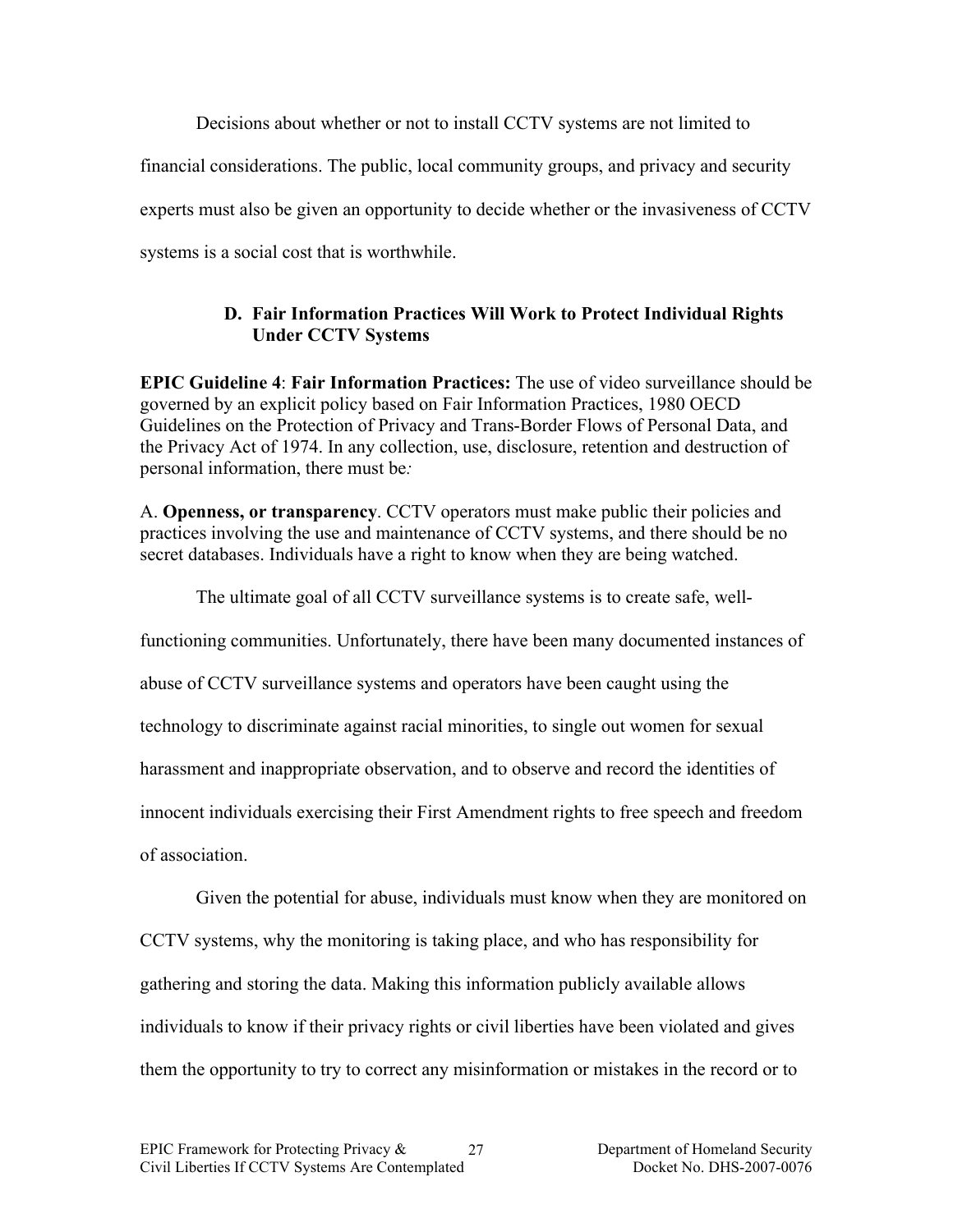hold individuals accountable if they have been inappropriately and illegally targeted for surveillance.

B. **Purpose specification**. CCTV operators must give notice of the purposes for which the CCTV systems are being created and used. After detailing the purpose of the CCTV system, set clear, objective standards to evaluate the effectiveness of the system. Ensure there is a process to uninstall the CCTV system if it is found to be ineffective at solving or even helping to worsen the problem it was created to solve.

For reasons detailed above, it must be clearly explained to the public why a

CCTV system is being implemented and what it is intended to achieve. Articulating a

goal allows for thorough debate about whether it can be achieved by video surveillance or

if a different technique would be better suited to solving the problem. This, in turn,

allows for debate about how to spend limited public money most effectively.

It is also necessary to set clear, objective standards in order to allow regular independent audits of the system and whether it is achieving the articulated goal. If, after a periodic review the CCTV system is not found to be effective at achieving the purpose for which it was installed, then there must be a means of un-installing the system so that it does not continue to invade individuals' privacy or waste limited public resources.

C. **Collection limitation.** The collection of information should be limited to that which is necessary for the specific purpose articulated. A policy should be established so as to minimize or limit the collection or distribution of personally identifiable information.

To minimize the risk of abuse or misuse of data collected and stored under CCTV systems, policies must be implemented that limit how much information is gathered and stored, as well as how long it is stored for. The data should only be kept for as long as is required to achieve the stated purpose of the video surveillance system and then destroyed.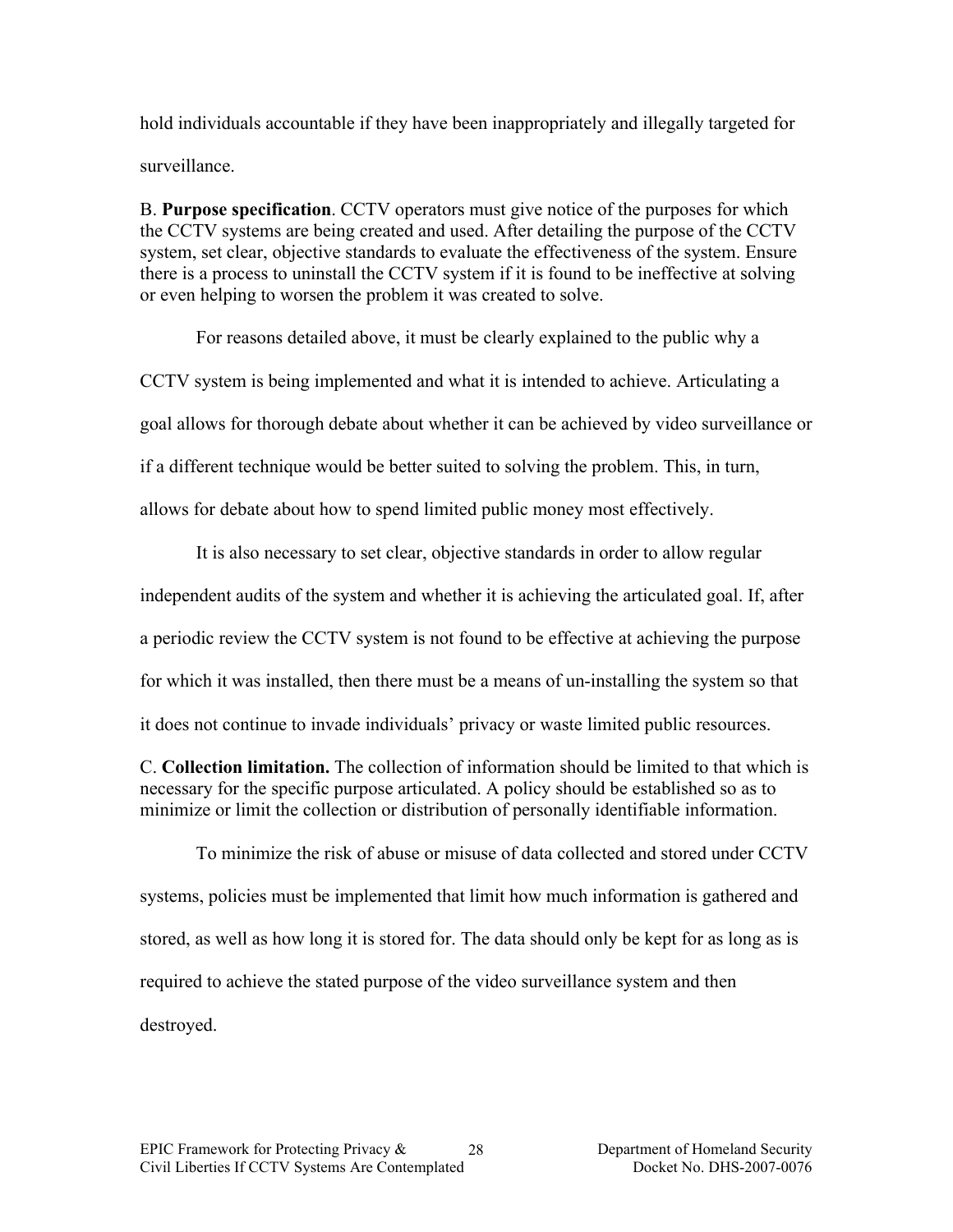Strict guidelines should be put in place to limit the number of individuals who have access to information in order to limit improper use of stored data. Limiting access to the system and the length of time that the data is stored minimizes the negative impact on constitutional rights when the CCTV system is properly used. It also reduces the possibility that the system will be misused, helping to reduce legal liability that is incurred if and when individuals improperly use CCTV to harass individuals or discriminate against certain sections of the population.

There are several ways in which data collection and retention can be minimized, including:

- 1. only operating the system for the length of time necessary to achieve its stated goal;
- 2. limiting the application of the CCTV system to the geographic area where the targeted problem exists and do not extend the system into neighboring areas in which there is no problem; and
- 3. refusing to add additional technological capabilities which may invade privacy but do not help to achieve the articulated goals of the CCTV system.

D. **Accountability**. CCTV operators are responsible for implementation of this technology and the associated data collected. CCTV operators should be legally responsible for complying with these principles. An independent oversight office should be created in each jurisdiction where a CCTV system is to be used, and this office should audit and evaluate the system at least annually.

There are a variety of ways in which CCTV systems may be abused, including

criminal misuse of the data collected by individuals who have access to the information,

institutional misuse by departments, discrimination against individuals, and voyeurism.

Therefore, there must be an independent oversight office created in jurisdictions that

implement CCTV systems. Giving an independent party the power to audit, investigate,

and, if necessary, hold accountable CCTV system operators and officials ensures the

protection of individuals. Routine audits by an independent oversight body with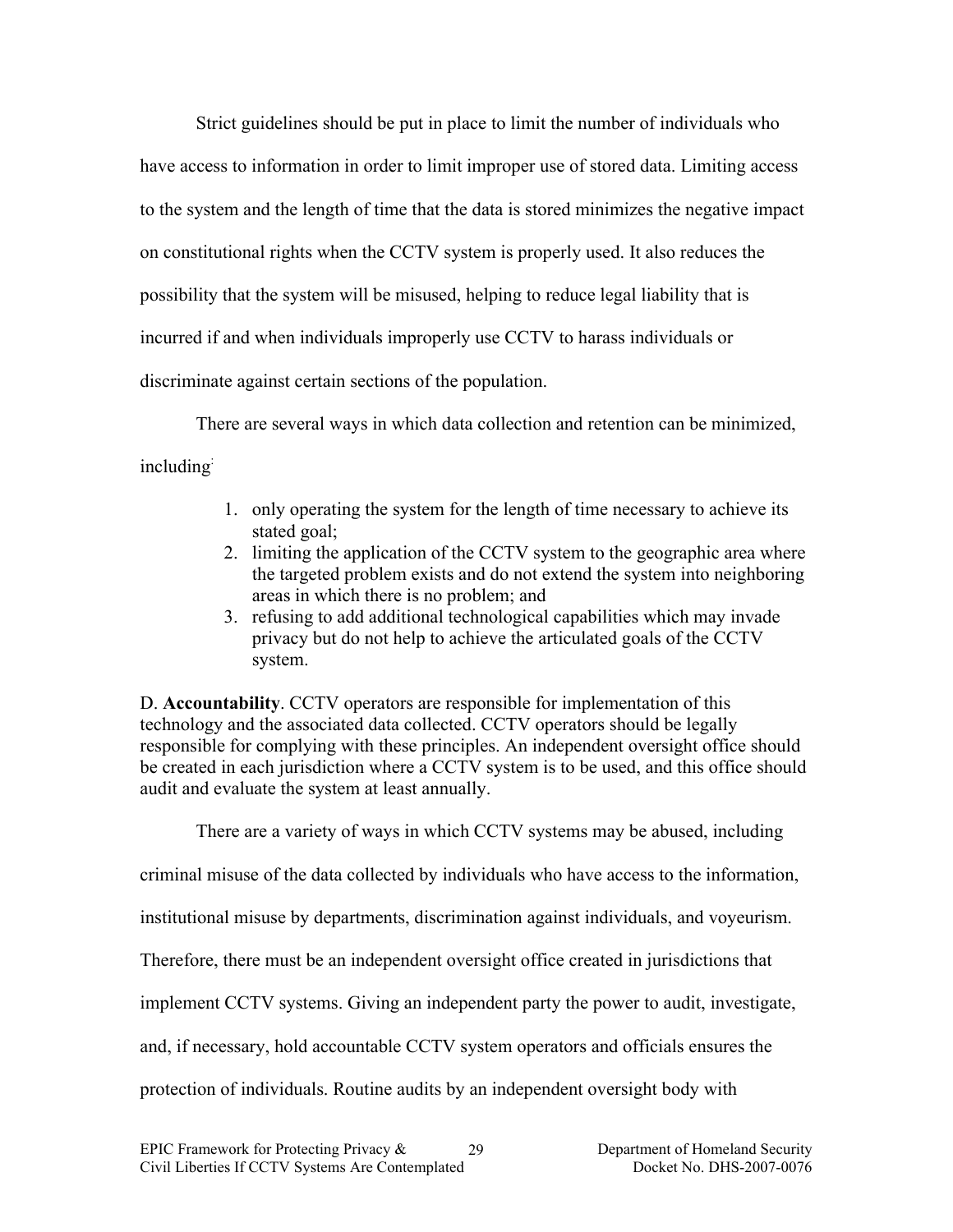enforcement capabilities will create more public trust in the CCTV system. Individuals and community organizations fears of the potential privacy and civil liberties abuses that can arise from the system's misuse would be allayed.

E. **Individual participation**. Individuals should be able to learn about the data collected about them and rectify any errors or problems in the data. There must be a private right of action so that individuals may be able to police their privacy rights in case of misuse or abuse of the systems.

Because of the potential for serious misuse of CCTV systems, individuals who are subject to video surveillance must have a way to hold individuals and departments who have misused the system legally responsible. Creating a private right of action for individuals will act as a deterrent to any individuals who may consider using a CCTV system improperly.

Databases are not foolproof and can often contain inaccurate information.

Surveillance data that is stored is subject to the same concerns of inaccuracy, particularly if there are additional capabilities, such as facial identification. If the images are being checked against a database that contains errors, then innocent individuals might become the target of law enforcement investigations or other measures. Individuals must have a way to ensure that the data that is stored is accurate; otherwise, they may be subject to law enforcement measures based on faulty information.

The Privacy Act of 1974 creates a precedent for this type of accountability measure, because it allows private individuals to sue the government if it is not in compliance with the provisions of the Act.<sup>101</sup> Under the EPIC Framework for Protecting Privacy and Civil Liberties If CCTV Systems Are Contemplated, individuals would have

<sup>&</sup>lt;sup>101</sup> 5 U.S.C. § 552a(d)(1), (f)(4) and (g)(1).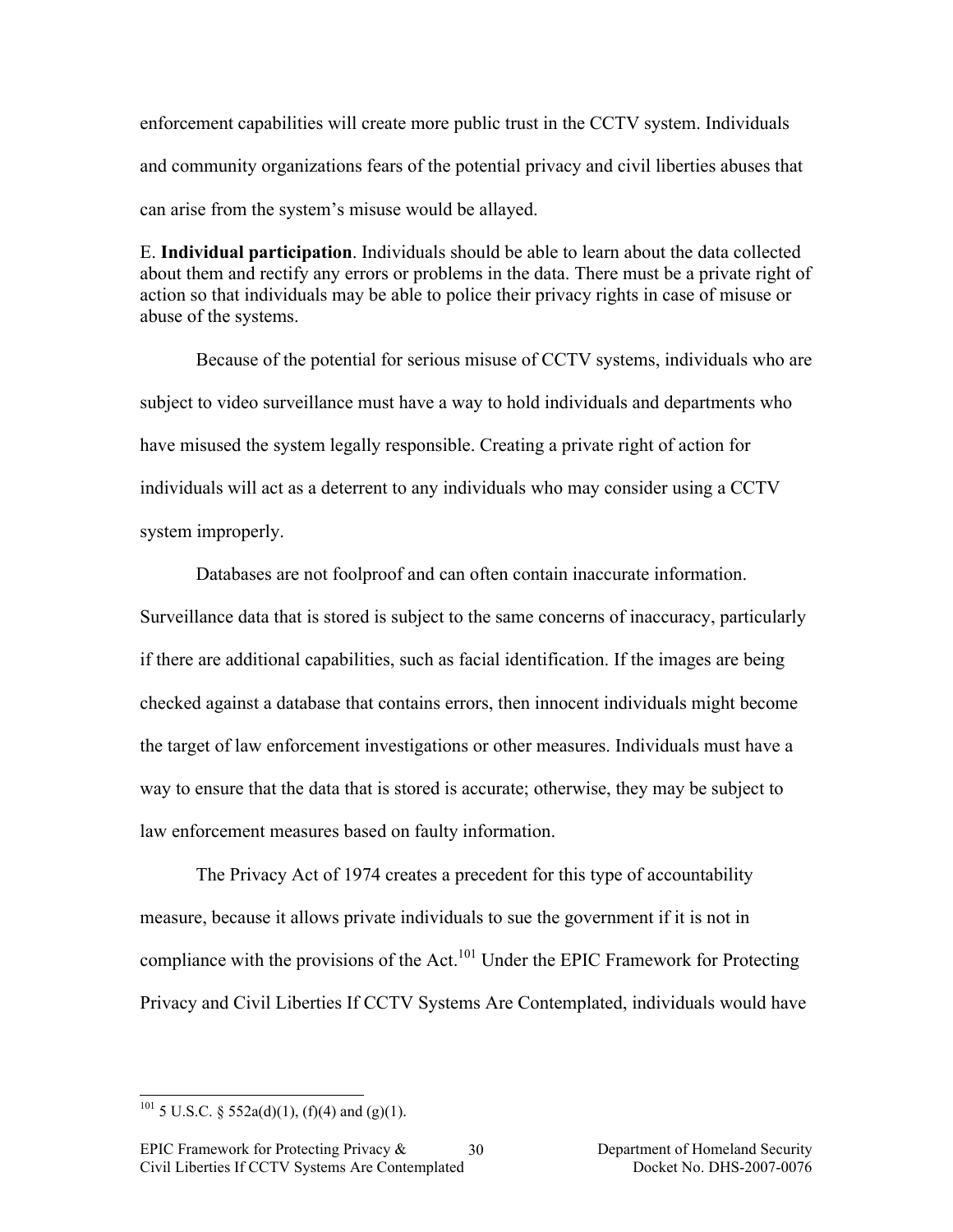a right to sue if the government or government departments were not compliant with the established regulations governing CCTV.

F. **Security safeguards**. There must be security and integrity in transmission, databases, and system access. Also, there should be continuing privacy and civil liberties training for CCTV operators. All security safeguards should be verified by independent parties, and the assessments should be publicly disclosed.

In situations in which CCTV surveillance data must be stored for any length of time, steps must be taken to secure the data so that it is not stolen or used for reasons other than its clearly articulated intended purpose. Security safeguards should include encryption and limiting access to stored data to persons with layers of clearance. Technological safeguards should be added creating audit trails that could demonstrate when and where information was accessed. This will act as a disincentive to any individual who may wish to use the information improperly and protect the system from mission creep.

Technical and institutional security measures must be verified by outside independent assessors and the results made publicly available to ensure that the security safeguards are adequate and do not contain any flaws that may compromise the security of the data that is stored or the privacy rights of individuals who may be captured on camera. Because of the potential for misuse of the CCTV system and the many documented cases of such abuse, individuals who work with the system must be regularly trained in privacy and civil liberties rights and regulations, and their work must be supervised to ensure that they do not engage in any such behavior.

**EPIC Guideline 5: Privacy Impact Assessment:** Before implementing any CCTV system, conduct a Privacy and Civil Liberties Impact Assessment to detail how such a system could affect Constitutional rights and civil liberties.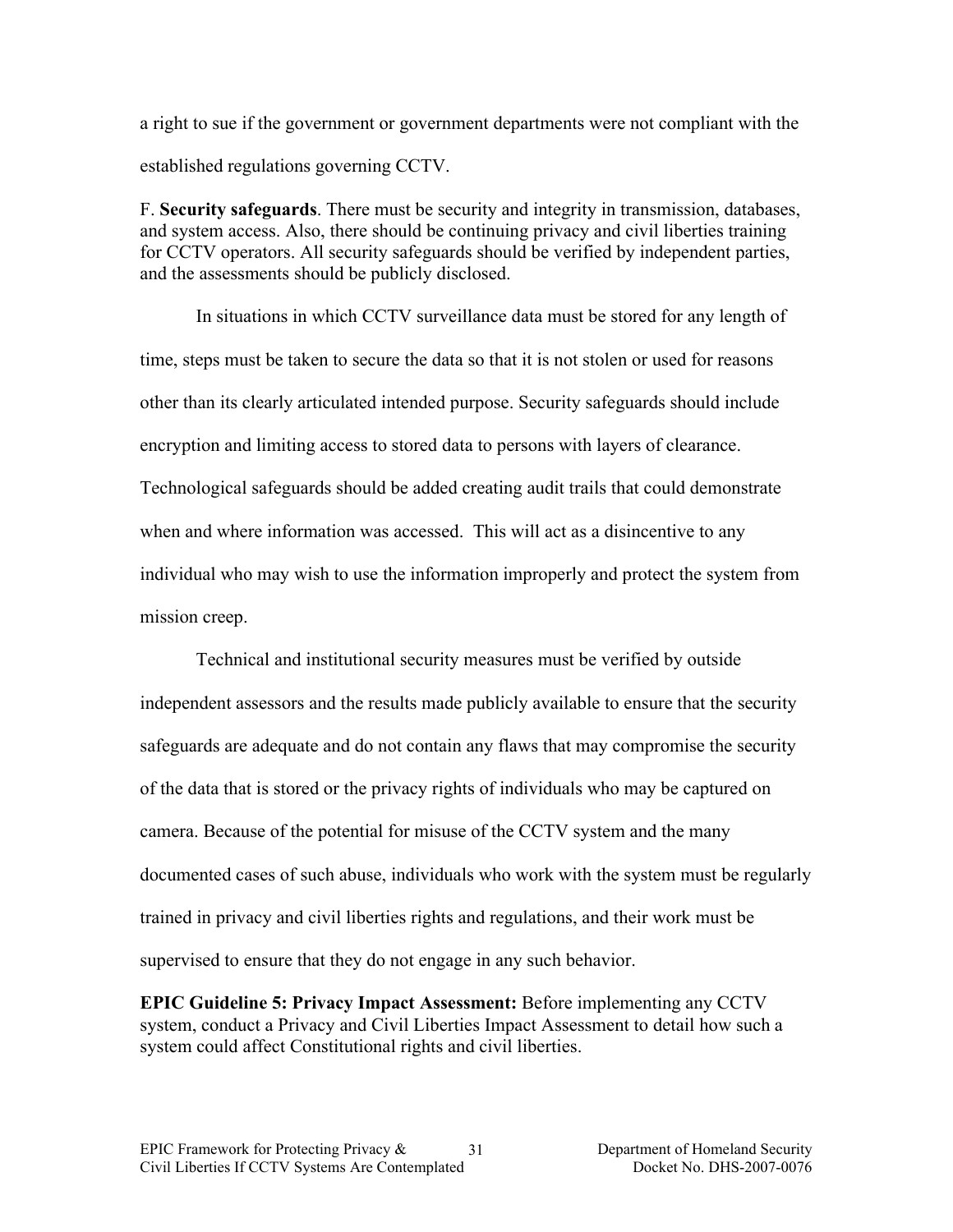CCTV surveillance systems necessarily diminish individuals' privacy in that they record and store for potential review by strangers and system operators' public incidents that would not normally attract attention. CCTV systems and government surveillance in general has the potential to create a "chilling" effect on individuals' constitutionally protected rights such as the right to free speech and to freedom of association. If law enforcement is able to record what individuals say, where they spend their time, and with whom they associate, then individuals could become reluctant to exercise their First Amendment rights.

CCTV systems also have the potential to single out for further surveillance a particular segment of the population. In many documented cases, selection of individuals for further surveillance has been done along discriminatory lines and individuals have been monitored because they fit certain racial characteristics rather than because they were acting in a suspicious manner. For example, young black males are predominantly singled out for further surveillance.<sup>102</sup>

Because of the potential for negative impacts on civil liberties and privacy rights, a Privacy and Civil Liberties Impact Assessment must be conducted before it is decided that a CCTV system is the appropriate means of targeting a particular problem. Privacy Impact Assessments are already conducted before the implementation of many government projects. PIAs are an effective tool for determining what the exact privacy concerns are on any given issue. By adding in a requirement that, in the context of CCTV deployment, system operators must also consider the impact on civil liberties, Privacy and Civil Liberties Impact Assessments will be effective tools for determining whether CCTV is the appropriate means of targeting a particular problem, and such assessments

 <sup>102</sup> Clive Norris & Gary Armstrong, *supra* note 50; NACRO Study, *supra* note 9.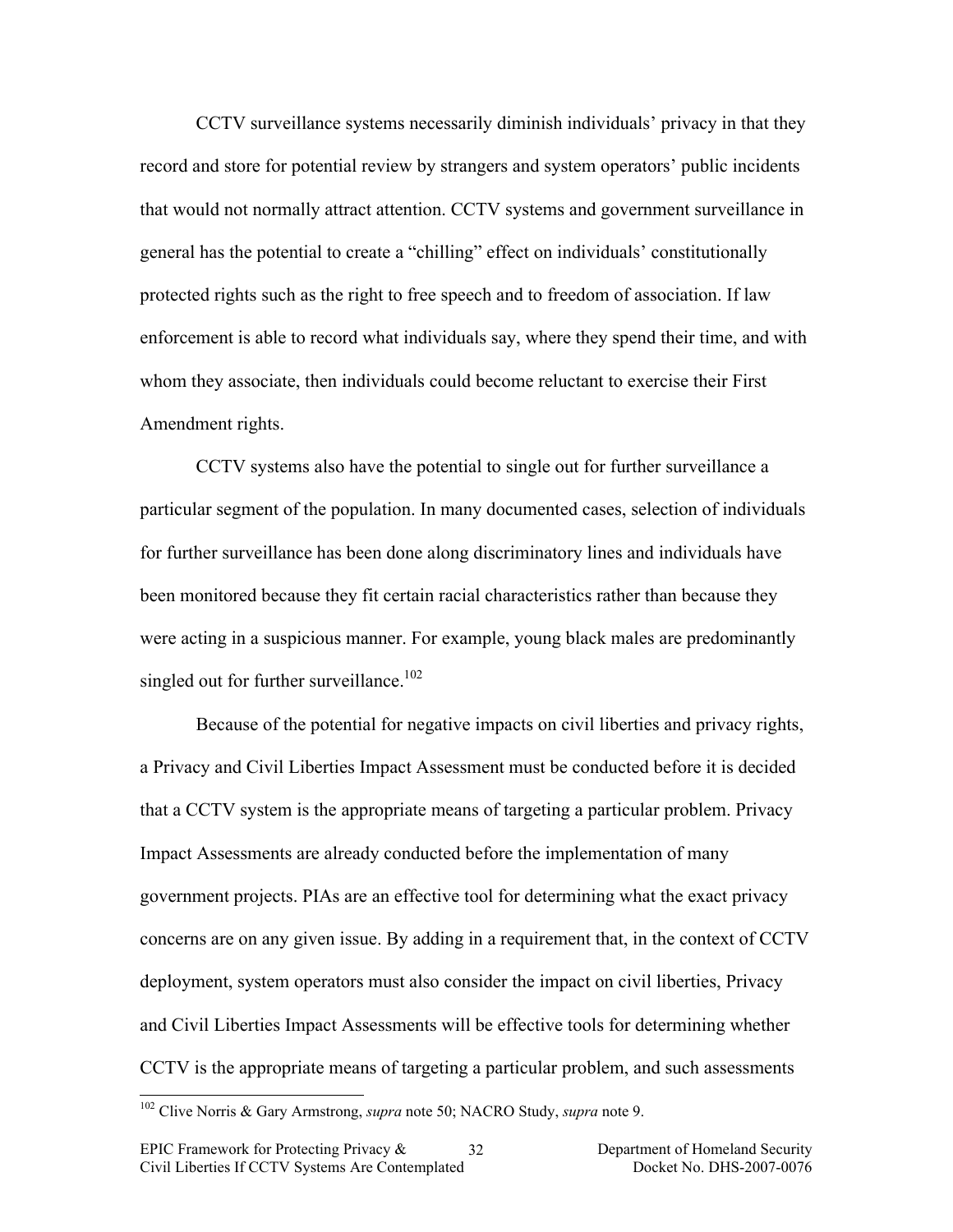help to achieve "transparency and analysis of privacy issues" as called for in the DHS' Official Guidance for PIAs.<sup>103</sup>

**EPIC Guideline 6: Enhanced Safeguards for Enhanced Surveillance:** Any additional surveillance and image analysis capabilities added to cameras or other technology will require corresponding privacy and security safeguards. Apply to any law enforcement use of privately collected CCTV data the same standards that apply to public CCTV data.

Best practices must recognize that the privacy invasiveness of CCTV is directly dependent on the sophistication of the technology employed. For example, CCTV technology that merely surveys a crowd is less invasive than technology that is equipped with face recognition software.<sup>104</sup> To be able to properly assess the privacy and civil liberties implications of technological changes to CCTV, there must be a new Privacy and Civil Liberties Impact Assessment in any situation where new CCTV technology is contemplated. By completing such an assessment, officials will be able to determine whether the more privacy-invading technology is the appropriate means to achieve the stated goal or whether a less privacy-invasive technique would be more effective. Also, there must be renewed discussion with the public about the potential privacy and security risks involved so that the public may make an informed cost-benefit analysis.

The protections outlined in the EPIC Framework for Protecting Privacy and Civil Liberties If CCTV Systems Are Contemplated should be applied to both public and private surveillance systems. In this way, the public is assured that their privacy and civil rights are being protected.

<sup>&</sup>lt;sup>103</sup> DHS Guidance on PIAs, *supra* note 71.<br><sup>104</sup> *See* EPIC, Face Recognition, http://epic.org/privacy/facerecognition/.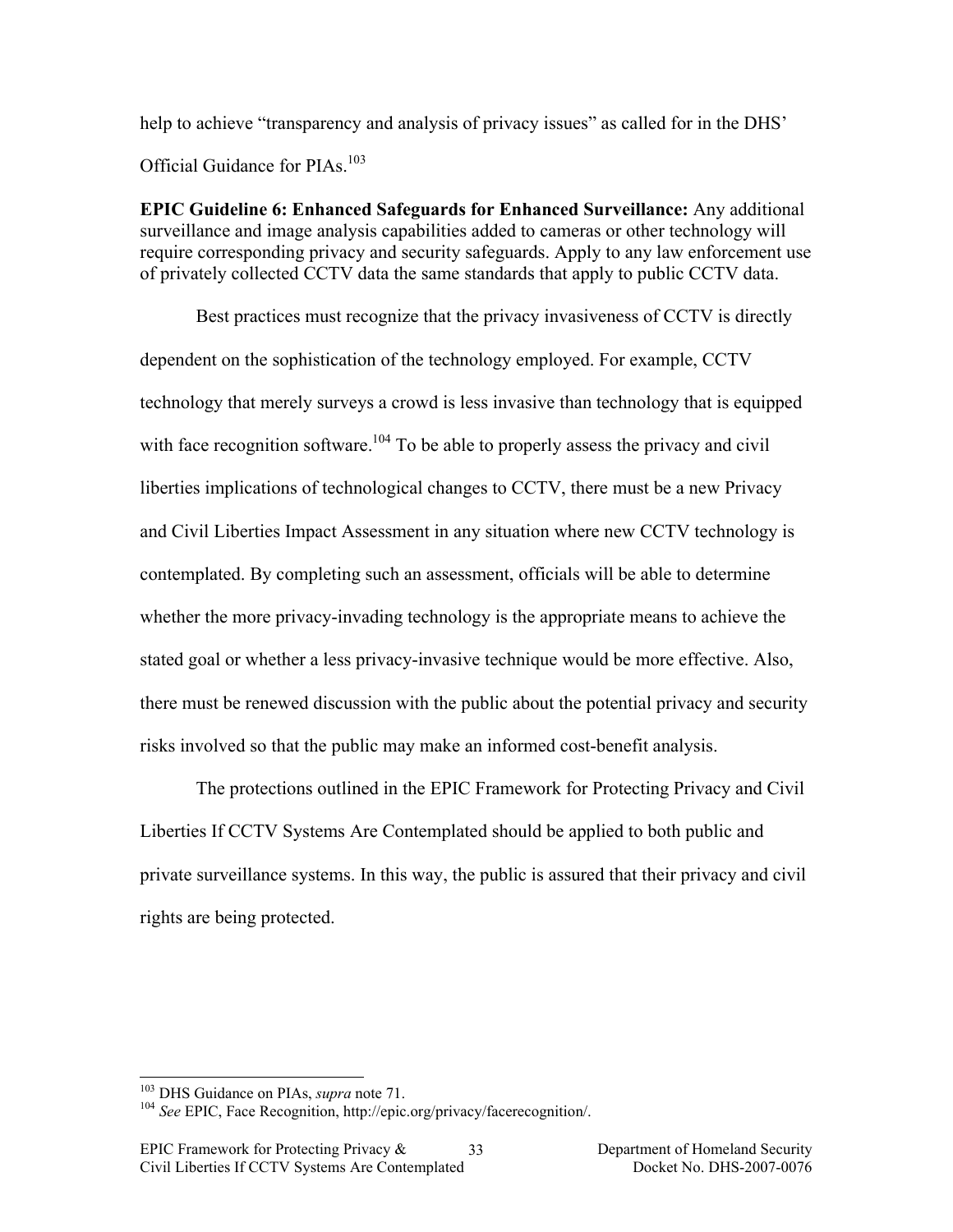# **VIII. Melding of Public and Private Data Creates Innumerable Privacy and Security Risks**

*Question 3: What measures are necessary to protect privacy and civil liberties when governments have the ability to link into privately owned CCTV networks or have access to images and footage that such networks have captured?105*

#### **A. Private CCTV Systems Are Growing Rapidly**

Video surveillance is being increasingly used by private actors for law enforcement type purposes. In a nationwide survey from as far back as 1996, more than 75 percent of companies surveyed utilized CCTV surveillance.106 CCTV networks are employed by the private sector for a number of purposes, ranging from businesses monitoring their properties to the installation of nanny cams in private homes.<sup>107</sup>

#### **B. Private Video Surveillance Could Create Higher Privacy Risks**

Public operators of CCTV systems are bound by procedural limits. Operators of private CCTV systems are not bound by any such limits. Currently, there is no uniform training requirement. Without strict regulation and training, such technology might be used by private parties to improperly monitor citizens and engage in discriminatory practices. Above, we detailed instances of CCTV abuse or misuse by public operators are regulated. It is unknown what the rate of abuse is in the private sector, where training is not required or ensured. Also, there are questions about "deputizing" commercial entities and what Fourth Amendment questions could arise from government entities retrieving such data without a warrant.

<sup>&</sup>lt;sup>105</sup> 72 Fed. Reg. at 63,918, *supra* note 1.<br><sup>106</sup> Karen Hallberg, Research Dir., Cahners Publ'g Co., *Nationwide Survey of Companies With Security*<br>*Expenses* (Sept. 1996).<br><sup>107</sup> Naw Jangguay, Direct 200 N.L.C. **106 107** 

*New Jersey v. Diaz, 308 N.J. Super. 504 (App. Div 1998).*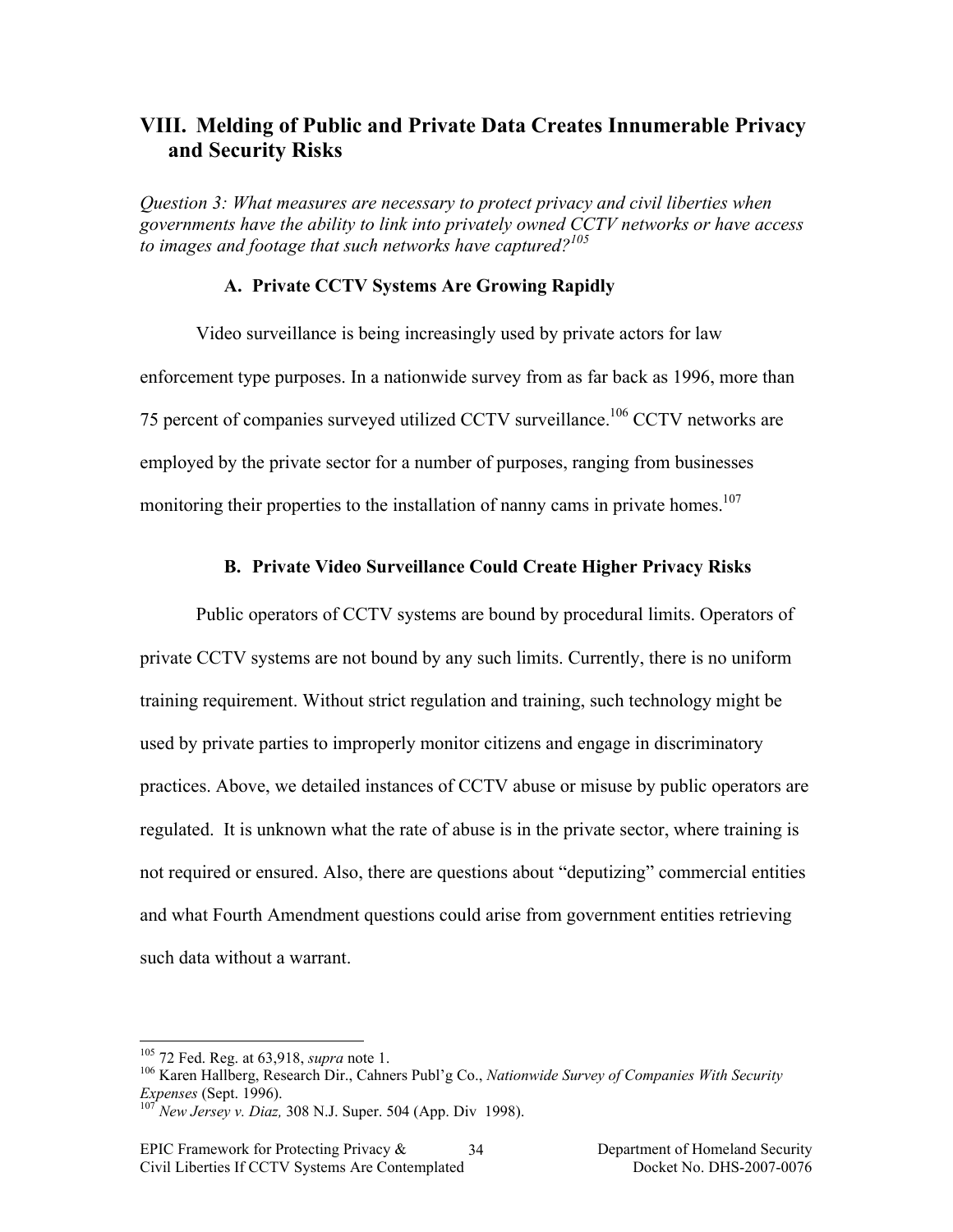# **IX. Current Privacy Impact Assessments Can Be Re-tooled to More Effectively Safeguard Individual Rights**

*Question 4: How can Privacy Impact Assessments (PIAs) be used as a means of protecting privacy in this area? What would make for an effective PIA? How can government agencies incorporate the findings of PIAs into their CCTV networks and guidelines?108*

#### **A. Proper Balance Is Required**

In balancing the privacy risks associated with such information consolidation, DHS has stated that it will put "in place robust protections for the privacy of any personally identifiable information that it collects, uses, disseminates, or maintains."<sup>109</sup> It has promised to meet the following three objectives: (1) Minimize intrusiveness into the lives of individuals, (2) Maximize fairness in institutional decisions made about individuals, and, (3) Provide individuals with legitimate, enforceable expectations of confidentiality.

DHS states that "PIA analyzes how personally identifiable information is collected, used, stored, and protected by the Department and examines how the Department has incorporated privacy concerns throughout its development, design, and deployment of a technology or rulemaking."<sup>110</sup> As discussed above, CCTV surveillance poses unique privacy risks due to the technology's ability to record continuous, detailed information about individuals and store the date for infinite replay and analysis.<sup>111</sup> In order to properly analyze the true privacy impact of CCTV surveillance, it is crucial that any PIA conducted account for these unique risks. The necessity for the government to take into account the unique privacy risks of any new technology or system is explicitly

<sup>&</sup>lt;sup>108</sup> 72 Fed. Reg. at 63,918, *supra* note 1.<br><sup>109</sup> DHS Guidance on PIAs, *supra* note 71.<br><sup>110</sup> *Id.* <sup>111</sup> For a discussion of the unique risks posed by CCTV technology, *see* discussion *supra* Section V. Numerous Jurisdictions and Organizations Have Detailed Best Practices for the Use of CCTV Systems.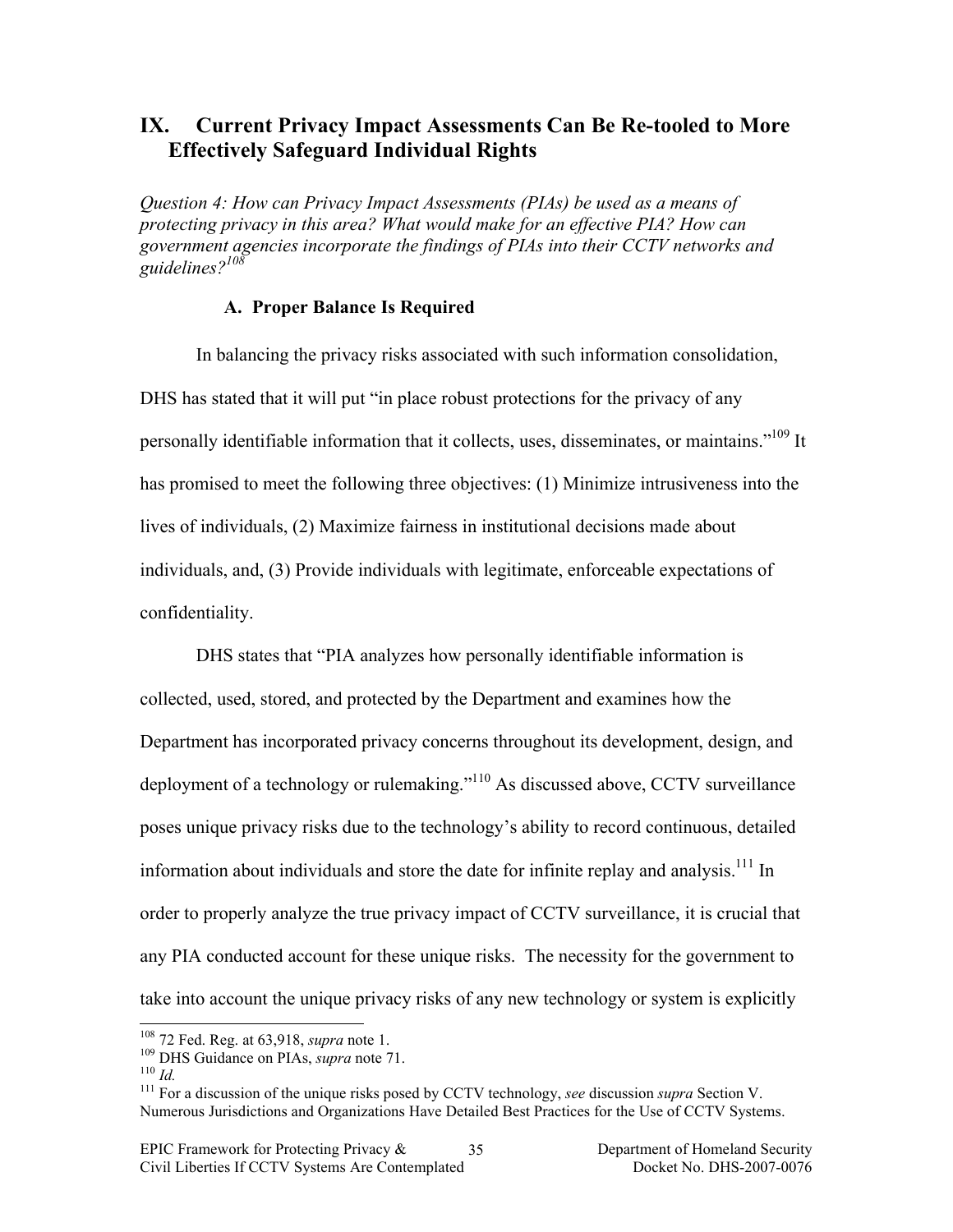set out in Section 208 of the E-Government Act. The E-Government Act further requires DHS to conduct PIAs for all new or substantially changed technology that collects, uses, disseminates, or maintains personally identifiable information.

# **B. Specific Recommendations On How To Change Current PIAs To Apply Them To Video Surveillance Systems**

Any PIA conducted to evaluate the privacy implications of a CCTV system must include the following:

## **i. A Clear Definition of Privacy That Encompasses the Dynamic and Intensely Detailed Nature of Continuous Video Surveillance**

While the current definition of "information" privacy used in PIAs includes all information that is "personally identifiable," including facial images, it does not adequately capture the dynamic and intensely detailed information captured by CCTV. Information captured by CCTV systems is more akin to the "personal information" referred to in the Official Guidance as "private information." "Private information," DHS says, "is information that an individual would prefer not be known to the public because it is of an intimate nature."<sup>112</sup> As demonstrated by the abuses of public surveillance, such as infrared technology that allowed police officers to monitor a New York couple engaged in an intimate moment, CCTV technology captures precisely this data.

### **ii. Under the "Overview" Section, Government Agencies Must Explicitly State the Exact Purpose of the Use of CCTV Technology**

Given the cost and unproven effectiveness of CCTV surveillance in decreasing crime (as detailed above), such a purpose requirement is imperative to ensure that the

 <sup>112</sup> DHS Guidance on PIAs at 7, *supra* note 71.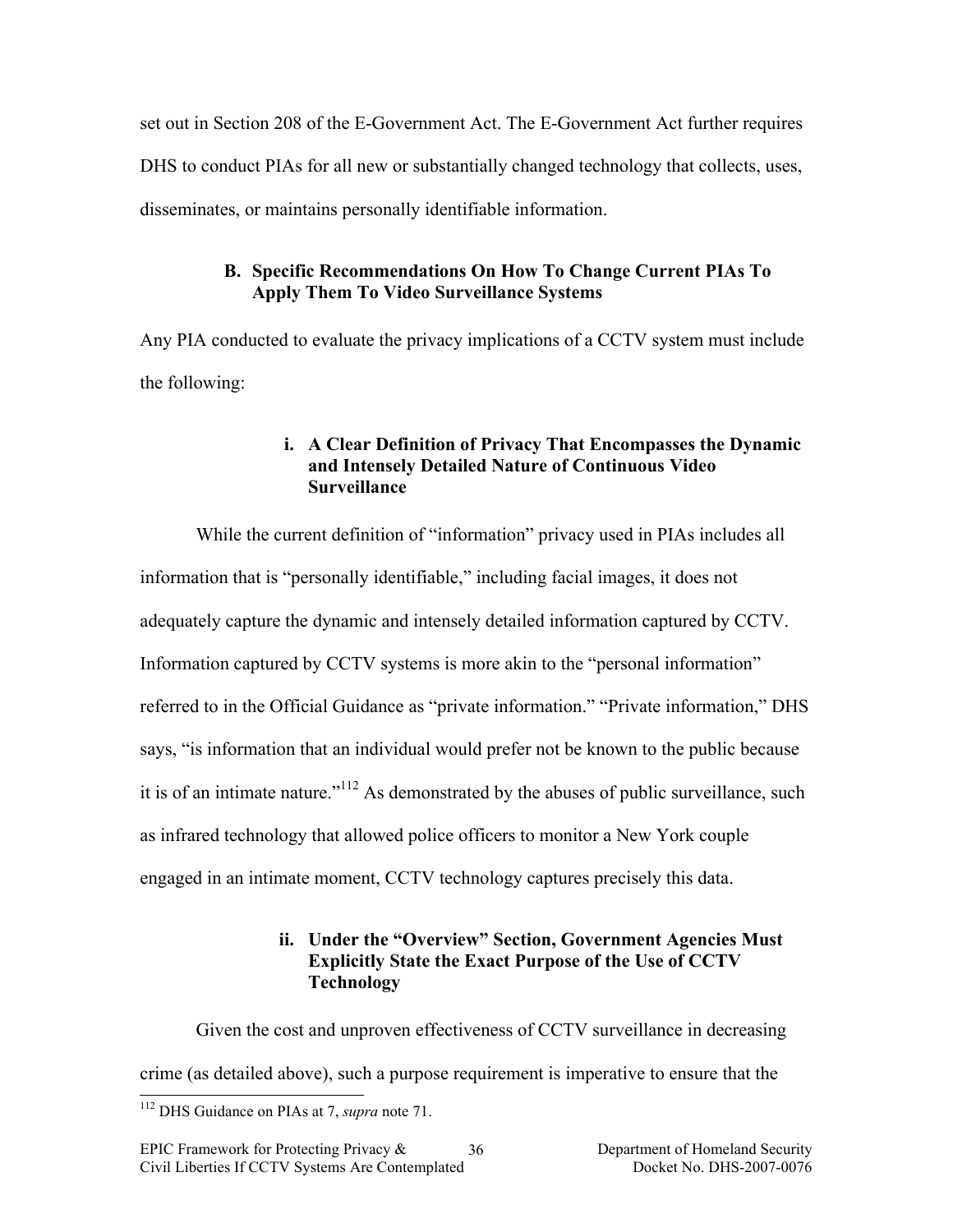program's efficacy can be properly evaluated. This should be added to the "Overview" section.**<sup>113</sup>**

### **iii. Section 1.1 Must Specify the Nature and Extent of Information Sharing and Consolidation Between Databases**

This limitation on the sharing of data collected is evident in many privacy frameworks. The Code of Fair Information Practices state that an individual "must be able to prevent information obtained about him for one purpose from being used or made available for other purposes without his consent."<sup>114</sup> The OECD Guidelines state "The purposes for which personal data are collected should be specified not later than at the time of data collection and the subsequent use limited to the fulfillment of those purposes or such others as are not incompatible with those purposes and as are specified on each occasion of change of purpose."<sup>115</sup> The Privacy Act of 1974 requires that an agency must ensure it only collects data "relevant and necessary to accomplish a purpose of the agency required to be accomplished by statute or by Executive order of the President."<sup>116</sup>

### **iv. Sections 1.2 and 6.0 Must Indicate the Location of CCTV Cameras In Order To Ensure Proper Public Notice and Compliance With Fair Information Practices**

If an individual does not know where his actions will be recorded, he has no way of finding out what information about him is contained within a record. This is necessary

<sup>&</sup>lt;sup>113</sup> *Id* at 2.<br><sup>114</sup> HEW Fair Information Practices, *supra* note 14.<br><sup>115</sup> 1980 OECD Privacy Guidelines, *supra* note 15.<br><sup>116</sup> 5 U.S.C. § 552a(e)(1).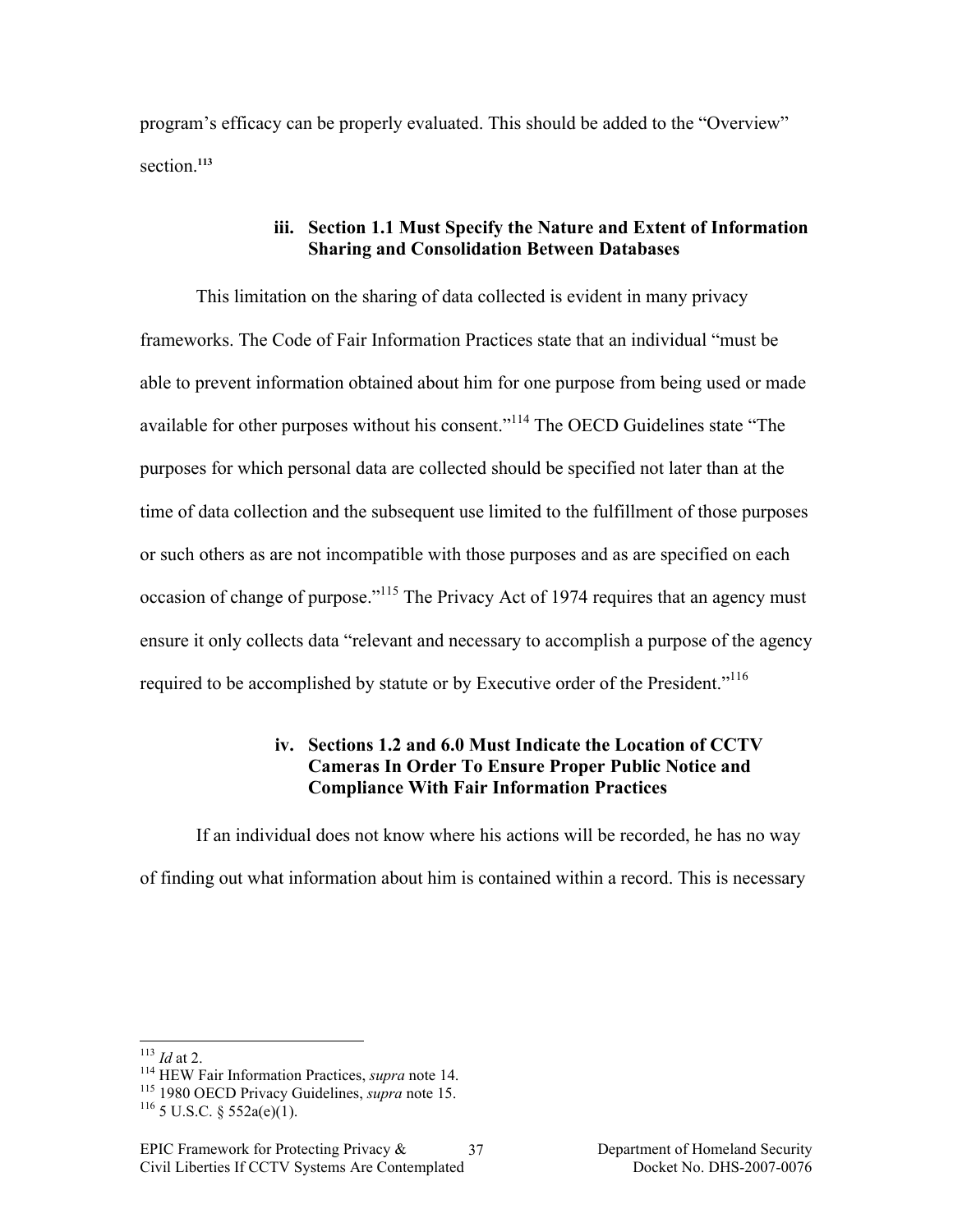for the notice, access and correction provisions of FIPs, the OECD Privacy Guidelines, and the Privacy Act of 1974.<sup>117</sup>

### **v. Section 1.3 Must Include the Uses For Which the Information Is Employed Given That It Is Susceptible To Abuse, Specifically Looking At: (1) Abuse For Personal Purposes; (2) Criminal Abuse; (3) Institutional Abuse; (4) Discriminatory Targeting; and (5) Voyeurism**

The FIPs, the OECD Privacy Guidelines, and the Privacy Act of 1974 all include provisions requiring that individuals know the purpose for data collection.<sup>118</sup>

# **vi. Sections 1.4 and 2.0 Must Specify the Exact Nature of Images and Information Collected**

This information is required in order to ensure consensus on limits CCTV

systems. The video surveillance technologies allowing for zoom, audio, face recognition,

heat detection, and motion-sensing would all need to be evaluated. Specifying the nature

and extent of limits on camera use would help to prevent misuse and abuses. The FIPs,

the OECD Privacy Guidelines, and the Privacy Act of 1974 all include provisions

limiting the collection of data. $119$ 

# **vii. Section 1.7 Must Include a Discussion of the Potential Impact the CCTV Technology Might Have on Civil Liberties**

Above, we have thoroughly discussed the use of surveillance to monitor lawful, peaceful demonstration, which could chill free speech and association. This is just one of the many possible effects video surveillance could have on civil liberties, and such possible effects must be thoroughly analyzed.

 <sup>117</sup> HEW Fair Information Practices, *supra* note 14; 1980 OECD Privacy Guidelines, *supra* note 15; 5 U.S.C. § 552a (1974).  $\frac{118}{119}$  *Id.* 119 *Id.*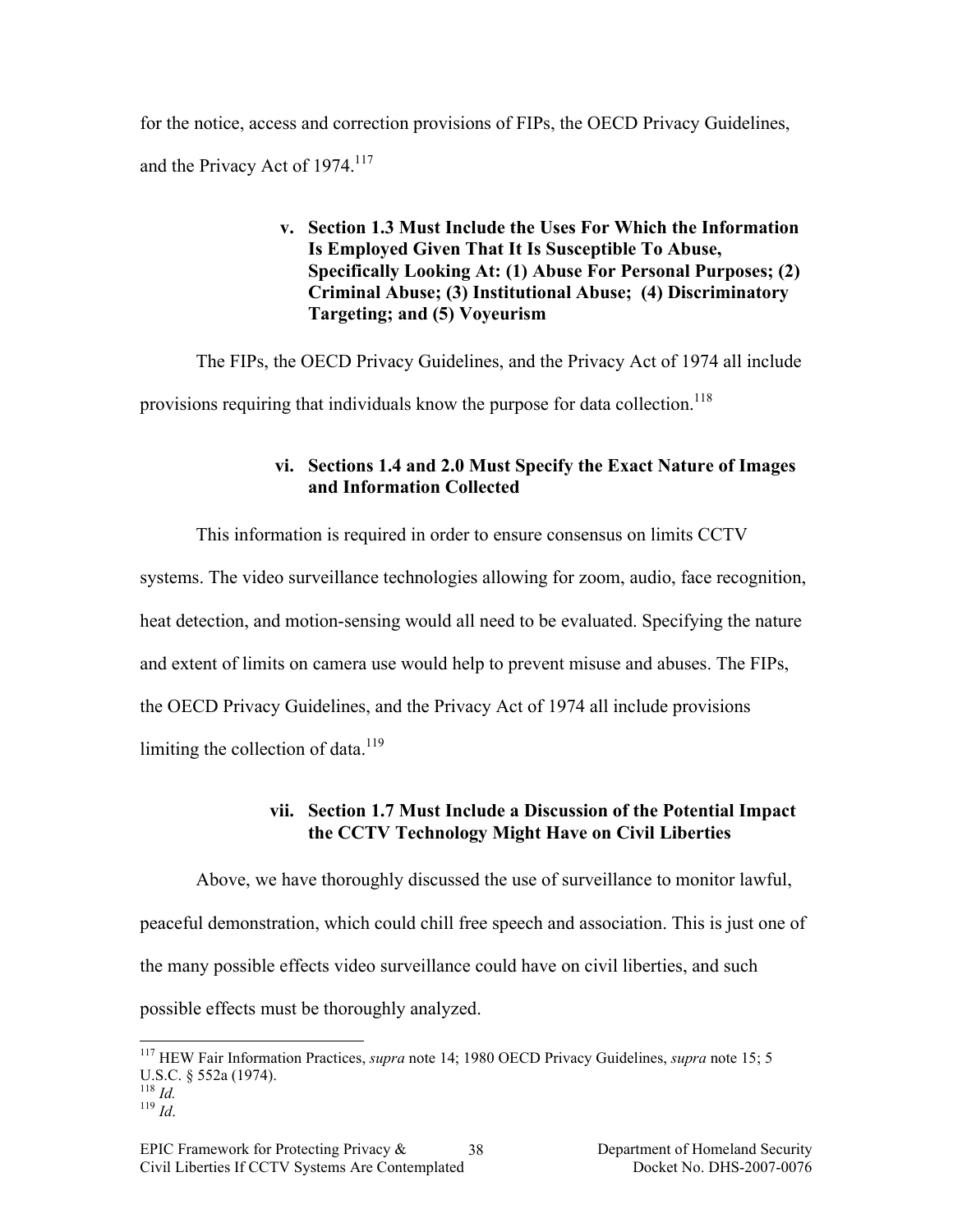### **viii. Sections 4.0, 5.0 and 8.0 Must Include a Discussion of How Access to Records Will Be Limited At the Time the Information Is Gathered and During the Retention Period**

Such limitations on access to CCTV data is crucial, given the ease of mission creep and abuse of the systems. For CCTV to retain public support, all opportunities must be taken to prevent against its abuse, misuse or flagrant expansion of its use.

## **ix. Section 7.0 Must Be Changed to Include a Means of Reviewing the Program's Efficacy and Operational Privacy Impact**

The Privacy and Civil Liberties Assessment of any proposed video surveillance system must include an examination of the operational extent and nature of the information's use, as well as the extent of the data retention. There must also be a process for timely independent review of the program with public disclosure of such assessments.

# **X. Conclusion**

In order to establish public trust in the surveillance operations of government, local, state, and federal law enforcement agencies must develop a healthy perspective about transparency in the use of CCTV systems. Transparency is a key component of a functioning healthy democracy as it strengthens political legitimacy of government control. The application of CCTV technology by law enforcement or private companies should not be excluded from transparency objectives.

Any creation or expansion of CCTV systems would have serious privacy implications; therefore, strong regulations, oversight, and penalties must be adopted in parallel to prevent abuses and protect the public's privacy and civil rights. EPIC does not support the creation nor the expansion of video surveillance systems, because their limited benefits do not outweigh their enormous monetary and social costs. EPIC urges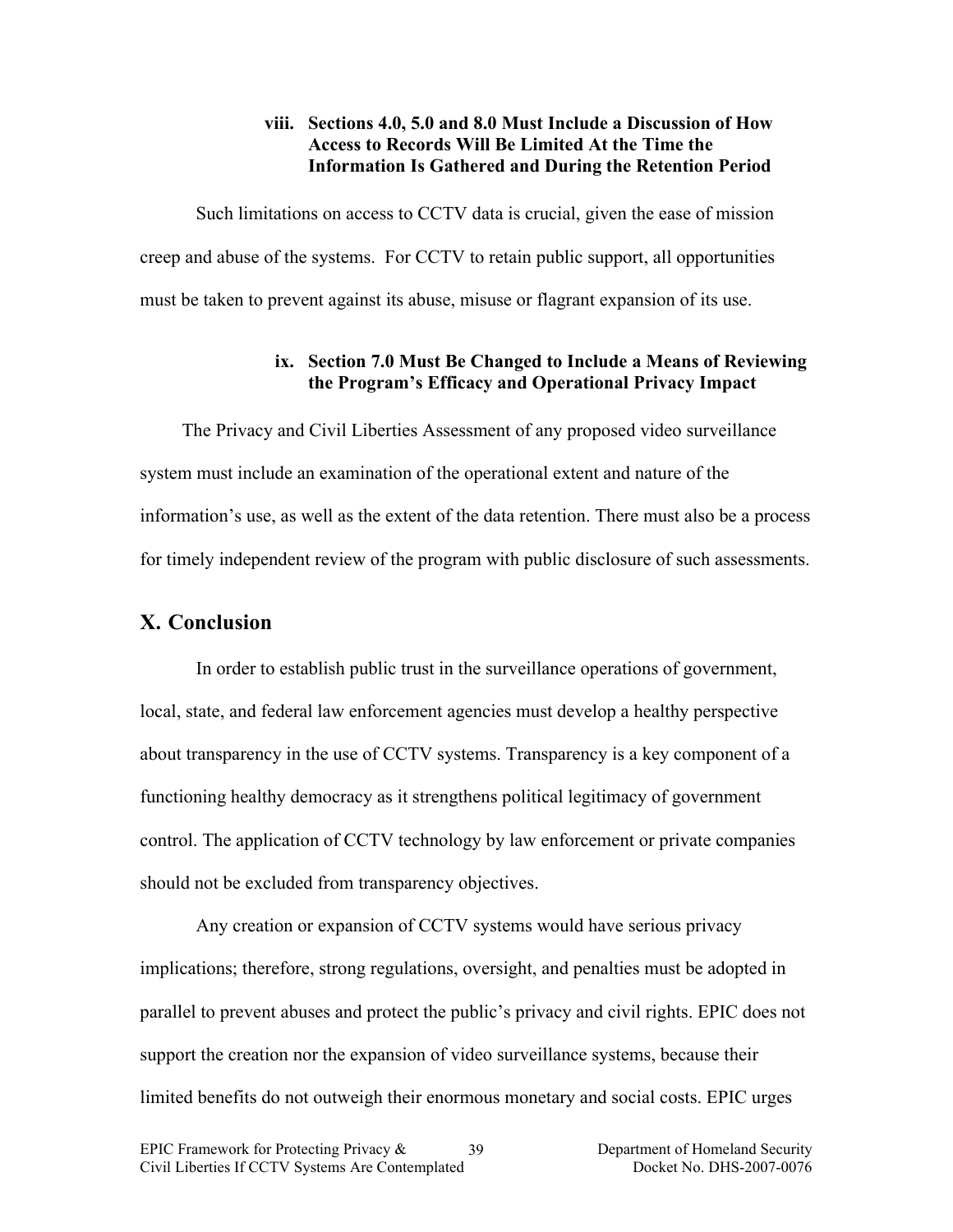the DHS not to encourage the expansion of such systems. If, however, CCTV systems are contemplated, EPIC recommends that DHS implement its proposed Framework for Protective Privacy and Civil Liberties If CCTV Systems Are Contemplated: (1) video surveillance should be viewed as an exceptional step, only to be taken in the absence of a less privacy invasive alternative; (2) CCTV systems should only be deployed to address a clearly articulated problem that is real, pressing, substantial; (3) the public, local community, privacy, and security experts should be consulted prior to any decision to introduce video surveillance or implement any significant change to an existing system; (4) the use of video surveillance should be governed by an explicit policy based on Fair Information Practices; (5) before implementing any CCTV system, conduct a privacy and civil liberties assessment to detail how such a system could effect Constitutional rights and civil liberties; (6) any additional analysis capability added by "smart" cameras or other technology will require corresponding privacy and security safeguards.

The proposed framework mirrors those implemented in many jurisdictions domestically and internationally. All such guidelines recognize the unique privacy concerns raised by public surveillance technology that is marked by an imbalance of power between the government as "watcher" and the citizens as "subject." The proposed guidelines help to make an otherwise opaque law enforcement mechanism more transparent in order to better protect privacy rights and civil liberties.

Respectfully submitted,

 $\mathcal{L}_\text{max}$  , where  $\mathcal{L}_\text{max}$  , we have the set of  $\mathcal{L}_\text{max}$ 

Melissa Ngo Senior Counsel